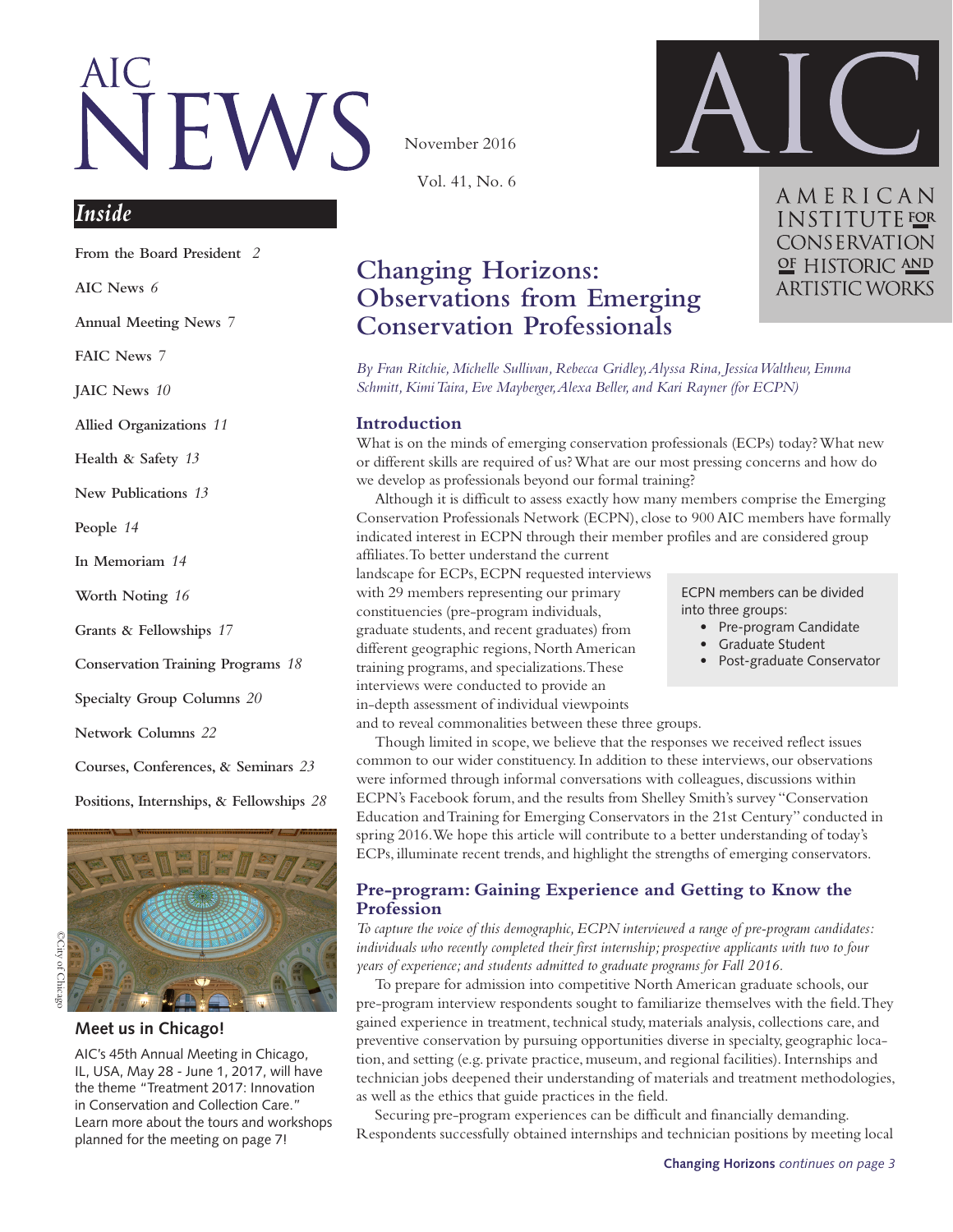*AIC News* (ISSN 1060-3247) is published bi-monthly by the American Institute for Conservation of Historic & Artistic Works, 1156 15th Street, NW, Ste. 320, Washington, D.C. 20005; 202-452–9545; Fax: 202-452–9328; [info@conservation-us.org](mailto:info%40conservation-us.org?subject=AIC%20News) [www.conservation-us.org](http://www.conservation-us.org)

Send address changes to: *AIC News* 1156 15th Street, NW, Suite 320 Washington, D.C. 20005

#### or: [membership@conservation-us.org](mailto:membership%40conservation-us.org?subject=Address%20change)

Opinions expressed in *AIC News* are those of the contributors and not official statements of AIC. Responsibility for the materials/methods described herein rests solely with the contributors.

## **Deadline for January editorial submissions ([bnaugle@conservation-us.org\)](mailto:bnaugle%40conservation-us.org?subject=AIC%20News%20submission):**

**December 1, 2016.**

We reserve the right to edit for brevity and clarity.

#### **ADVERTISING**

AIC accepts position-available ads only from equal opportunity employers. All position ads must conform to the standards for equal opportunity employment. Internships and Fellowships, Positions Available, and Classified Ads are placed at no cost. Display ad pricing: half page \$255; full page \$395. Deadlines for advertising copy/materials are: February 10, April 10, June 10, August 10, October 10, and December 10. All ads should be submitted to AIC at [advertise@conservation-us.org](mailto:Advertise%40conservation-us.org?subject=AIC%20News%20advertising).

#### **AIC NEWS STAFF**

Lisa Goldberg, Editor

Eryl P. Wentworth, Managing Editor James Martin, Editor, New Materials & Research Sheila Cummins, Editor, New Publications Bonnie Naugle, Production Editor Katelin Lee, Marketing Associate Eric Pourchot, Institutional Advancement Director

# AIC NEWS *From the Board President*



Hello colleagues!

I am writing this month to share news about some new initiatives your board and committees have been working to develop. In response to numerous conversations with many of you about issues of concern in our field, we are reconfiguring the membership committee. A more complete review of these changes can be found in the AIC News column on page 6. Briefly, this new, expanded committee will encompass the following initiatives:

The **peer-review committee** will continue the traditional, very important work of the membership

committee to review applications for professional status. The Membership Peer-Review Committee is an AIC standing committee written into the AIC Bylaws "for the purpose of reviewing Professional Associate and Fellow membership applications." Changes in training, inconsistencies in the language describing professional membership categories, and changes in the profession itself have raised questions about current membership designations.

A **working group on membership designations** will examine in detail our membership categories, so that they reflect demographic changes in the field, as we develop mechanisms for incorporating collection care specialists and other professionals working in allied fields into our structure. Additional specificity in membership designations is required in order that our professional membership status accurately reflects the nature of the training and expertise appropriate to primary areas of expertise in the field.

A new **equity and inclusion working group** has been constituted to gather ideas and perspectives on the state of social, cultural, and racial literacy as it relates to the preservation of cultural heritage. The understanding and embracing of equity, inclusion, and diversity are inherent aspects of cultural heritage, and are fundamental to the health and longevity of our organization as they impact preservation/conservation initiatives and programs, membership, outreach, and education in the most fundamental way.

A **coordinating chair position** has been created to oversee the work of the expanded committee and to ensure coordination among its component groups. Cathy Hawks has agreed to serve as coordinating chair of the membership committee and is already in communication with the chairs of these groups to ensure communication continues and all efforts occur in concert.

We're excited by all that will be accomplished by the expanded membership committee and look forward to the upcoming conversations. Please feel free to contact me or any other member of the board, including Eryl, with your thoughts, concerns, and ideas.

Although it seems very early, I want to wish everyone a very happy holiday season.

*—Pam Hatchfield, AIC Board President, phatchfield@mfa.org*

<sup>©</sup> Copyright 2016. *AIC News* cannot be reproduced in its entirety without permission from AIC. Individual articles may be reproduced if permission has been granted by the owner of copyright and proper citation attributed.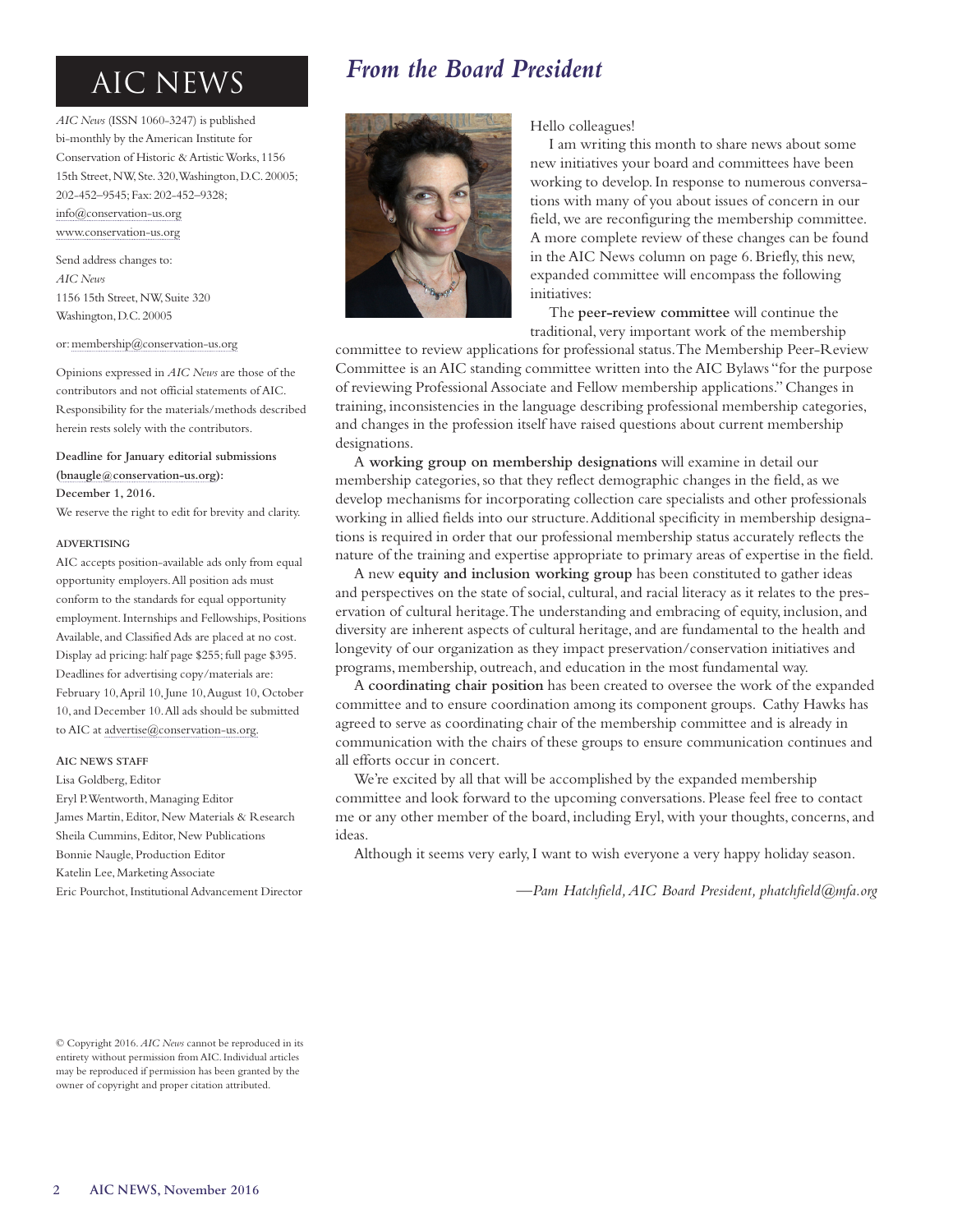# CHANGING HORIZONS

# **Who Is ECPN?**

The Emerging Conservation Professionals Network (ECPN) is charged with working in conjunction with the AIC Board Director for Professional Education and the membership department to:

- • Create and maintain a forum and network for AIC members who are entering the field of conservation. This includes:
	- Undergraduate students
	- Pre-program individuals
	- Graduate students
	- • Conservators with fewer than seven years' experience, including graduate school or other training
- Assist AIC in enhancing ways to serve our members who are just entering the field of conservation and help members as they make the transition from student to conservation professional
- Foster communication among conservation students, entry-level conservators, and experienced conservators
- Enhance the dialogue between AIC and the graduatelevel conservation training programs; increase involvement of emerging conservators within AIC
- Promote the importance of service and contribution to the profession
- Recommend and/or provide educational and professional development opportunities for emerging conservators; encourage attainment of AIC Professional Associate status to promote the importance of professional standing within the field

ECPN leadership includes nine officers and two AIC liaisons. All ECPN officers serve a two-year term except the Vice Chair who serves a one-year term and a second one-year term as Chair. The 2016-17 ECPN officers and liaisons are:

- Michelle Sullivan (Chair, 2016-17) and Fran Ritchie (Chair, 2015-16)
- Rebecca Gridley (Vice Chair)
- Jessica Walthew and Emma Schmitte (Professional Education & Training co-officers)
- • Kari Rayner (Webinar Coordinator)
- Kimi Taira and Eve Mayberger (Outreach co-officers)
- • Alexa Beller and Alyssa Rina (Communications co-officers)
- Stephanie Lussier (AIC Board Liaison)
- • Katelin Lee (AIC Staff Liaison)

conservators and scheduling lab tours to discuss opportunities in person; monitoring the [Conservation DistList](http://cool.conservation-us.org/byform/mailing-lists/cdl/) and [University of](http://www.artcons.udel.edu/jobs-internships/jobs)  [Delaware's Jobs & Internship forum;](http://www.artcons.udel.edu/jobs-internships/jobs) applying to recurring institutional internship programs; and networking with professionals in related fields. Some interviewees noted that improving hand skills and knowledge of materials through studio classes proved advantageous when pursuing pre-program opportunities. Since these extracurricular pursuits can be costly and many internships are unpaid, most pre-program candidates worked multiple part-time jobs to supplement their income or relied heavily on financial support from family.

Interviewees broadened their understanding of the field by attending conferences, lectures, workshops and tours, and through formal or informal networking. Pre-program candidates joined local, national, and international cultural heritage organizations and used social media platforms to learn about such events. Online conversations with professionals at all levels about the logistics and realities of the field–graduate program applications, grant funding, job availability and security–were especially valuable to newcomers and individuals in geographic regions with few conservators.

The mentor-mentee relationships forged during the preprogram phase proved critical to becoming strong, well-rounded applicants. Mentors write letters of recommendation and provide valuable feedback as candidates prepare portfolios and complete mock interviews and presentations. Early mentors have a lasting impact: a graduate student interviewee warmly reflected on the influence of a pre-program mentor who inspired a "pay-itforward" mentality.

**"So much of your success in this field depends on whom you meet when you're starting out, and who is willing to invest in you when you have interest but no experience. My mentors instilled in me a sense of responsibility to the field, and a desire to help others interested in conservation to find their niche."** 

# **Graduate Student: Formal Training and Foundational Skill Building**

*To obtain a representative view of the current graduate student population, ECPN interviewed students from different North American training programs, areas of specialization, and stages of training. Respondents ranged from students who recently completed their first year of study to those completing the year-long capstone internship required by U.S. programs to conclude formal training.* 

The ambitions of the graduate students interviewed mirrored those of our pre-program respondents; they had acquired an array of experiences and a deep understanding of the field before beginning their formal academic training. Though not typically required by the graduate programs, many students chose a specialty—and even an area of interest within it—prior to matriculation. With their focus narrowed, students planned major projects and selected internships with certain goals in mind, including filling gaps in their knowledge; honing specific skills; pursuing research; or gaining work experience in a new context (e.g. abroad, archaeological excavation, exhibition-driven museum lab, special collection library). Increased funding provided by U.S. programs allows graduate students to remain squarely concentrated on their training and minimizes the need for part-time jobs or burdensome loans.

**"Knowing what your ultimate career interests are can prepare you for independent studies, research, and internship opportunities that will help to further those interests. Graduate school moves incredibly fast. It is important to make the most of this short-lived time in a program."**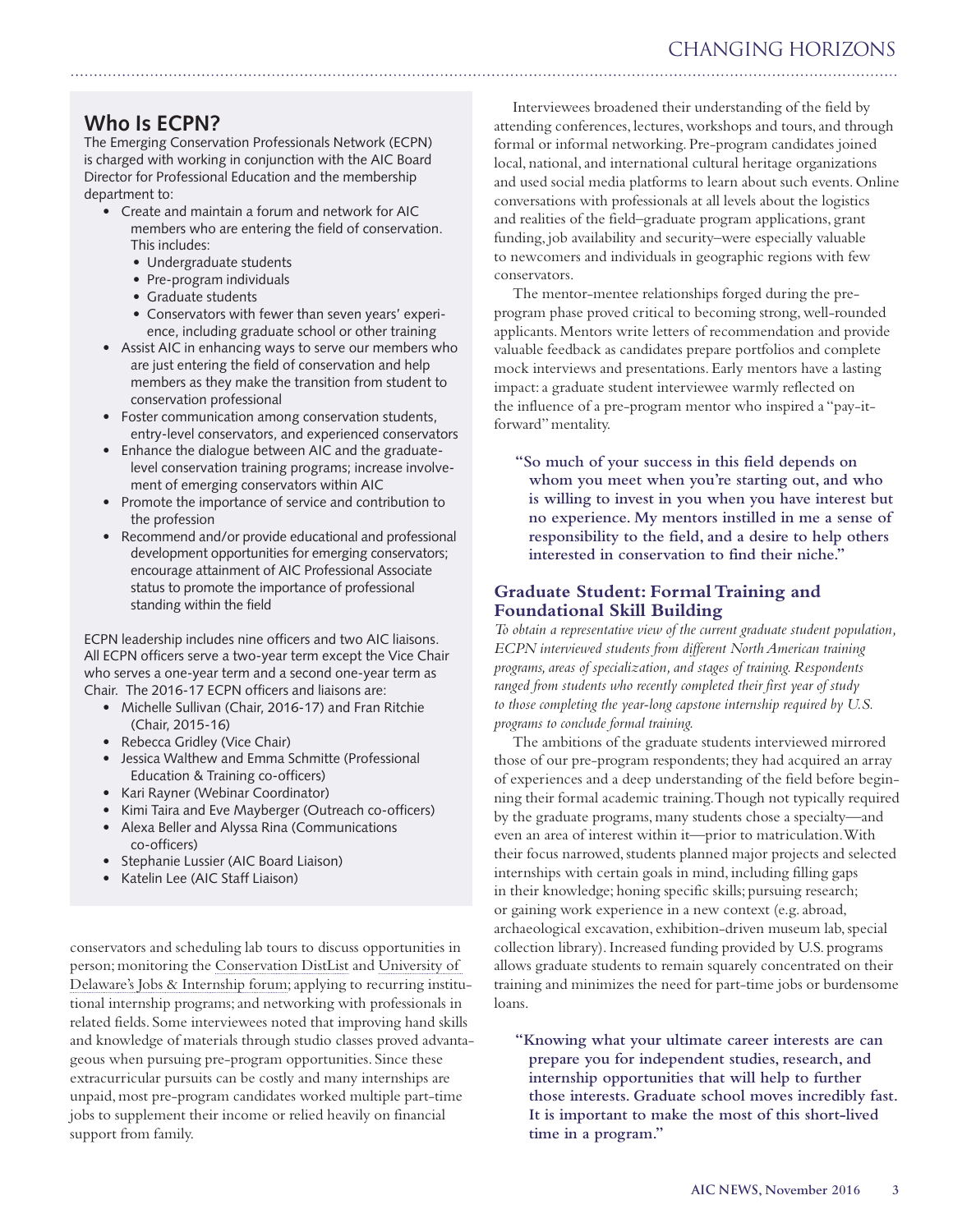# <span id="page-3-0"></span>CHANGING HORIZONS

A few students interviewed switched specializations or finalized their decision during their first year. Often, this decision had been postponed because the student had no pre-program experience in a given area of interest. Students highly valued the interdisciplinary approach inherent to conservation training, which allowed them to explore other concentrations. Most students selected their specialization based on the materials and research questions they found most compelling. Further specialty training was obtained during the immersive final year graduate internship required by US programs. The placements initiated the transition from student to professional.

When asked about the unexpected ways that graduate school prepares students for their careers, many interviewees identified public speaking and outreach. Students learned how to present their work to different audiences (e.g. fellow professionals or general public) in an effective and approachable manner. These skills extended to self-presentation when applying for summer and final-year internships. Current students found themselves in a transitional period: hardcopy portfolios are standard for graduate school applications, yet the use of digital and online portfolios for graduate-level internships has increased significantly in recent years. The requirements and expectations of institutions accepting interns can vary, which may dictate developing a portfolio in two formats (hardcopy and electronic), in addition to a PowerPoint presentation given during the interview.

Beyond training, graduate programs offered excellent mentorship and guidance to respondents. Although school is an immensely busy and intense time, students made a concerted effort to keep in touch with their pre-program mentors, because these individuals offer valuable perspective and help students feel connected to the profession outside of their program. The students interviewed felt the relationships built before and during school with instructors and supervisors established an important foundational network as they prepare to navigate the post-graduate landscape.

Looking towards the transition from student to professional conservator and acknowledging that success in the field requires flexibility, resourcefulness, and self-sufficiency, respondents expressed keen interest in incorporating workshops on grantwriting, starting private practices, and project management into program curricula. An introduction to leadership and management strategies was also suggested, as students look towards careers that may eventually include supervisory or advocacy roles.

## **Post-Graduate: Securing a Fellowship or Job**

*This demographic comprises professionals who graduated within the past three years and will soon be eligible to apply for Professional Associate (PA) peer-reviewed status within AIC.* 

With the excitement of graduation comes the anxiety of finding post-graduate placements. The post-graduates interviewed by ECPN faced a range of situations when seeking employment. Some were fortunate to transition to a fellowship or position at their final-year internship site. Others applied for all available positions in the months leading up to, and following, graduation. Everyone interviewed experienced uncertainty about the scarcity of positions; however, if applicants remained flexible (e.g. open to relocating or short-term projects), most were able to secure placements within the field. While some respondents in larger

cities managed to avoid a transient lifestyle, most relocated several times throughout these early career years, reporting as many as six separate moves within five years.

Post-graduates noted a shift in the application and interview process following graduation, requiring adaptability to meet different expectations. The process could include a series of interviews (via phone, Skype, and/or in person), and the interview committee may include non-conservation professionals, requiring a more general approach to treatment and research description. Interview questions shifted in emphasis, inquiring beyond treatment and analytical skills to focus on qualifications such as experience with supervising interns, preventive conservation, and the ability to work inter-departmentally.

## **"I am asked more about my project management and preventive conservation skills than before. It's assumed that a few years out of school you have good treatment experience and the ability to evaluate your own skills and ask for help and advice when you need it."**

This emphasis reflected the responsibilities that accompany the transition from graduate intern to professional conservator. Fellowships and jobs may require attending meetings, supervising others, and meeting exhibition deadlines; time management skills become critical. Post-graduates taking on contract or private work must learn how to navigate negotiations, budget, and other business skills not always covered in formal training.

Early career conservators interviewed continued to rely on their mentors for advice when facing these issues. Furthermore, mentors offer guidance navigating this transitional period by identifying job opportunities, advising on the application process, and making key introductions to other professionals.

Post-graduates expanded their network by volunteering for professional organizations and committees, and by attending and presenting at conferences and workshops. Some funding was provided through fellowship stipends, job travel budgets, AIC Specialty Groups, and grants that support ECPs (such as FAIC's George Stout Grant). However, some respondents covered expenses themselves, believing these experiences are too important to miss.

## **"Tenacity is required to pursue a career in conservation, as is tremendous patience, and an overall eagerness to learn. Positioning yourself in labs with mentors or in collections that you can connect with is critical and the only way to be successful in the field."**

Post-graduates expressed concerns about their position in the larger preservation field, specifically with regard to job security, advocacy, and outreach. Our respondents hope to promote the value of a conservator's skills on a broader institutional level by assuming preventive conservation and collection management roles, advocating for and creating diversity within the field, and increasing the visibility of the profession. Yet they feel they are competing with other post-graduates from arts administration and collections care programs that may include a conservation component. These concerns require reconsideration of the definition of a conservator and broadening the skill sets we value.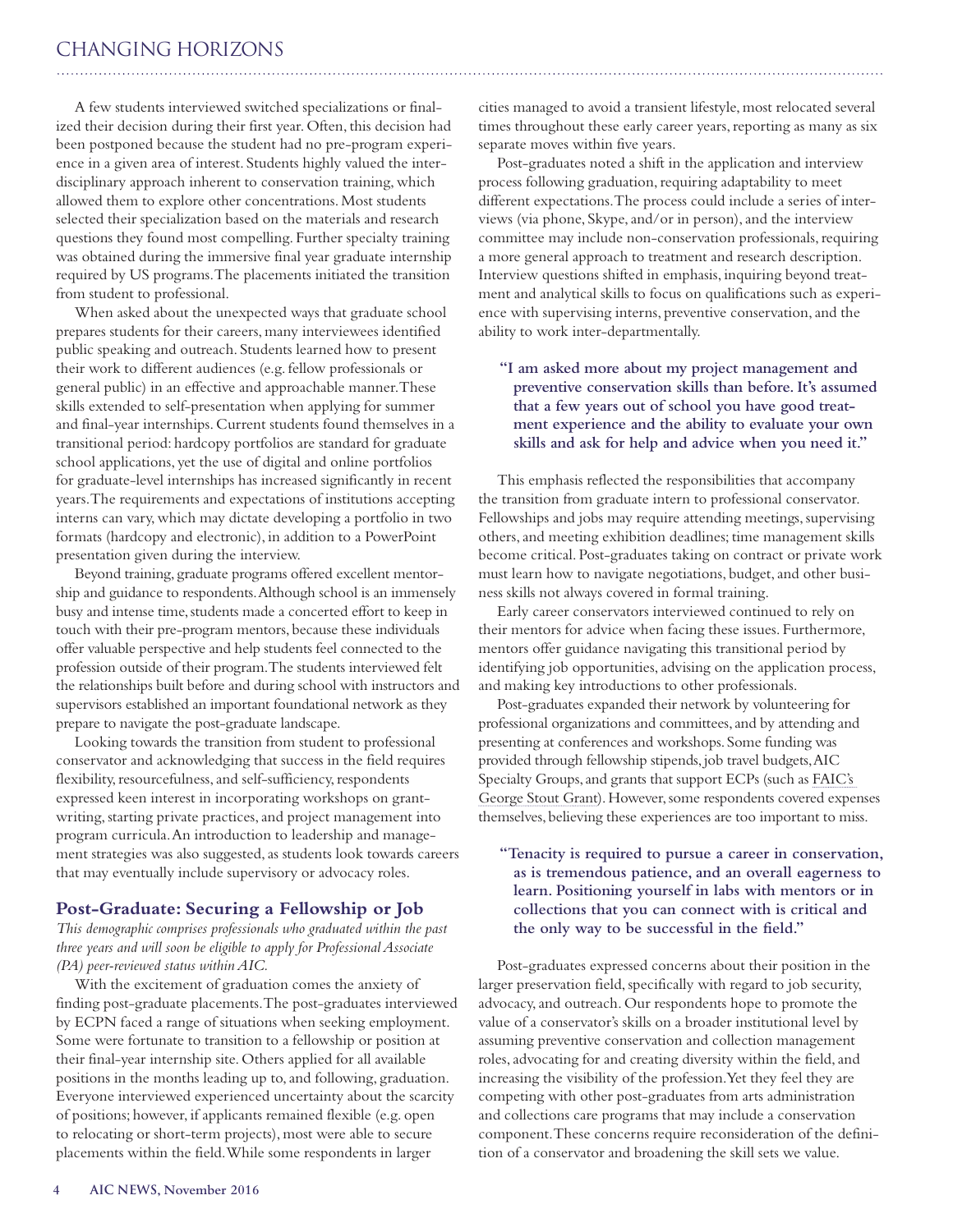Although ECPs meet an array of challenges early in their professional careers—and much remains to be learned "on the job"—the post-graduates interviewed believed they have a lot to contribute and that their particular strengths will help them navigate this transition.

**"I feel I bring enthusiasm and willingness to take on challenging projects; experience with new techniques, technologies, and approaches to treatment; a desire to collaborate with colleagues in other departments and at other institutions; and a comfort with outreach—I enjoy leading tours, writing blogposts, and participating in museum social media to raise the profile of our department. As the most recent graduate in my department, I am typically the go-to for anything related to photodocumentation or scientific analysis."**

## **Conclusion**

Naturally, concerns shift as emerging conservators progress through the early phases of their careers. However, through ECPN's conversations with pre-program individuals, graduate students, and post-graduates, it became clear that some preoccupations are shared across these demographics. Nearly all ECPs cited their pre-program mentors as critical throughout their education and early career. They also reported anxiety over increased minimum qualifications paired with strong competition for fellowships and entry-level positions, as well as low salaries in the field.

Despite concerns about job prospects and receiving financial compensation commensurate with advanced training, ECP respondents are necessarily proactive and adaptable, willing to relocate for opportunities, and acquire new skills to gain a competitive edge. The word "collaboration" appeared frequently in the responses ECPN received. ECPs at all levels expressed strong interest in outreach, promoting diversity in the field, and the pursuit of collaborative work with specialists in allied fields and other conservation professionals, reflecting a belief that such projects are important for advancing and promoting the field at large.

**"How we interact with the public as well as with non-conservator colleagues can have a huge impact on our field to raise funds, build awareness of preservation, and to include conservators in institutional decision-making."**

ECPN imagines that while things will continue to change, the dedication, drive, and passion we all share for preserving cultural heritage will always remain the same!

## **Acknowledgments**

The authors would like to thank the interviewees: Joy Bloser, Shannon Brogdon-Grantham, Amy Brost, Marci Burton, Madeline Corona, Kasey Hamilton, Saira Haqqi, Kat Harada, Amber Kehoe, Casey Mallinckrodt, Christina McClean, Jen Munch, Meaghan Perry, Chantal Stein, Amaris Sturm, Dawn Wallace; as well as those who wished to remain anonymous. Thank you to members of the Education & Training Committee: Suzanne Davis, Sue Donovan,

Brenna Campbell, Heather Galloway, Nina Owczarek, Susan Russick, and Caroline Roberts. Special thanks to AIC staff member Katelin Lee for her support, and to Shelley Smith for sharing results of her survey on conservation education and training.

# **AIC and FAIC Resources for Emerging Conservators**

As an ECP, it is easy to feel overwhelmed and unsure of where to turn for information or support. Whether you are just learning about the field of conservation, "burning the midnight oil" in graduate school, or submitting your first fellowship and job applications, AIC is here to help. Below is a list of online resources offered by AIC and FAIC that emerging (and established) conservators will find useful. From funding opportunities and job postings to ECPN's webinar recordings and AIC publications, we've got you covered!

- Learn about ECPN's structure, programs, and initiatives on the AIC website
- Browse [Resources for Emerging Conservators](http://www.conservation-wiki.com/wiki/Resources_for_Emerging_Conservators) on the AIC Wiki
- Explore careers in conservation through the Education & Training Committee Become a Conservator page
- Connect with over 3,000 ECPs worldwide through the [ECPN Facebook Group](https://www.facebook.com/groups/419707523031/)
- Watch past ECPN webinars on [AIC's YouTube Channel](https://www.youtube.com/user/aiconservation)
- Find open positions through AIC's Jobs, Internships, and Fellowships page
- FAIC's [Conservation Online \(CoOL\)](http://cool.conservation-us.org/) platform hosts many useful sites and archives including the [DistList](http://cool.conservation-us.org/byform/mailing-lists/cdl/), [AIC Publications Archive](http://cool.conservation-us.org/publications.html), Associate of North American Graduate Programs in Conservation [\(ANAGPIC\)](http://cool.conservation-us.org/publications.html)  [Conference Student Papers archive,](http://cool.conservation-us.org/publications.html) Storage Techniques for Art, Science, and History [\(STASH\) website,](http://stashc.com/) and much more!
- Continue your education by taking an FAIC Professional Development Course or Workshop
- Feeling rusty on redox reactions? Need a refresher on how to navigate the Teas chart? Brush up your skills with FAIC's Conservation Science Tutorials
- Apply for an FAIC scholarship or grant to attend a conference, participate in a workshop, or pursue a research project. Remember the application deadline for the George Stout Grant is December 15! This scholarship is designated specifically for student members of AIC, including those who graduated up to two years ago.
- Follow AIC on social media through the blog Conservators [Converse,](http://www.conservators-converse.org/) [Facebook](https://www.facebook.com/aiconservation), [LinkedIn](https://www.linkedin.com/company/american-institute-for-conservation-of-historic-and-artistic-works), Twitter, and Flickr

# *Correction*

A Buffalo State College Art Conservation Department internship listing in the September 2016 issue of *AIC News* was incorrect due an editorial error. The listing should be as follows:

| Lyudmyla Bua | Barbara Goldsmith Conservation Laboratory,<br>New York University, New York City, NY |
|--------------|--------------------------------------------------------------------------------------|
|--------------|--------------------------------------------------------------------------------------|

The *AIC News* regrets the error.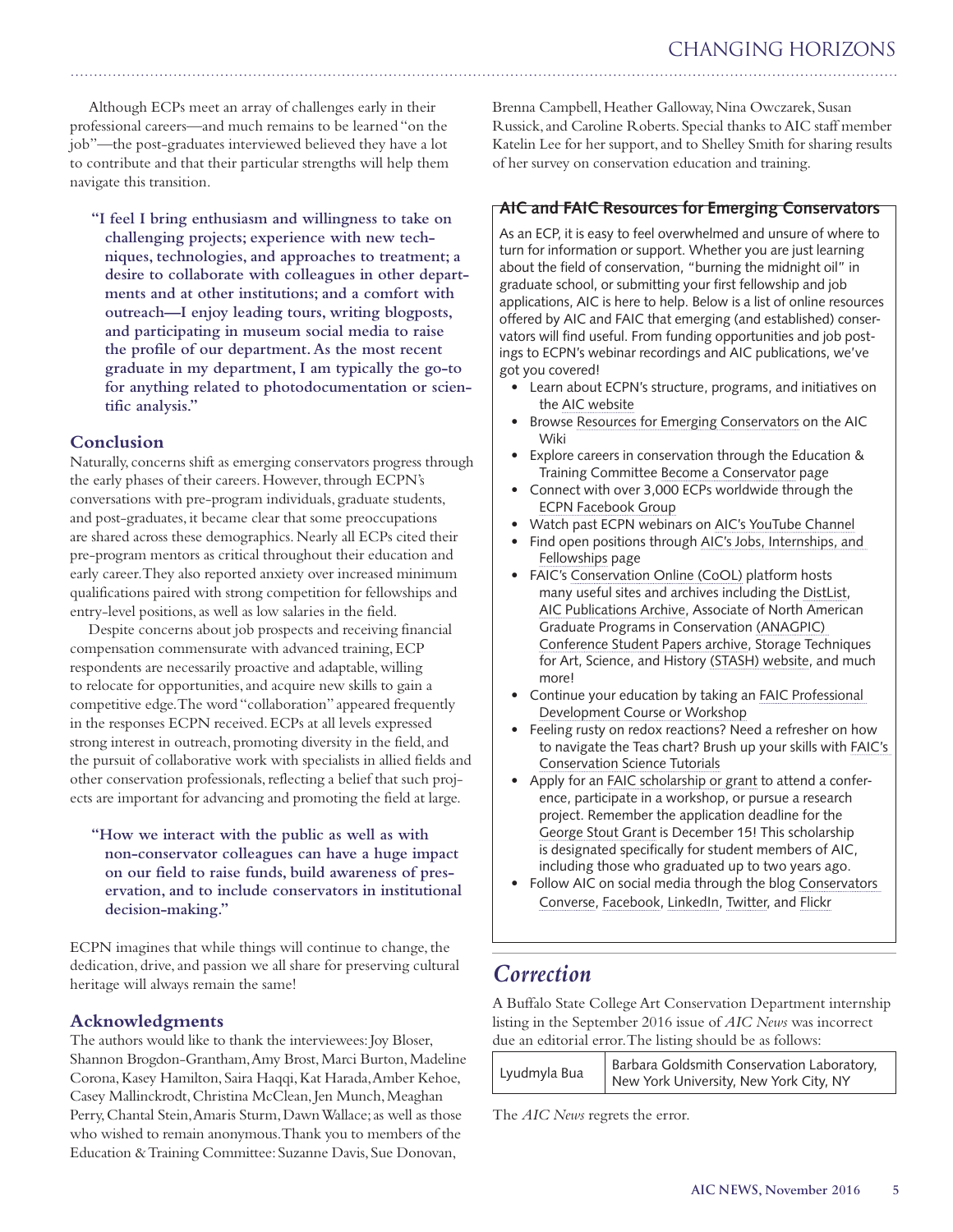# *AIC News*

# **Membership Committee News**

Ongoing conversations among members have prompted changes to the structure of the Membership Committee that will hopefully yield more refined membership categories and will help encourage diversity in our profession. The Membership Committee will now encompass two working groups and a coordinating chair to assist our standing AIC Peer-Review Committee in their work by defining and refining membership issues.

- As per past practice, the **membership** peer-review **committee** will continue their traditional, and very important work of reviewing applications for professional designation. This committee is an AIC standing committee written into the AIC Bylaws "for the purpose of reviewing Professional Associate and Fellow membership applications." As per recent discussions among members, changes in training, inconsistencies in the language describing professional membership categories, and changes in the profession itself have raised questions about current membership designations. Some of these issues were discussed at the AIC 2015 Members Business meeting; for a review of the minutes, see [www.conservation-us.org/governance.](http://www.conservation-us.org/governance)
- A working group on membership designations has been formed to examine our current membership categories to ensure they reflect demographic changes in the field as we develop mechanisms for incorporating collection care specialists and other professionals working in allied fields into our structure. More specificity in membership designations is required so that our professional membership status properly reflects the nature of the training and expertise appropriate to the field.
- A new **equity and inclusion working group** has been constituted to gather ideas and perspectives on the state of social, cultural, and racial literacy as it relates to the preservation of cultural heritage. Understanding and embracing of equity, inclusion, and diversity are inherent aspects of cultural heritage, and are fundamental to the health and longevity of our organization as they impact preservation/conservation initiatives and programs, membership, outreach, and education.
- A **coordinating chair position** has been created to oversee the work of the working groups and the Membership Committee to ensure effective communication. Cathy Hawks has agreed to serve in this position and is already in communication with:
	- Board liaison to the committee, Sue Murphy
	- Chair of the membership peer-review committee, Peter Muldoon
	- Chair of the membership designations working group, Stephanie Lussier
	- Chair of the membership equity and inclusion working group, Jennifer Hain Teper

The membership designations working group includes representation from the Collections Care Network (CCN) and Emerging Conservation Professionals Network (ECPN). CCN is also analyzing a survey completed recently to gather information

about collection care, as well as management staff titles and responsibilities to help inform the conversation. Reviews of core AIC documents, *Defining the Conservator: Essential Competencies and Requisite Competencies for Conservation Technicians and Collections Care Specialists,* are also underway. The working groups and those who pursue specific projects as part of this overall endeavor will thoughtfully address all the issues surrounding membership designations and will organize periodic member-wide discussions on selected topics. During the review of membership designations, Professional Associate and Fellow applications will continue to be accepted and reviewed.

## **Elections: 2017 Board of Directors**

The AIC Nominating Committee encourages the AIC membership to submit nominations for qualified individuals as candidates for the 2017 AIC Board election.

- President (2-year term)
- Vice President (2-year term)
- Director, Professional Education (3-year term)
- Director, Specialty Groups (3-year term)

The AIC Bylaws states that the officers and directors listed above may be either Professional Associates or Fellows. Nominees must be members in good standing of AIC and should have prior experience with the functioning of the organization through service on committees, task forces, specialty groups, subgroups, or in other capacities.

The Bylaws also require that the Nominating Committee chair receive completed nominations by *February 28, 2017* (three months prior to the June 1 AIC Business Meeting in Chicago, IL). Nominations should be submitted in writing, accompanied by a signed willingness-to-serve statement (form available from the committee chair) and a brief biographical sketch (format available from the committee chair). All completed nominations or queries regarding submission of a nomination are to be sent to Victoria Montana Ryan at [acs@artcareservices.com.](mailto:acs@artcareservices.com)

# **Nominations for Candidates for the AIC Nominating Committee**

The Nominating Committee is seeking nominations of qualified individuals as candidates for the Nominating Committee election. The committee, composed of three members serving one three-year term each, has one vacant position each year. The 2017 candidate can be either a Professional Associate or Fellow Member of AIC.

Nominations are made to the chair of the Nominating Committee and must be received by February 28, 2017, three months prior to the June 1 Members Business Meeting in Chicago, IL. An electronic vote will be held in conjunction with the votes held for Board member positions. A signed willingnessto-serve statement, available from the Nominating Committee chair, must accompany written nominations.

The Nominating Committee is pleased to discuss any aspect of the nominating and election process with potential candidates and anyone interested in nominating candidates.

*—AIC Nominating Committee, Victoria Montana Ryan [\(acs@artcareservices.com\)](mailto:acs@artcareservices.com), Jodie Utter [\(jodieu@cartermuseum.org\)](mailto:jodieu@cartermuseum.org), Beverly Perkins [\(beverlyp@centerofthewest.org\)](mailto:beverlyp@centerofthewest.org)*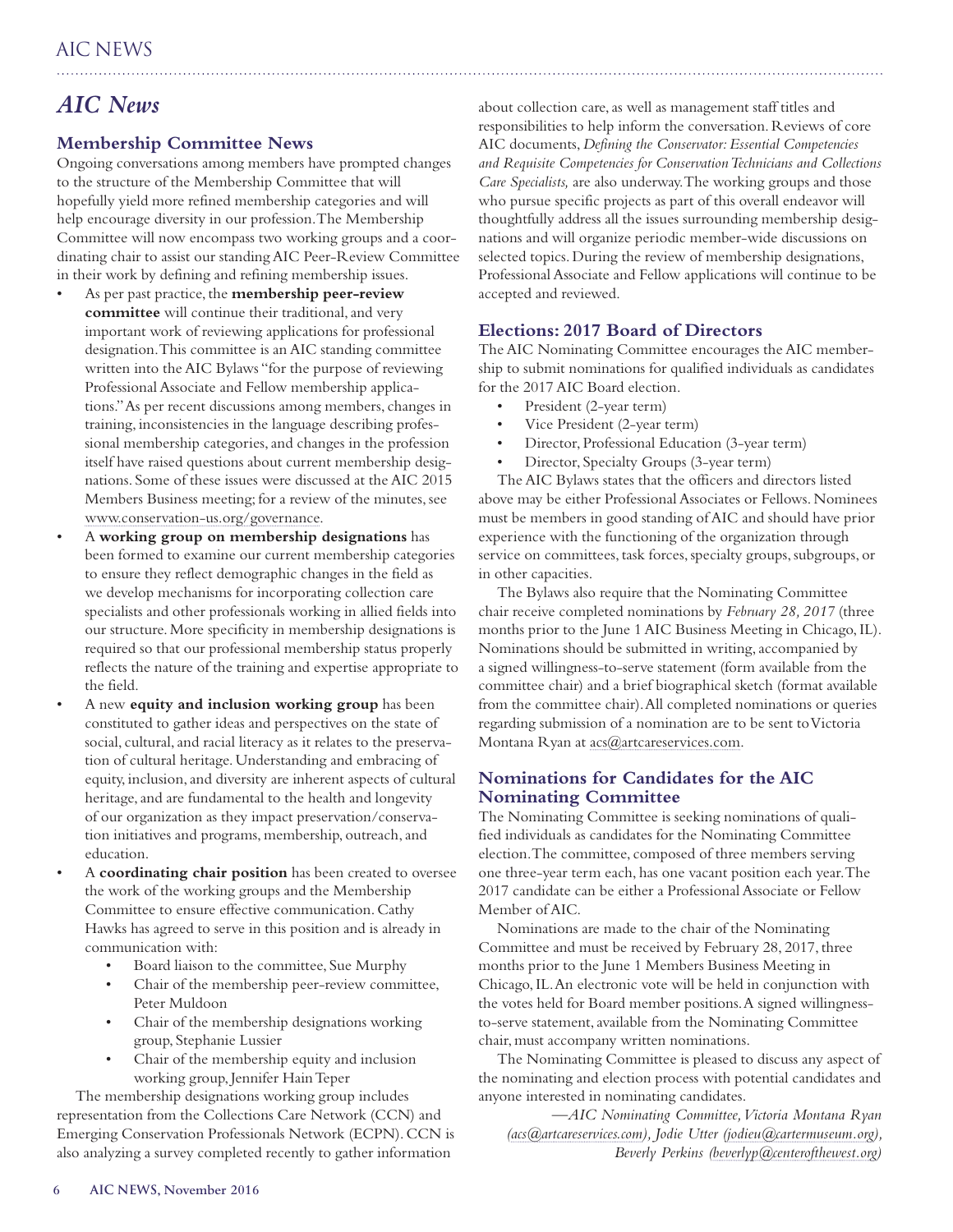## <span id="page-6-0"></span>**Awards**

#### **RECOGNIZE YOUR COLLEAGUES TODAY: AWARD NOMINATIONS DUE DECEMBER 15, 2016**

Each year, AIC recognizes members and allied professionals for outstanding and distinguished contributions to the field of conservation. Visit the website at [www.conservation-us.org/](http://www.conservation-us.org/awards) [awards](http://www.conservation-us.org/awards) for more information and award nomination forms. It only takes a few minutes to write a sponsorship letter that lets the awards committee know about the colleagues and institutions that deserve recognition for making significant contributions to our field. There is certainly someone you know who deserves recognition for accomplishments such as service to AIC or the conservation field, advocacy, education or teaching excellence, or producing a terrific publication. The awards committee encourages all submissions. The nomination deadline for all awards is December 15, 2016. Please email all completed nomination materials to [awards@conservation-us.org](mailto:awards@conservation-us.org).

## **CAA AND AIC AWARD**

The jury for the College Art Association/AIC Award for Distinction in Scholarship and Conservation is finalizing selection of nominations and will submit their recommendation to the boards of both organizations by November 14, 2016. Jury members for this distinguished award are Glenn Wharton (chair), Ellen Pearlstein, and Rebecca Rushfield.

# *Annual Meeting*

## **Celebrate Chicago – Join us for the 45th Annual Meeting**

Join us for the 45th AIC Annual Meeting in Chicago, May 28 to June 2, 2017. The theme for the meeting is *Treatment 2017: Innovation in Conservation and Collection Care.* We have received a record number of abstracts and have selected over 175 talks. There will be both general and specialty sessions focusing on the latest in treatment and collection care techniques. The opening general session will take place the morning of Tuesday, May 30. To view the selected talks, please visit our website.

The Annual Meeting is composed of two days of preconference workshops, tours, and pre-sessions that will be held on May 28 and 29. We will also be offering some post-conference tours on the evening of June 1 after the sessions wrap up, and on the morning of June 2. Spend your Memorial Day holiday in one of America's iconic cities and experience both career enhancing workshops/sessions and one-of-a-kind tours! Here is just a small sample of what is being offered:

- Approaches to Contemporary Murals a two-day workshop that includes a tour of Chicago's murals
- *Illumination of Collections* a one-day lighting workshop
- An Afternoon at the University of Chicago tour with Reception at the Smart Art Museum
- The Essential Frank Lloyd Wright Home and Studio, Oak Brook and Bach House Tour
- Art Institute of Chicago Behind the Scenes Post-Conference Tour
- Improving communication between conservators, scientists, and *allied professionals: Scholarly writing for conservation*
- A sunset *Architecture River Cruise* on Monday, May 29, that is not to be missed

And many more!

Visit the pre-session section of our website to view all the presession offerings. Many attendees at the 2016 meeting in Montreal viewed the pre-session events as a vital part of their conference experience. So just for this year, ditch the backyard barbeque and join us in Chicago for Memorial Day weekend.

No AIC Annual Meeting would be complete without the Opening Reception. This year we will gather for a night of food, friends, and fabulous art at the Art Institute of Chicago on Tuesday, May 30, from 6:30 – 9:30 p.m. Be sure to save some energy for the Specialty Group receptions on May 31. Find out where your group will be meeting at www.conservation-us.org/ annual-meeting-2017/events.

This year all sessions (except for tours and some workshops) will be held at the host hotel, the Hyatt Regency Chicago. Conveniently located on Wacker Drive within easy walking distance of downtown and Magnificent Mile sights, the Hyatt Regency Chicago is a perfect meeting location. We have secured a rate of \$165 per night, but our blocks fill up quickly. Reserve your room now to ensure you can enjoy close proximity to the conference events.

Chicago has so much to offer; it is almost an embarrassment of cultural riches. It took AIC years to secure a meeting location in Chicago, due to the city's popularity. Don't miss out; register today at the money-saving rate preview rate and celebrate with us in Chicago.

> —*Ruth Seyler, Meeetings & Advocacy Director, rseyler@conservation-us.org*

# *FAIC News*

# **CAP Assessor Applications Available, Pending Federal Review**

As FAIC nears the launch of the new [Collections Assessment](http://www.conservation-us.org/CAP)  [for Preservation \(CAP\) program](http://www.conservation-us.org/CAP), we will accept applications from conservators interested in performing general conservation assessments for the program's small and mid-sized institutions through CAP's new website. Anyone wishing to receive a link to the Assessor Application via email when it becomes available should send a request to Emily Conforto, CAP Program Assistant, at [econforto@conservation-us.org](mailto:econforto@conservation-us.org).

CAP provides eligible museums with partial funding to support a two-day site visit and assessment report by an approved collections assessor and a building assessor. More information about the program can be found at [www.conservation-us.org/](http://www.conservation-us.org/cap/assessors) [cap/assessors](http://www.conservation-us.org/cap/assessors). Assessors who previously worked with Heritage Preservation on the CAP program will need to re-apply.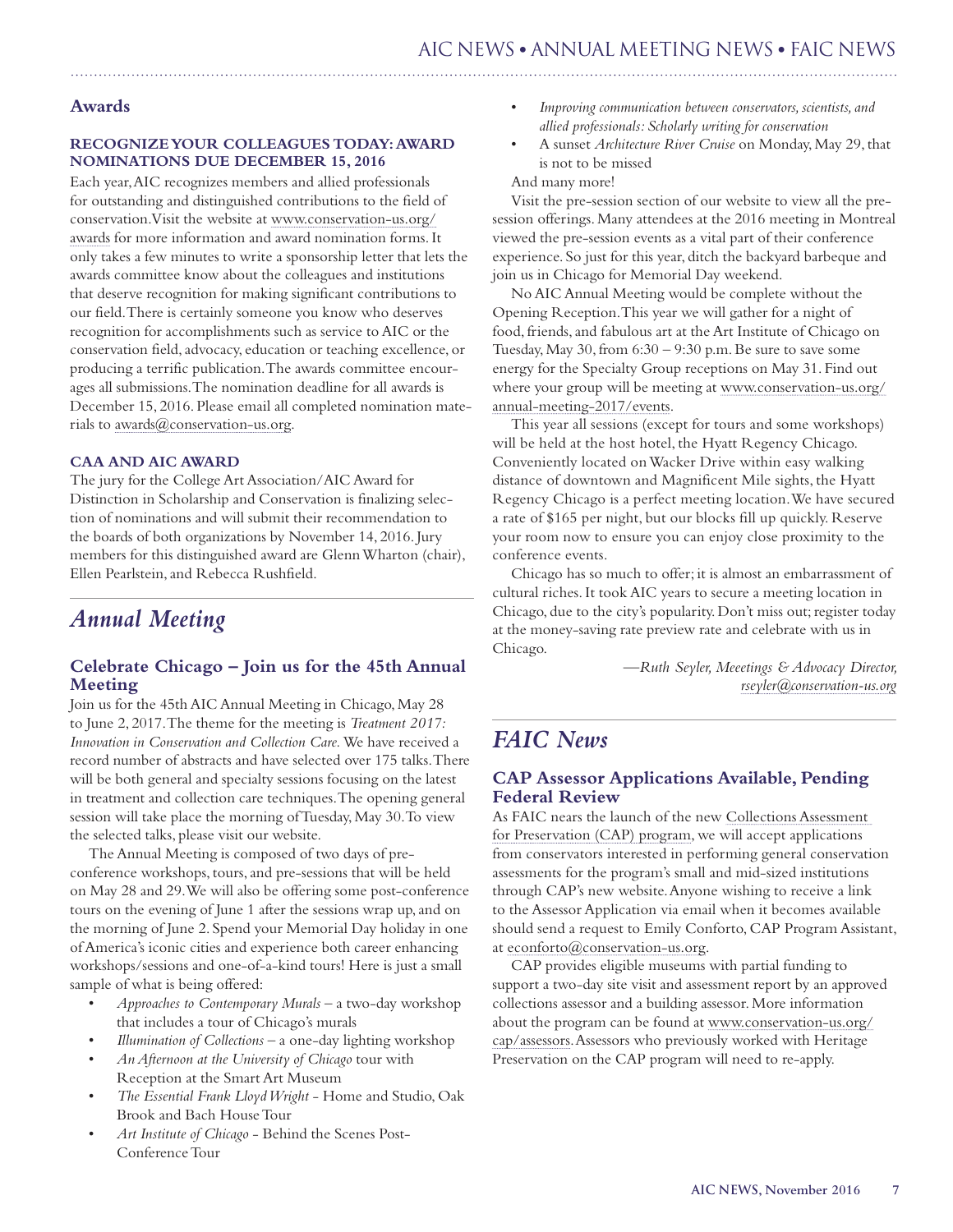# **FAIC Receives IMLS Grant for Connecting to Collections Care**

FAIC was one of 13 organizations to receive an Institute of Museum and Library Services (IMLS) Museum Leadership Grant this fall. The grant will help to support the Connecting to Collections Care (C2C Care) website, discussion forums, webinar series, and courses over the next three years.

C2C Care, a project originally developed by IMLS and the American Association for State and Local History, was run by Heritage Preservation until the fall of 2014, when FAIC stepped in to manage the resource. C2C Care is designed to provide information on collections care to small and mid-sized collecting institutions. The site has over 7,000 registered users, and more than 5,160 people have viewed the free webinars in the first nine months of 2016 alone. FAIC awarded its first Credly digital badges for participants in the recent Collections Management series of webinars.

The IMLS support will enable FAIC to continue to offer these valuable resources without charge to users. The grant requires a one-to-one match, which will be met by a combination of in-kind services, sponsorships from suppliers and manufacturers, and donations from individuals.

AIC members have been working closely with registrars, archivists, curators, and other allied professionals to ensure that the resources meet the needs of users and are useful, accurate, and timely. C2C Care Coordinator M. Susan Barger manages the project, guided by an advisory committee chaired by Rachael Perkins Arenstein. The Community Forum Advisory Group chair is Priscilla Anderson, and the Webinar Advisory Group is chaired by Sarah Norris. Volunteer monitors help ensure that questions posted to the forums are answered quickly and volunteer experts are on call to provide detailed responses as needed or to direct inquiries to the "Find a Conservator" listings. Many thanks to all those who have contributed their time and talents!

#### **THE LEADERSHIP COMMITTEE**

- Rachael Arenstein Chair, A.M. Art Conservation, LLC and AIC e-Editor, New York
- Eric Pourchot, Institutional Advancement Director, FAIC, Washington, DC
- M. Susan Barger, Online Community Coordinator, Santa Fe, New Mexico
- Sarah Norris, Chair of the Webinar Advisory Committee
- Priscilla Anderson, Chair of the Online Community Advisory Committee

## **WEBINAR ADVISORY COMMITTEE**

- Sarah Norris, Chair, Conservator, Texas State Library and Archives Commission, Austin, Texas
- Danielle Hall Bennett, Associate Registrar for Collection Management, Walters Art Museum, Baltimore, Maryland Board Member, Association of Collections Specialists (ARCS)
- Lori Benson, Independent Museum Professional and Instructor, Museum Study, LLC, Bath, Maine
- Heather Galloway, Conservator, Galloway Art Conservation, Cleveland, Ohio

#### **ONLINE COMMUNITY COMMITTEE**

- Priscilla Anderson, Chair, Weissman Preservation Center, Harvard University, Cambridge, Massachusetts
- Laura Casey, Museum Services Coordinator, History Programs Division, Texas Historical Commission, Austin, Texas
- Gretchen Guidess, Associate Conservator of Objects and Textiles, Williamstown Art Conservation Center, Williamstown, Massachusetts
- Kelly Krish, Preventive Conservation Specialist, Image Permanence Institute, Rochester, New York
- John E. Simmons, Museologica Consultant, Bellefonte, Pennsylvania

#### **FORUM MONITORS:**

Priscilla Anderson • Angela M.Andres • Sara Andrews • Louise Stewart Beck • Heather Brown • Miriam Centeno • Quinn Ferris • MaryAnn Gabriel • Charlotte Gamper • Rebecca Gridley • Anisha Gupta • Jen Hunt Johnson • Marianne Kelsey • Lissa Kramer • Erin Kraus • Robert Kreuger • Elizabeth LaDuc • Sara Levin • Erin McGovern • Liz McDermott • Athena Moore • Kaela Nurmi • Charlotte Parent • Nicole Peters • Anne Schaffer • Lindsay Schettler • Patricia Selinger • April Smith • KeshaTalbert • Malia Van Heukelem • Jessica Walthew • Margaret (Maggie) Wessling •Tammy Fishman Zavinski

#### **FORUM EXPERTS:**

Priscilla Anderson • Barbara Appelbaum • Rachael Perkins Arenstein • Jackie Ben-Efraim • Danielle Bennett • Phillip Brutz • Roy Canizaro • Andrea Chevalier • Donia Conn • Mary E. Cunningham-Kruppa • Anne Downey • Kim R.Du Boise • Susan Duhl • Ramona Duncan-Huse • Patricia Elinger • Lisa Elkin •Tad Fallon • Dyani Feige • Katja Gibsom • Lisa Goldberg • Mary Gridley • Sharlane Gubkin • Andrew Hare • Jamie Hascall • Scott M.Haskins • Deborah Howe • Ann Kearney •Tara D. Kennedy • Michelle Kinney • Rick Kerschner •Toni Kiser • Rachel Lapkin • Kathy Lechuga • Daniela Leonard • Anastasia Matijkiw • Laura McCann • Ingrid Neuman • Meg Newburger • Suzanne Quigley • Doug Sanders • Marie Schlag • George Schwartz • Sarah C. Steiner • Amy Sullivan • JenniferTeper • DeborahTrupin • MaliaVan Heukelem • RobWaller • Gawain Weaver • MarcWilliams • Shannon Zachary

For more information about C2C Care and a list of upcoming webinars, see [www.connectingtocollections.org](http://www.connectingtocollections.org). To make a donation to FAIC for this and other projects, please go to [www.conservation-us.org/donate.](http://www.conservation-us.org/donate)

## **Photographic Chemistry Online Self-study Course Now Available**

Explore key elements of photographic chemistry that are essential to understanding the nature of silver-based analog photographs, their creation, and their deterioration mechanisms. These topics are critical for photograph conservators, but also of interest to photographers, artists, collectors, and other photography enthusiasts. This series of online self-study modules includes video lectures and quizzes on specific topics in the chemistry of photography. Each section contains about 10–20 units and each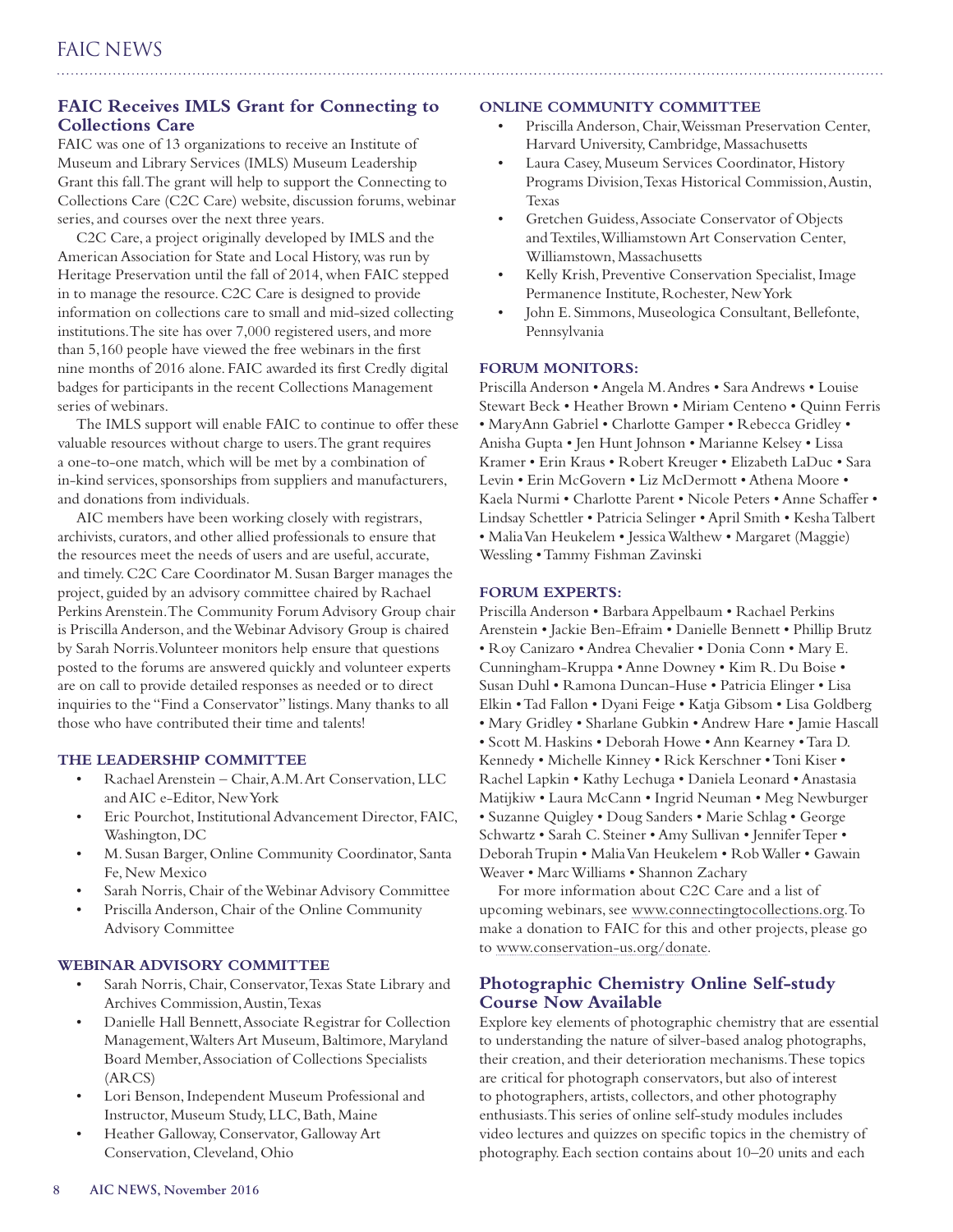unit includes a video lecture of 3–10 minutes in length and a brief self-assessment quiz. The cost of the course includes access to a discussion forum where participants can ask an expert questions about the content. Study at your own pace and repeat sections as needed!

The following sections will be open to participants from October 17, 2016, to March 17, 2017. Registrants will have access to all units in the sections they paid for during this time. Participants can access the modules on their own schedule and work at their own pace. Participants can register at any time during this period.

- Section 1: Light Sensitivity of Silver Salts
- Section 2: The Latent Image
- Section 3: Chemical and Spectral Sensitization

The fee for each section is \$19, which provides access to unlimited viewing of the online video lectures, access to unit quizzes and the discussion forum. Visit [www.conservation-us.org/](http://www.conservation-us.org/photochem) [photochem](http://www.conservation-us.org/photochem) for more details and registration information.

## **Submissions for Salted Paper Prints Symposium Due December 16, 2016**

FAIC is now accepting submissions to present at Salted Paper Prints Symposium on September 14-15, 2017.

The Weissman Preservation Center at Harvard Library and the Foundation for the American Institute for Conservation of Historic and Artistic Works (FAIC) will present a multidisciplinary, two-day program that focuses on the preservation, characterization, use, and interpretation of the salt print process, a technique that is now over 175 years old. Scholarly presentations will include the technical history of the salt print process (both positive and negative images), historical applications of the process for copying and disseminating information, and innovative materials analysis.

The salted paper print process, publicly announced by William Henry Fox Talbot in 1839, became the first negative-to-positive photographic technique. The ability to make photographic multiples revolutionized the way information was recorded and disseminated in the mid-19th century. These photographs represent records of the scholarly, social, and artistic endeavors of the time and play an important role in educational research across disciplines.

While many salt prints have survived as beautifully preserved images with rich tonal ranges, they can also be prone to fading and color shifts. New conservation research has contributed to our understanding of these fragile items, and renewed interest in the historical and artistic aspects of salt prints has paralleled this preservation research.

Applicants are encouraged to submit abstracts or drafts of 300 words or less, and a brief biography or CV. Preference will be given to recent collaborative research that uses scientific and art historical evidence to shed light on the preservation of salt prints, their technical evolution and identification, and the cultural impact of this seminal photographic process.

Topics can include but are not limited to:

- Subject-Based Research Relating to Early Photography
- Chemistry, Materials, and Process
- Characterization and Variants within the Process
- Preservation and Conservation Treatment of Salt Prints
- Contemporary Uses/Issues (works by contemporary artists, imaging, exhibition, reading room guidelines, teaching, current areas of academic research)

To apply, visit the online submission portal: [https://faic.secure](https://faic.secure-platform.com/a/solicitations/home/1025)[platform.com/a/solicitations/home/1025](https://faic.secure-platform.com/a/solicitations/home/1025)

You will be prompted to login to the system using a login ID and password. If you already have an account with AIC/FAIC (this should be the case if you are an AIC member or have participated in an AIC/FAIC program), use the same login information you use to access that account. If you do not have an account in the system, you can quickly create one before you begin your application.

All applicants will be notified by FAIC of their application status four to six weeks after the December 16 submission deadline.

## **Deadlines Upcoming for FAIC Grant and Scholarship Applications**

Guidelines, links to application forms, and tips for submitting applications and letters of support, are available at www.conservation-us.org/grants. All materials must be received by the published deadlines for consideration. Many of the FAIC's grant and scholarship applications have transitioned to a new online application form. Please carefully read instructions for each application you wish to submit, as procedures are being updated to improve the application process.

#### **APPLICATIONS DUE ON DECEMBER 15, 2016**

**George Stout Grants** awards of up to \$1,000 to attend for students who are AIC members (graduated within the past 2 years) to attend professional meetings.

**FAIC / Tru Vue AIC Annual Meeting International Scholarships** provides up to \$1,500 to attend the AIC Annual Meeting for individuals traveling from outside the US or Canada.

**FAIC / Kress Foundation International Travel Grant for Speakers** offer up to \$2,000 to attend the AIC Annual meeting for speakers traveling from outside the US or Canada. This application must be submitted by the session organizer for the session during which the speaker is participating.

#### **APPLICATIONS DUE ON JANUARY 22, 2017**

**Kress Conservation Fellowships** are available to collecting institutions and conservation facilities sponsoring supervised internships in advanced conservation. Applicants may identify a Fellow or select a Fellow at a later date. Fellows must have completed a master's-level degree in conservation prior to beginning the Fellowship. Residency requirements also apply (see guidelines for eligibility). Fellowships of \$32,000 are awarded for one-year post-graduate internships. Institutions are expected to contribute benefit and administrative costs.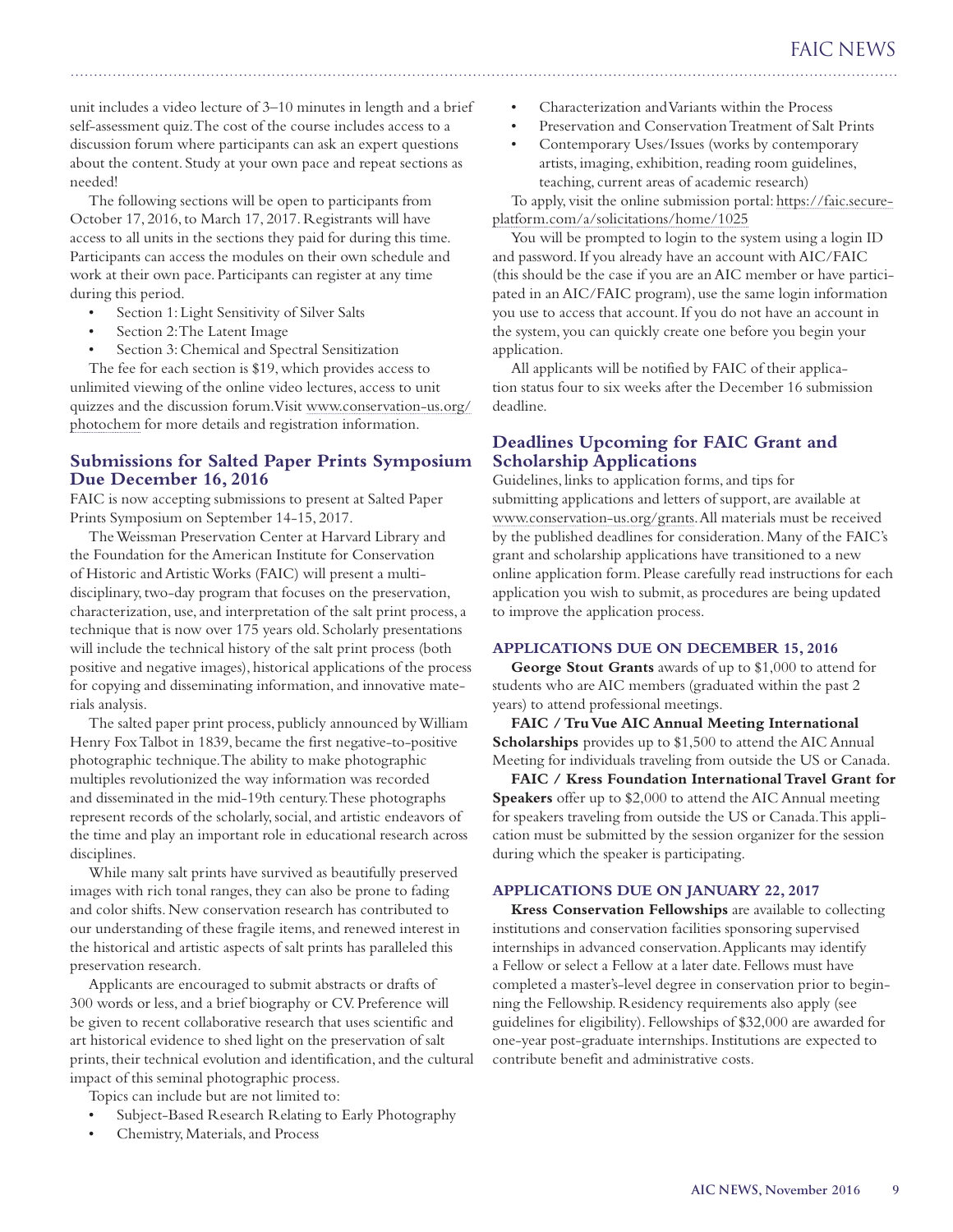## **APPLICATIONS DUE ON FEBRUARY 1, 2017**

**Carolyn Horton Grants** are available to book and paper conservators who are members of the AIC Book and Paper specialty group. Scholarships typically range from \$500 to \$1,000. Funds may help defray costs for attending meetings, seminars, workshops, or to conduct research or special projects.

**"Take A Chance" Grants** are available to current members of AIC. These grants of \$1,000 are awarded to help defray costs for innovative conservation research or projects that may not otherwise be funded.

**Christa Gaehde Grants** are available to current members of AIC. Projects must promote study and research in the conservation of art on paper and may involve individual study, purchase of materials for research projects, or attendance at workshops, conferences, or other events. Scholarships typically range from \$500 to \$1,000.

#### **APPLICATIONS DUE ON FEBRUARY 15, 2017**

**FAIC Individual Professional Development** 

**Scholarships** offer support of up to \$1,000 to help defray professional development costs for AIC Fellows or Professional Associate members.

**FAIC/Tru Vue® International Professional Development Scholarships** help conservation professionals defray up to \$1,500 in costs for attending international professional development events, such as workshops, conferences, and symposia. Key criteria of the award include demonstration of the learning that would occur, its applicability to individuals professional development goals, and dissemination of that learning to others.

**FAIC/NEH Individual Professional Development Scholarships** of up to \$1,000 are available to AIC members who are U.S. citizens or residents to support registration and/or attendance at upcoming FAIC workshops that are supported by a grant from the National Endowment for the Humanities, including "Illumination of Collections," "Cleaning and Conductivity," "Archaeological Iron," "Approaches to Contemporary Murals," and "Salted Paper Prints Symposium and Workshop." Visit [www.](http://www.conservation-us.org/current-courses) [conservation-us.org/current-courses](http://www.conservation-us.org/current-courses) for more information on these programs.

**FAIC/Mellon Photograph Workshop Professional Development Scholarships** are available to international attendees of the upcoming FAIC Collaborative Workshops in Photograph Conservation: "Photographic Chemistry" and "Salted Paper Prints Symposium and Workshop." The awards up to \$1,000 help defray expenses related to attendance, plus waive registration fees. Visit [www.conservation-us.org/current-courses](http://www.conservation-us.org/current-courses) for more information on these programs.

**FAIC Lecture Grants** offer up to \$500 for the purpose of presenting public lectures to help advance public awareness of conservation.

FAIC Regional Angels Grants offer up to \$1,000 toward the development and implementation of volunteer projects that bring teams of conservators to work with collections in need of care around the country.

**FAIC Workshop Development Grants** offer up to \$1,000 to help defray costs for development and presentation of regional workshops for conservators.

# **FAIC Seeks Reviewers for Samuel H. Kress Conservation Fellowship**

FAIC is managing the selection and award process for the Samuel H. Kress Conservation Fellowships. The program aims to provide a variety of professional development experiences to young conservation professionals.

The next application deadline for Fellowships is January 22, 2017, with review to follow. Application guidelines are available on the AIC/FAIC website at [www.conservation-us.org/grants.](http://www.conservation-us.org/grants)

FAIC thanks the many AIC members who have volunteered to review Fellowship applications. If you are interested in serving as a reviewer, please send an email with your contact information, specialty area(s), and institutional affiliation (if any) to faicgrants  $\omega$ [conservation-us.org](mailto:faicgrants@conservation-us.org).

# **RECENT FAIC GRANT AWARDS**

#### **Lecture Grant**

|            | North Carolina Preservation   Unbroken Threads: Preserving Our |
|------------|----------------------------------------------------------------|
| Consortium | Textile Heritage                                               |

#### **Regional Angels Grant**

| Conservation | Western Association for Art   Old Pascua Museum & Yaqui<br>  Culture Center |
|--------------|-----------------------------------------------------------------------------|
|--------------|-----------------------------------------------------------------------------|

# *JAIC News*

## **Taylor & Francis Introduces New Digital Metrics and Information**

As many of you know, JAIC was integrated – along with several other journals published by Maney – into the wider Taylor & Francis (T&F) Group when Maney was acquired in 2015. You may have noticed some changes in JAIC's online articles resulting from our move to T&F and I think it is pertinent to briefly explain some of them.

## **ORCID**

One of these new aspects is the addition of the ORCID (Open Researcher and Contributor ID) person identifier. ORCID is a researcher disambiguation system that is currently gaining importance in the academic publishing business. ORCID provides an identifier for individuals to use with their name as they participate in "research, scholarship, and innovation activities" (http://about. orcid.org/about/what-is-orcid/mission). This service is provided to help people find information about authors and to simplify reporting and analysis. Authors registered in ORCID will have a symbol next to their name on the first page of their article(s). In addition, a link to the ORCID record will appear at the end of the article for each author listed. If the information about an author is public, you will then be able to find additional data as well as other publications by the same author.

## **CROSSMARK SYMBOL**

Most or all online articles will now show the CrossMark symbol. This is a multi-publisher initiative fromCrossRef (www.crossref.org) that provides a normalized way for readers to find the real and accurate version of a document. This is done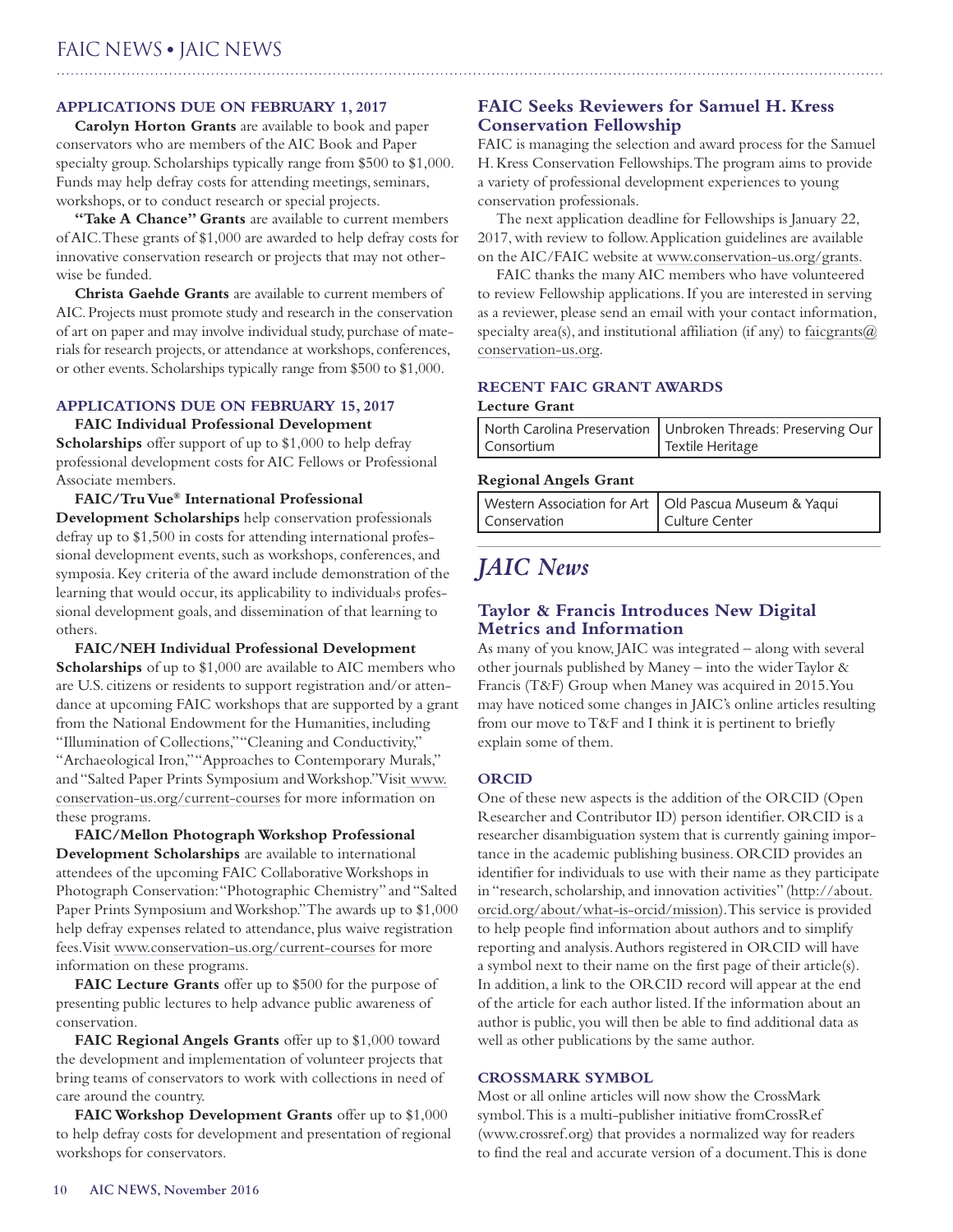# JAIC NEWS **•** ALLIED ORGANIZATIONS

to maintain trust in the authority of electronic archives. After clicking on the CrossMark icon, users will be informed of the current status of a document and may also find additional publication record information about that specific document.

#### **ORGANIZATIONAL TABS**

Every article published online will now have a set of tabs to organize figures and data, present references, provide information about citations, and show article statistics. Moreover, the article pdf and the readers' access options will be highlighted. In this way, T&F is hoping to make the journal more reader-friendly.

#### **ARTICLE METRICS**

Article metrics will be clearly visible at the top of every article, including the number of views, the number of citations, and Altmetric (www.altmetric.com) data. The latter are nontraditional metrics proposed as an alternative to traditional article metrics, including impact factor and h-index. They cover other aspects of the possible impact of a work. For example, it may include how many databases refer to an article, the number of article downloads, and may count comments or mentions in social and digital media.

These are fairly new tools used in the e-publishing business and the use of some of them is still a controversial topic. However, as conservators and heritage scientists, we must stay informed about the changes taking place in our journals as they will have an impact on the future of publishing in conservation.

> *—Julio del Hoyo-Meléndez, JAIC Editor-in-Chief, jdelhoyo@muzeum.krakow.pl*

# *Allied Organizations*

#### **American Anthropological Association (AAA)**

A recent discussion by members of the AIC's Objects Specialty Group on cultural sensitivity, cultural awareness, and sharing museum objects with communities prompted me to think about the ways we view and treat objects across disciplines, how we might better encourage collaborations between allied fields, and how we should best connect with communities in meaningful, mutually beneficial ways. Most who commented agree that the "actions of the conservation professional must be governed by an informed respect for the cultural property, its unique character and significance, and the people or person who created it" (*Code of Ethics and Guidelines for Practice* 1994). Where the allied field of anthropology can make a further contribution is in encouraging ongoing dialogue about approaches to collaborative, communitybased work that does not privilege one form of knowledge over another, but rather is characterized by more reciprocal, mutually beneficial relationships.

The *AIC Code of Ethics and Guidelines for Practice* states that "cultural property consists of individual objects, structures, or aggregate collections" [\(www.conservation-us.org/code\)](http://www.conservation-us.org/our-organizations/association-(aic)/governance/code-of-ethics-and-guidelines-for-practice/)). Anthropologists working *with and for* Indigenous communities, for example, have increasingly acknowledged that "material culture" (often referred to as tangible heritage) cannot be teased apart from intangible heritage (the deep cultural knowledge



Collections Care Workshop at Mille Lacs Tribal Museum. Photo Courtesy of Convening Great Lakes Culture Keepers (CGLCK)

embedded in Indigenous science, traditional knowledge, stories, songs, etc.) (Atalay 2012). A re-examination of this dichotomy might inform our understandings of objects and help reshape approaches to conservation.

As a university professor, I train my museum studies and anthropology students to think beyond the physical care of objects and that collections care goes far beyond the realm of cleaning, organizing, labeling, and rehousing objects. "Care" of collections also means that we behave in a manner of respect informed by local communities (sometimes referred to as "source communities"). I teach them to think about not only ancestral remains as animate and aware, but also to view the objects made and used by those ancestors in this way.

While engaging local communities as collaborators holds great potential, such endeavors also bring additional challenges often not met in a "traditional" research setting. Scholars in many allied fields are grappling with these issues of "fair and equitable exchanges of knowledge relating to heritage" (see, for example, the IPinCH project at [www.sfu.ca/ipinch/](http://www.sfu.ca/ipinch/)).

As the American Anthropological Association (AAA) liaison for AIC's Collection Care Network, I thought it might be relevant to share some details pertaining to the upcoming association's annual meeting "Evidence, Accident and Discovery." This year's AAA annual meeting will be held in Minneapolis on November 16–20. The conference will offer more than 750 sessions reflecting the latest research across the discipline. This AIC 'Allied Organization' is the world's largest association for professional anthropologists, with more than 10,000 members. Founded in 1902, the AAA covers all four main fields of anthropology (cultural anthropology, biological/physical anthropology, archaeology, and linguistic anthropology). The Council for Museum Anthropology is sponsoring several relevant sessions that AIC members might be interested in learning more about:

- What Kinds of Evidence do Museum Collections Count For?
- Evidence and Discovery in (Re)Theorizing Native American Art and Material Culture
- Indigenous and Non-Indigenous Collaborations: Exploring Notions of Evidence, Knowledge, and Discovery (including a paper titled "From Object to Expert in Museum Collaborations")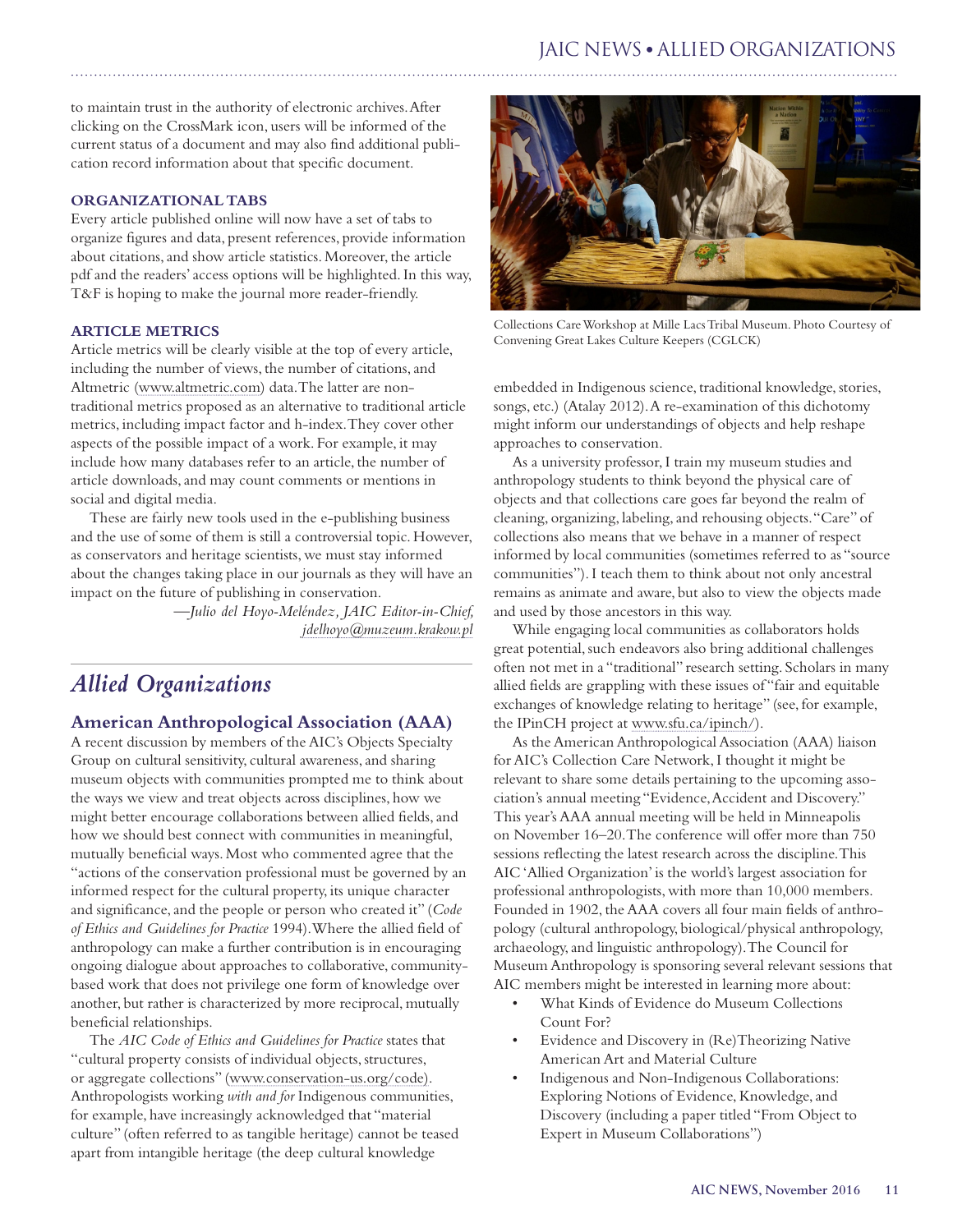# ALLIED ORGANIZATIONS

See more at the AAA website: [www.americananthro.org/](http://www.americananthro.org/)

—*Holly Cusack-McVeigh, Ph.D., Assistant Professor of Anthropology and Museum Studies, Public Scholar of Collections and Community Curation, Indiana University-Purdue University Indianapolis, Department of Anthropology, [hmcusack@iupui.edu](mailto:hmcusack@iupui.edu)*

#### **REFERENCES:**

Atalay, Sonya. 2012. Community-Based Archaeology: Research with, by, and for Indigenous and Local Communities. Berkeley: University of California Press.

IPinCH The Intellectual Property Issues in Cultural Heritage project. Accessed October 8, 2016. [www.sfu.ca/ipinch/](http://www.sfu.ca/ipinch/)

## **American Library Association (ALA)**

## **PARS AND ALCTS ORAL HISTORY WORKING GROUP:**

The Preservation and Reformatting Section (PARS) of the Association of Library Collections and Technical Services (ALCTS) Executive Committee approved the formation of an Oral History Working Group. The charge of this group is to plan a viable program and procedures to perform interviews with preservation professionals, record interviews (audio and/ or visual), and retain recordings according to digital preservation standards. For more information about the Oral History Working Group, please contact the chair Jeanne Drewes, Chief, Binding & Collections Care Division/Deacidification Program at the Library of Congress, [jdre@loc.gov](mailto:jdre@loc.gov)

#### **PARS AND AMIA SERVICE PROJECT:**

PARS co-sponsored with the Association of Moving Image Archivists (AMIA) a Preservation in Action (PiA) service project at the Orange County Regional History Center during the ALA Annual Conference in June. The seven volunteers received collection care training and successfully rehoused over 400 films.

#### **INVITATION FOR OPEN DISCUSSIONS ON EXHIBITIONS AND LOANS:**

At the upcoming ALA Midwinter conference in Atlanta (January 20-24, 2017), the scheduled session of the Conservators and Curators Discussion Group of Rare Book and Manuscript Section (RBMS) of the Association of College and Research Libraries (ACRL) will host an open discussion on the work between curators and conservators in preparing for exhibitions and loans. This session is afollow up to the panel "Library Collections in Loans & Exhibitions" they co-sponsored with PARS' Book and Paper Interest Group at ALA Annual.

*—Laura McCann, Conservation Librarian, Barbara Goldsmith Preservation and Conservation Department, New York University Libraries*

## **The Preparation Art Handling and Collections Care Information Network (PACCIN)**

The Preparation Art Handling and Collections Care Information Network (PACCIN) will have a new membership program coming out in the near future! Membership benefits will include program discounts, research avenues, network opportunities, and professional growth. PACCIN is expanding its programs and

publications to provide more ways to support the collections care community.

The PACCIN website continues to provide featured articles, an active forum along with an archive of valuable material regarding a variety of topics. Our website ([www.paccin.org\)](http://www.paccin.org) has two new features:

- A new videos library provides a variety of instructional topics and documentary highlights. We will be expanding on this collection of material in the future but anyone who has a video to share please contact us at paul@paccin.org.
- The Member Profile contains interviews with PACCIN members who represent the many related professions involved in collections care.

The next PACCIN Preparators Conference with be held next April 7-8, 2017, at the Modern Art Museum in Ft. Worth, Texas. Topics on technical information and professional development will be presented. Save the date and stay tuned for more detailed information coming soon!

> *—Mark Wamaling, PACCIN Board Chair, mwamaling@gmail.com*

# **National Park Service Updates NPS Museum Handbook (Collections Environment)**

The National Park Service Museum Management Program is pleased to announce that the updated NPS Museum Handbook, Part I, [Museum Collections Environment](https://www.nps.gov/museum/publications/MHI/chap4.pdf) chapter is now available at [www.nps.gov/museum/publications/MHI/chap4.pdf](http://www.nps.gov/museum/publications/MHI/chap4.pdf).

A chapter in "Part I" of the Handbook, this resource was developed for over 385 National Park museums located throughout the USA. It provides guidance on how to achieve an optimal environment for different types of collections located in a broad range of climate zones and housed in various building types, including furnished historic structures. It includes:

- Sections on "Collections Environment Basics" and "Building Basics for Collections."
- Easy-to-follow sequential steps (with recommendations) on how to manage and control the museum environment.
- • Recommended temperature and relative humidity set points. These set points are expanded slightly from the earlier NPS recommended ranges to accommodate the range of climate zones in which park collections are housed, and that can also allow for greater energy efficiency.
- Updated light standards.
- Moderating climate fluctuations by containerizing collections in well-constructed and sealed metal cabinets.
- • Rotating objects on exhibit to minimize light exposure.
- Guidance on flash photography and copying.
- Guidance on minimizing air pollution in spaces housing collections.

The NPS Museum Handbook includes the following:

[Part I, Museum Collections](https://www.nps.gov/museum/publications/MHI/mushbkI.html) covers planning, preservation, and protection for the disciplines and materials represented in NPS collections, including writing a collections policy, storage, managing the museum environment, biological infestations, security and fire protection, curatorial health and safety, museum housekeeping, and emergency planning. Appendices include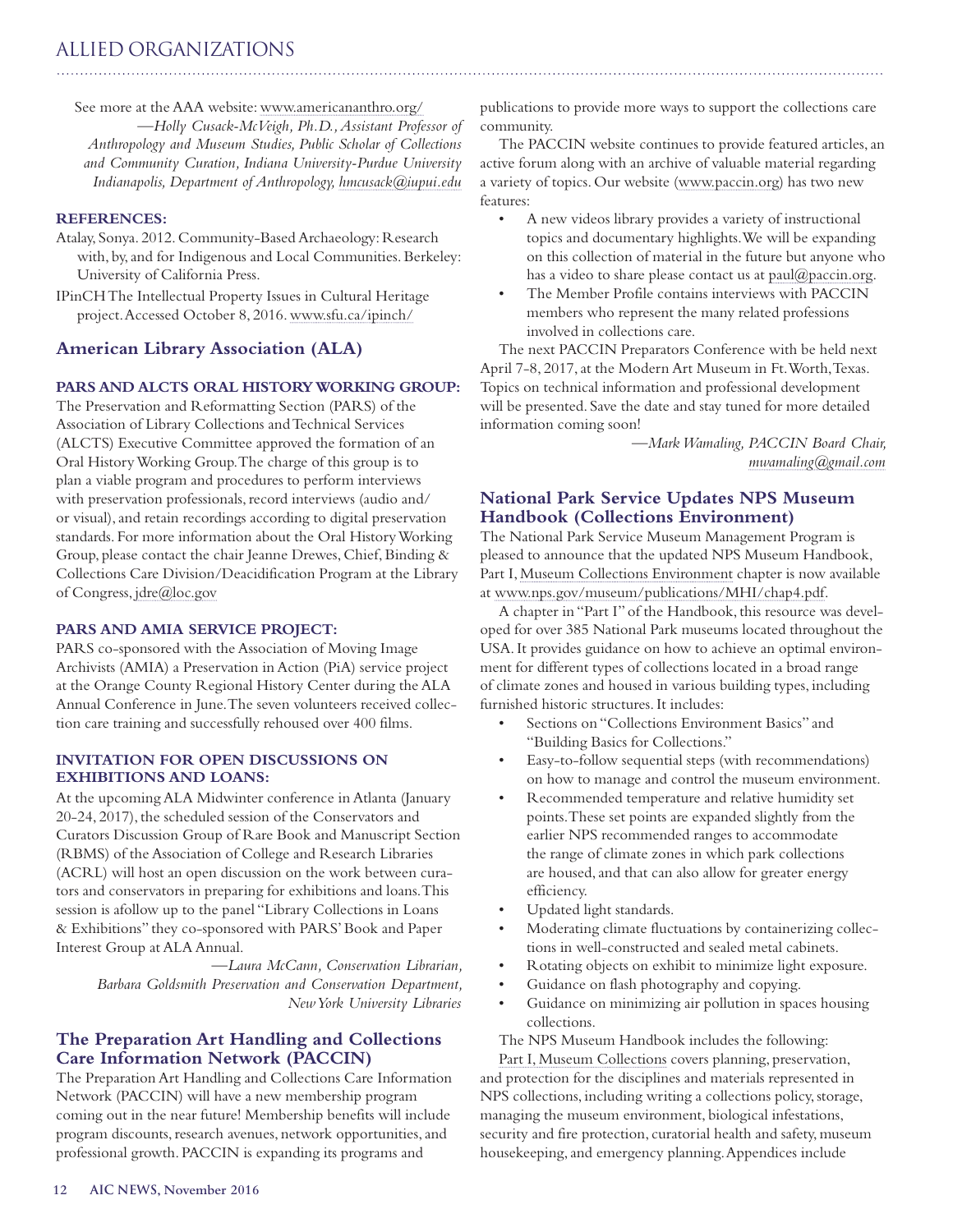techniques for the preservation of specific types of materials such as archeology, ceramics, leather and skin, metal, paintings, paper, textiles, and wooden objects.

[Part II, Museum Records](https://www.nps.gov/museum/publications/MHII/mushbkII.htmll) outlines procedures for museum documentation, including accessioning, cataloging, loans, deaccessioning, inventory, and discipline-specific cataloging guidelines, lot cataloging, marking, and photography.

[Part III, Museum Collections Use](https://www.nps.gov/museum/publications/MHIII/mushbkIII.html) provides guidance on access and use for interpretation, education, exhibition, and research. It covers legal issues, publications, two and three-dimensional reproductions, using museum objects in exhibits and in furnished historic structures, and providing access for research.

The NPS Museum Handbook covers a broad range of topics and provides guidance, policies and procedures for managing museum and archival collections. The [Conserve O Grams](https://www.nps.gov/museum/publications/conserveogram/cons_toc.html) provide practical and specific technical guidance on many of the topics that are extensively covered in the NPS Museum Handbook. The two resources are designed to be used in concert.

> *—Joan Bacharach, Senior Curator, National Park Service, Museum Management Program, 1201 Eye Street, NW, Washington, DC 20005, USA, joan\_bacharach@nps.gov*

# *Health & Safety Committee*

# **Welcome "Fall"! Be Prepared for the Unexpected**

As conservators are settling into school schedules, and beginning new internships and jobs, the Health & Safety Committee would like to remind you about the importance of laboratory and workplace safety training. Safety training is not just good sense — it is required for all employers.

## **WHO SHOULD HAVE SAFETY TRAINING?**

Anyone who works in the conservation lab or studio should receive workspace-specific safety training in addition to safety training provided by the overall institution, unless they are under direct and constant supervision of someone with safety training for every moment that they are working. This includes new as well as current full- and part-time conservation employees, contractors, volunteers, interns, and anyone else who may have contact with hazardous materials or situations within the space such as custodians and art handlers.

#### **HOW OFTEN SHOULD SAFETY TRAINING BE CONDUCTED?**

Individuals should review their safety training annually or whenever new safety policies are implemented. Anyone newly entering the lab or studio should receive training as soon as possible.

## **WHAT SHOULD BE INCLUDED IN SAFETY TRAINING?**

- • Review and location of the **Chemical Hygiene Plan (CHP)**
- Locations and types of Personal Protective Equipment (PPE)
- Review of hazardous materials handling and waste disposal
- Locations and use of first aid kits, eye washes, and showers
- **Review and location of the Disaster Plan**
- • Review of **Evacuation Routes**
- • Review and locations of **Safety Data Sheets (SDSs) and Hazard Communication Protocols**
- • Review of use of **fume extraction and ventilation** (including respirators, if used)
- Contact information for persons responsible for safety proto**cols and emergency response** (for the lab, institution and city)
- • Review of any **lab** *and* **institution specific safety plans** (such as handling pesticide residues or ladder/scaffolding use)
- Instruction on creating and using a Job Hazard Analysis (JHA)
- • Review of r**adiation use and safety** (if used)

#### **EMPLOYER/SUPERVISOR RESPONSIBILITIES**

- Create a work environment where workers feel comfortable and confident in performing tasks safely and in reporting safety concerns
- Provide safety training for all workers in the lab or studio
- Implement, review, and maintain all safety documents (CHP, SDS, Disaster Plan)
- Enforce safety protocols
- Maintain relationships with and request information from appropriate safety professionals
- Ensure workspace and equipment meets all city, state and OSHA safety guidelines
- Provide annual fit-testing for respirators if they are used

#### **WORKER RESPONSIBILITIES**

- Be proactive in your own health and safety
- Participate in employer-provided safety training
- Follow safety protocols
- Promptly inform supervisor of all safety concerns
- Request safety training if it is not provided to you

—*Members of the AIC H&S Committee*

Have a question about health and safety in your conservation work? Email [healthandsafety@conservation-us.org.](mailto:HealthandSafety%40conservation-us.org?subject=)

# *New Publications*

Cardon, Dominique, ed. *The dyer's handbook: Memoirs on dyeing.*  Ancient textiles series. Oxford: Oxbow Books, 2016. ISBN: 9781785702112. This book publishes a translation into English of an anonymous French manuscript held in a private collection, consisting of four essays produced around 1763, possibly written by Paul Gout of the Royal Manufactures of Bize, in the Languedoc Region of France. The original manuscript held swaths of sample dyed woolen cloth and included recipes for their coloring. The work has been published in French under the title Mémoires de teinture.

Coffey-Webb, Louise. *Managing costume collections: An essential primer.* Costume Society of America series. Lubbock, TX: Texas Tech University Press, 2016. ISBN: 9780896729568. This guide to the management of costume collections presents information on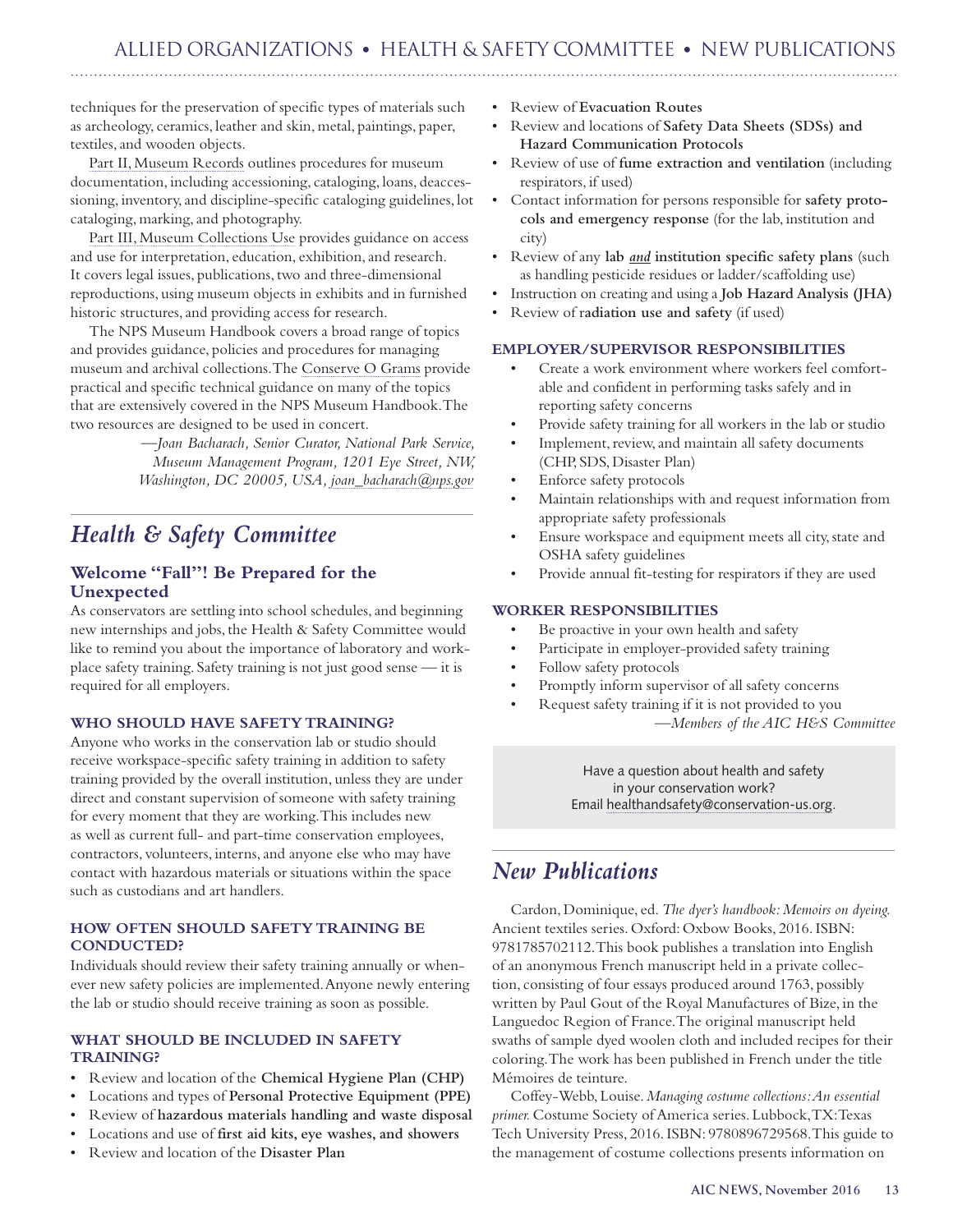# <span id="page-13-0"></span>NEW PUBLICATIONS **•** PEOPLE **•** IN MEMORIAM

organizational systems, record keeping, environmental control, and exhibitions and display. It speaks to a diverse spectrum of audiences ranging from personal hobbyists, vintage dealers, museums, historical societies, university theaters, and study collections while adhering to the needs of the Costume Society of America.

Krause, Susanne and Julia Rinck. *Buntpapier – Ein Bestimmungsbuch,Decorated Paper – A Guide Book,Sierpapier – Een gids.* Second, revised and extended ed. Hauswedell, Stuttgart, 2016. ISBN: 9783776205169. The second edition of a guide to decorated paper expands on the general technical and historical information of the first edition. It provides examples of additional paper types and is supplemented by an expanded image section.

Nishioka, Tsunekazu and Jiro Kohara. *The building of Horyu-ji: The technique and wood that made it possible.* Translated into English by Michael Brase. Japan library. Tokyo: Japan Publishing Industry Foundation for Culture, 2016. ISBN: 9784916055590. This volume was originally published in Japanese, under the title of *Hōryū-jiō sasaeta ki*, by NHK Publishing, Inc., in 1978. Horyu-ji temple was originally built in the 7th century and has been designated a World Heritage Site as the earth's oldest wooden structure. Tsunekazu Nishioka was a master carpenter who worked on the repair of the structure in the mid-20th century.

Panayotova, Stella, ed. *Colour: The art & science of illuminated manuscripts*. London: Harvey Miller Publishers, 2016. ISBN: 9781909400566. This catalog was published to accompany the exhibition at the Fitzwilliam Museum from July through December 2016, featuring 150 manuscripts from its collections. The catalog showcases research undertaken by the Fitzwilliam's curators, scientists, and conservators on these objects.

Paterakis, Alice Boccia. *Volatile organic compounds and the conservation of inorganic materials*. London: Archetype, 2016. ISBN: 9781909492400. This book presents the author's research on VOCs (volatile organic compounds), frequently found in museums and galleries as a consequence of the off-gassing of materials used in the construction of show cases, storage cabinets, and containers, and also resulting from methods of exhibit preparation and cleaning. These compounds may present a health hazard and are potentially damaging to the objects in a collection. The author discusses methods for managing and mitigating the negative effects of these compounds on objects and the local environment.

Robinson, Sara C., Hans Michaelsen, and Julia C. Robinson. *Spalted wood: The history, science and art of a unique material.* Atglen, PA: Schiffer Publishing, 2016. ISBN: 9780764350382. This book covers the science, history, and the applications of spalting, i.e., wood coloration caused by fungi.

Weinryb, Ittai. *The bronze object in the Middle Ages.* Cambridge: Cambridge University Press, 2016. ISBN: 9781107123618. This book provides a concise overview of the use of bronze in sculpture in the Middle Ages, starting with mining, smelting, and the production of alloys, and ending with automata, water clocks, and fountains.

> *—Sheila Cummins, Getty Conservation Institute, SCummins@getty.edu*

# *People*

**Emily Brown** is currently the Mellon Fellow in Decorative Arts and Sculpture at the Philadelphia Museum of Art, after working at the University of Pennsylvania Museum of Archaeology and Anthropology. Emily graduated from the University of Delaware Art Conservation Program in 2015 with specializations in objects and preventive conservation. She can now be reached at 215-684-7569, and her email address is emily.brown@philamuseum.org.

**Geneva Griswold** has joined the Seattle Art Museum (SAM) as Associate Objects Conservator. Geneva will focus on the conservation and preventive care of SAM's pre-modern collections. Previously, she was the Andrew W. Mellon Fellow at the Fine Arts Museum of San Francisco and held positions at the Walters Art Gallery and the Getty Conservation Institute.

**Jessica Pace** recently became the Preventive Conservator at the Barbara Goldsmith Preservation and Conservation Department at NYU Libraries, where she manages the preventive conservation program for the library's archives and special collections. Prior to joining NYU Libraries, Jessica had worked as an Assistant Conservator at the American Museum of Natural History and a Project Objects Conservator at the Brooklyn Museum. Jessica can be reached at [jessica.pace@nyu.edu](mailto:jessica.pace@nyu.edu).

**Anna Serotta** has recently moved from the Brooklyn Museum to the Metropolitan Museum of Art (MMA), Objects Conservation Department, as Assistant Conservator. Following the retirement of Ann Heywood, Anna will be primarily responsible for the Egyptian Art collection. Anna received her conservation training at the Institute of Fine Arts, NYU, and went on to complete a fellowship at the MMA, contract positions at the Brooklyn Museum and the MMA, archaeological fieldwork in Egypt and the Mediterranean, and a Rome Prize fellowship at the American Academy in Rome. She can now be reached at 212 396-5378, and her email address is anna.serotta@metmuseum.org.

**Christina Simms** has moved from the National Air and Space Museum to McKay Lodge Conservation Laboratory, Inc. She can be reached at xtinasimms@gmail.com.

# *In Memoriam*

## **Eric F. Hansen (1949-2016)**

Eric F. Hansen (1949-2016) died in September after a protracted illness. Over the course of a long illness he maintained his courage, good humor, and amazing stamina.

A man of remarkably diverse interests, Eric maintained a lifelong fascination with subjects as varied as conservation science, anthropology, archaeology, art history, contemporary art as well as the history of Hollywood. Eric held two Master's degrees; one in Chemical Engineering and another in Materials Science; and a doctorate in Archaeology from UCLA. At UCLA, Eric studied the Maya, focusing on lime plaster technology and the site of Nakbe in Guatemala, working closely with Richard D. Hansen (no relation).

Eric began working at the Getty Museum prior to the formation of the Getty Conservation Institute (GCI). During his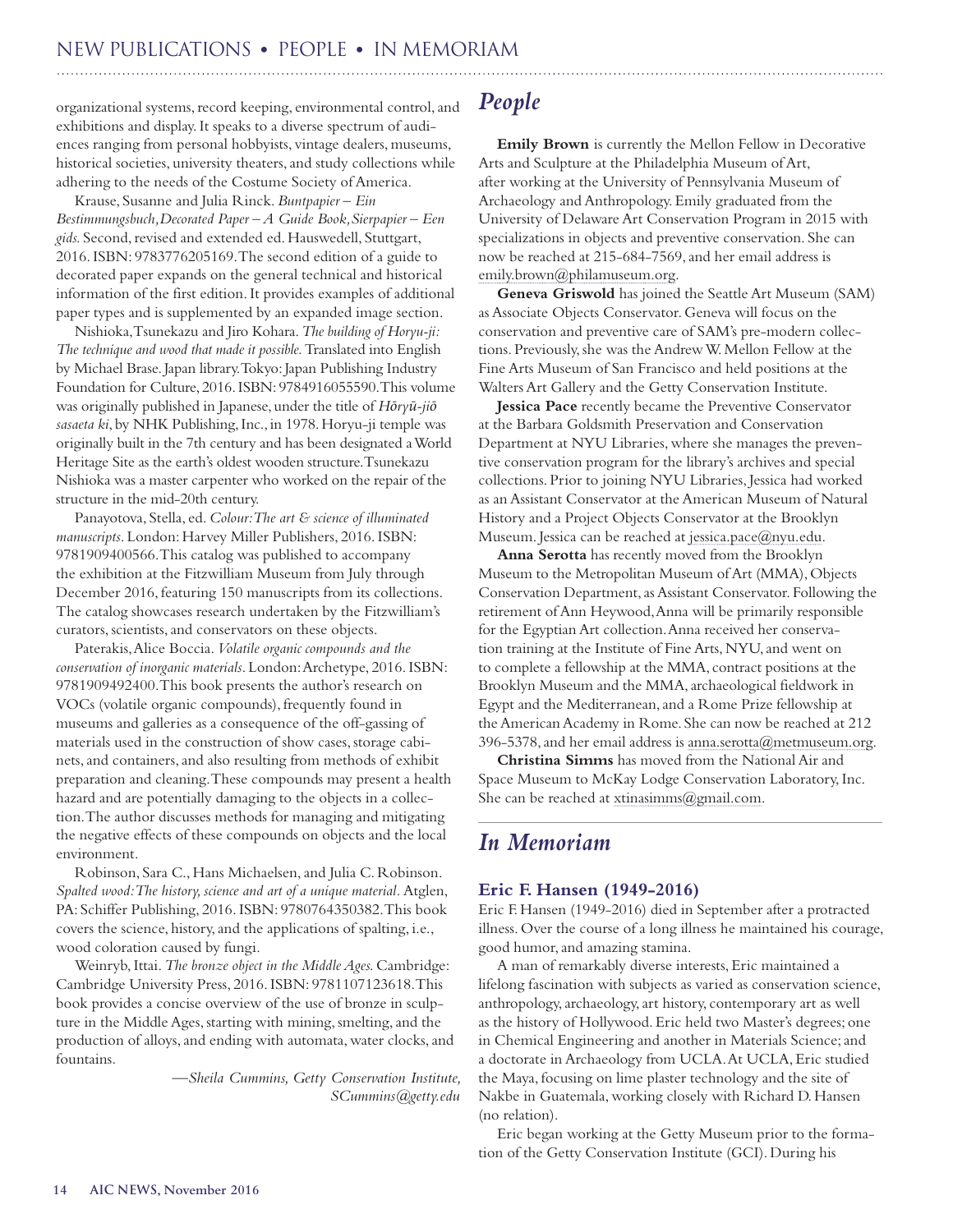many years at the GCI, Eric's research focused on the preservation of proteinaceous materials including human mummies, silk, and vellum, involving work with the Egyptian Antiquities Organization and the Israel Antiquities Authority's Dead Sea Scrolls. He later devoted his research to problems concerning painted surfaces in early European painting and ethnographic objects. Studies also included testing modern paints using artificial aging and the effectiveness of consolidants on stone and earthen architecture. Eric always published his work and was professionally active in the American Institute for Conservation of Historic and Artistic Works (AIC) – earning that organization's President's Award in 2006 – and the Western Association for Art Conservation (WAAC), as well as several international conservation organizations. With Mary Striegel, he founded the Research and Technical Studies Group of the AIC to promote practical collaboration between conservators and conservation scientists. He also became deeply involved in research focusing on earthen architecture and lime mortars and plasters as an extension of his work at Nakbe. He worked closely with Koenraad Van Balen of the Catholic University of Leuven in Belgium and Carlos Rodriguez-Navarro of the University of Granada in Spain.

After leaving the GCI, Eric became the Chief of the Preservation Research and Testing division at the Library of Congress. He oversaw an increase in scientific staff and the remodeling of the laboratories. Eric was particularly interested in non-destructive testing using such methods as multi-spectral imagery and in problems associated with digital storage media.

After retiring from the Library of Congress and returning to Los Angeles, Eric worked as a consultant for the Museums of New Mexico, Conservation Department, on developing and funding expanded conservation science facilities and capabilities, with the aim of preserving Southwestern United States archaeological and historical cultural artifacts and structures. He also joined the Advisory Committee for the Los Angeles County Arboretum and Botanic Garden's Historic Section, and provided valuable technical and professional advice regarding the Arboretum's four historic buildings and mid-century landscape garden features. This resulted in the use of a lime mortar formulation for the repair of the Arboretum's large travertine fountains.

A private memorial service will be conducted by Eric's family. Contributions toward a memorial tree dedicated in his memory can be sent to the Los Angeles County Arboretum & Botanic Garden at the address below or donations can be made in his memory to the Foundation of the American Institute for Conservation of Historic and Artistic Works (FAIC).

> —*Mitchell Hearns Bishop, Curator, Historic Collection, Los Angeles County Arboretum & Botanic Garden, Mitchell.Bishop@arboretum.org*

Eric F. Hansen Memorial c/o Ms. Brittany Fabeck Los Angeles County Arboretum & Botanic Garden 301 North Baldwin Avenue, Arcadia, CA 91007

#### FAIC

1156 15th Street NW, Ste. #320, Washington, DC 20005 www.conservation-us.org/in-memory-of-eric-hansen

# **Philip A. Klausmeyer (1963-2016)**

It is with great sadness that we report the untimely death of Worcester Art Museum Conservator and Scientist Dr. Philip A. Klausmeyer. Philip was a cherished family member, esteemed colleague, and friend. He passed away on Thursday, August 25, 2016 at the age of 53, surrounded by his loving family, after a 14-month battle with pancreatic cancer.

Philip worked at the Worcester Art Museum as both a paintings conservator and scientist while also serving as associate editor for Studies in Conservation. He also held a research appointment at Worcester Polytechnic Institute (WPI) where he brought museum conservators together with university scientists and students to explore the application of innovative technologies to conservation research. At WPI, Philip was exposed to cutting edge technologies, and it was here that he discovered the potential for laser shearography to assess the impact of environmental conditions on artworks.

In 1998, Philip received an M.S. in painting conservation from the Winterthur/University of Delaware Program in Conservation. He completed two summer internships at the Museum of the Pennsylvania Academy of Fine Arts and fulfilled his third year internship requirement at the Worcester Art Museum (WAM). Over the next five years, he completed several advanced fellowships at WAM, including two Samuel H. Kress awards. During this period, he also worked part time for two years as an assistant conservator at the Harvard University Art Museums, where he made significant contributions to the conservation treatment of John Singer Sargent's Triumph of Religion murals at the Boston Public Library.

In 2003, with the generosity of the Andrew W. Mellon Foundation under the leadership of Angelica Rudenstine, Philip was charged with establishing technical research capability at WAM while he simultaneously pursued an individually designed PhD in conservation science. Inspired by the research of University of Delaware Professor Richard Wolbers, Philip's dissertation focused on the use of immunosorbent assays in the detection of proteinaceous binding media found in art materials. Philip was awarded the PhD in 2009 from Clark University.

At the 37th Annual Meeting of the AIC (2009) in Los Angeles, in collaboration with Cultural Heritage Imaging, Philip introduced conservators to a newly-designed examination and documentation tool employing RTI (Reflectance Transformation Imaging). Far surpassing the quality of traditional raking light photography, RTI has now been widely embraced by conservators as the preferred method for documenting the surface topography of art objects.

In 2014, at the Smithsonian American Art Museum, Philip delivered his last professional paper (available on Youtube), which discussed mapping and quantifying induced strain in canvas paintings using laser shearography. This collaborative research with WPI has generated considerable interest among colleagues who are continuing to pursue laser shearography as a means for assessing the impact of environmental conditions on works of art.

Philip was innovative and kind, with a brilliant mind, and a deep love and admiration of those who surrounded him. He was a generous collaborator, a gifted practitioner, and a caring and compassionate mentor who inspired many with his positive spirit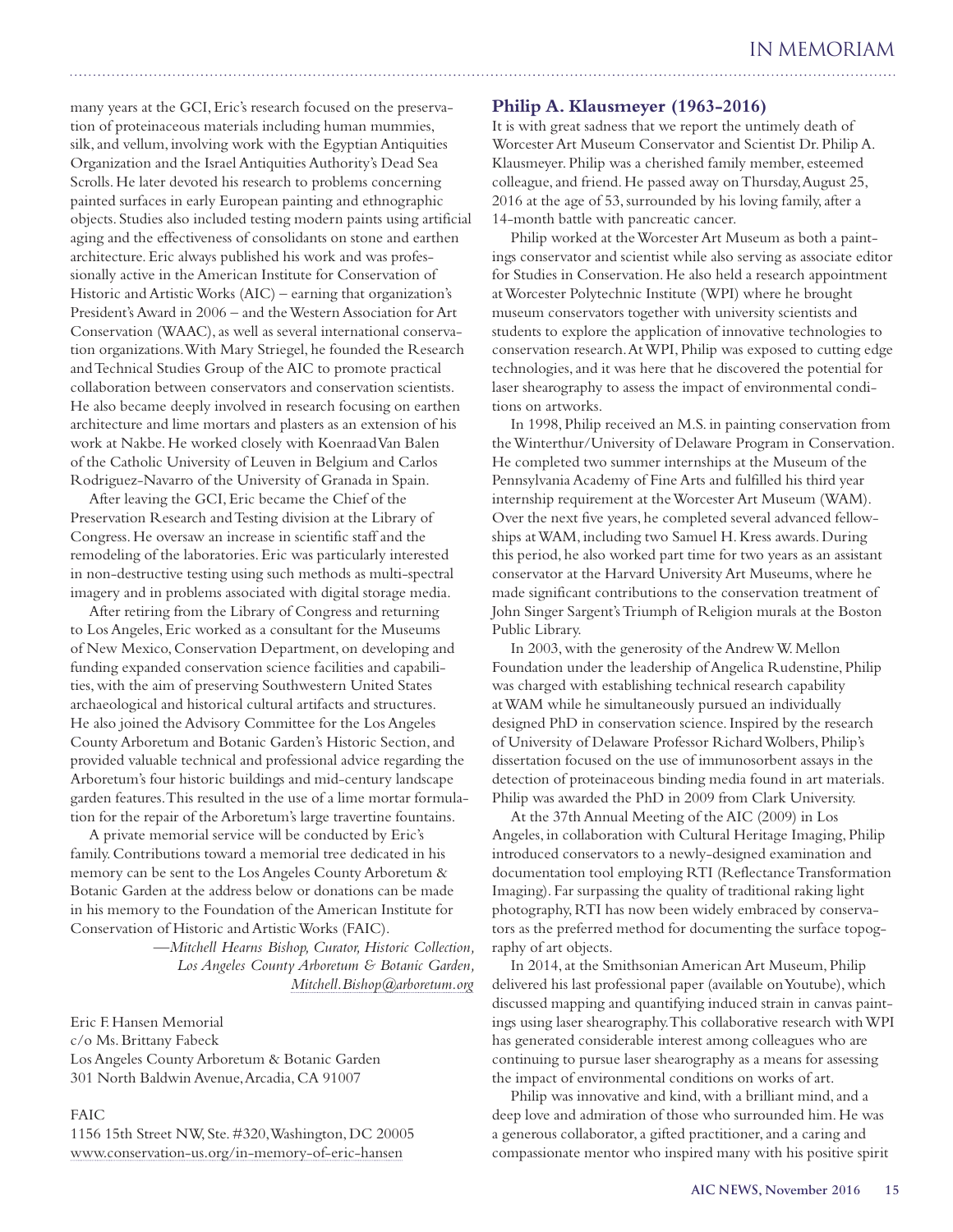# <span id="page-15-0"></span>IN MEMORIAM **•** WORTH NOTING

and his commitment to their success. He leaves behind him a professional legacy many of us can only dream of, and a loving family who cherish his memory.

Philip was also a prolific artist, spending summer vacations on Cape Cod painting landscapes of the coastal dunes. A recipient of an Outer Cape Artists in Residency Consortium award, he was also a member of a non-profit organization dedicated to the preservation of dune shacks on the Cape Cod National Seashore. A fall 2017 exhibition of his artwork is planned at the Sprinkler Factory Gallery, a non-profit art space located in Worcester.

Philip was born in Kalamazoo, Michigan and raised largely in upstate New York, although his family ultimately settled in Massachusetts, where Philip received a B.A. in Art History and a B.A. in Studio Art from the University of Massachusetts Amherst. There also he met his wife of nearly 30 years, Amy J. (Constant) Klausmeyer. Philip and Amy raised their own family in Holden, Massachusetts, in a house they lovingly restored.

Philip is survived by his wife Amy; his two sons, Ethan of Holden and Noah of Boston; his parents, David and Suzanne (Hofmann) Klausmeyer of Lenox, Massachusetts; three brothers, David of Lenox, Massachusetts, Edward of New Marlborough, Massachusetts, and Stephen of Becket, Massachusetts; and a sister, Joanna Carothers of Marquette, Michigan.

In honor of Philip, his forward thinking, and his dedication to the connection between conservation practice and science, the Winterthur/ University of Delaware Program in Art Conservation has established a continuing competitive research grant to be awarded in support of a student's scientific research or attendance at a scientific conference. Donations in Philip's memory may also be made to the Art Conservation Department of the Worcester Art Museum.

A memorial event is being planned for April 2017 at the Worcester Art Museum. For further information, please contact [ritaalbertson@worcesterart.org](mailto:ritaalbertson@worcesterart.org) or [ajklaus@verizon.net.](mailto:ajklaus@verizon.net)

> *—Rita Albertson (RitaAlbertson@worcesterart.org), Amy Klausmeyer, Debra Hess Norris (dhnorris@art-sci.udel.edu)*

*Reprinted in part from the ConsDistList Digest, Instance Vol. 2, Issue 2, 9/26/16*

#### **Shin Maekawa (1952–2016)**

Shin Maekawa—a long-serving member of the Getty Conservation Institute (GCI) staff (1989-2016) and an integral part of the Institute's work from its early days—passed away on July 21, 2016, after quietly enduring an extended illness.

A native of Japan, Shin came to California for his university studies. After receiving a master's degree in mechanical engineering from UCLA, he worked for over a decade as an engineer for an American defense company. In 1989, wanting a change, Shin left a promising career in defense to join the scientific staff of the GCI. He would spend the rest of his life engaged in conservation.

The breadth of Shin's efforts at GCI was considerable, as was the international character of the diverse work he undertook. From Egypt, to Honduras, to China, to Italy, to Brazil, Shin carried out a variety of projects. Early endeavors included the development of environmental monitoring stations designed

to collect data that could aid in a heritage site's conservation stations that he continued to refine throughout his career. Early on he also engaged in nitrogen anoxia research, leading to the development of oxygen-free museum display cases that he first designed for use with the mummy collection in the Egyptian Museum in Cairo, and later for the Constitution of India documents in New Delhi.

Shin went on to spearhead research into collections in hot and humid environments, focusing on the development of economical and sustainable strategies to reduce biodeterioration of collections housed in historic buildings in hot and humid regions. This led to a significant follow-up project on alternative climate controls for historic buildings, applying the techniques he had previously developed. All this work culminated in the 2015 publication *Environmental Management for Collections: Alternative Conservation Strategies for Hot and Humid Climates,* which he coauthored. The book received the American Publishers 2016 PROSE Award for Environmental Science.

Shin's work in the last few years of his life was emblematic of his career, in which his extensive expertise was applied in a variety of sites. He conducted environmental work at the tomb of Tutankhamen in Egypt, at Herculaneum in Italy, at the Qianlong Garden in the Forbidden City in Beijing, and at the iconic midcentury Eames House in Los Angeles.

In the midst of his professional tasks, Shin furthered his own education, earning a PhD in conservation science from Tokyo University of the Arts in 2004. His hope, upon retirement from the GCI, was to teach.

Shin quietly took great pride his work, telling colleagues that he was glad to be contributing to things in which he deeply believed. Indeed, his consistent dedication, quest for excellence, scientific creativity, and wry sense of humor were his hallmarks, characteristics greatly valued by the many conservation professionals who worked with Shin over a quarter of a century. His loss cuts deeply, both professionally and personally. The GCI has extended its condolences to Shin's wife Kayoko, his children David and Mika, and the rest of his family as it mourns the passing of one of its own.

*—A version of this tribute originally appeared in the fall 2016 edition of* Conservation Perspectives, The GCI Newsletter.

# *Worth Noting*

## **Specialist Certificate in Cross Cultural Materials Conservation, University of Melbourne**

This course has been designed for professionals working in and with cultural collections, senior Indigenous knowledge-holders, and local government and museum collections managers. Through a series of seminars, practical sessions and site visits, students will examine questions about decision-making, risk, ethics, communication, resilience and development, around topics including:

- The role and the impact of cultural preservation on the wellbeing of communities
- Protocols and conventions relevant to cross-cultural engagement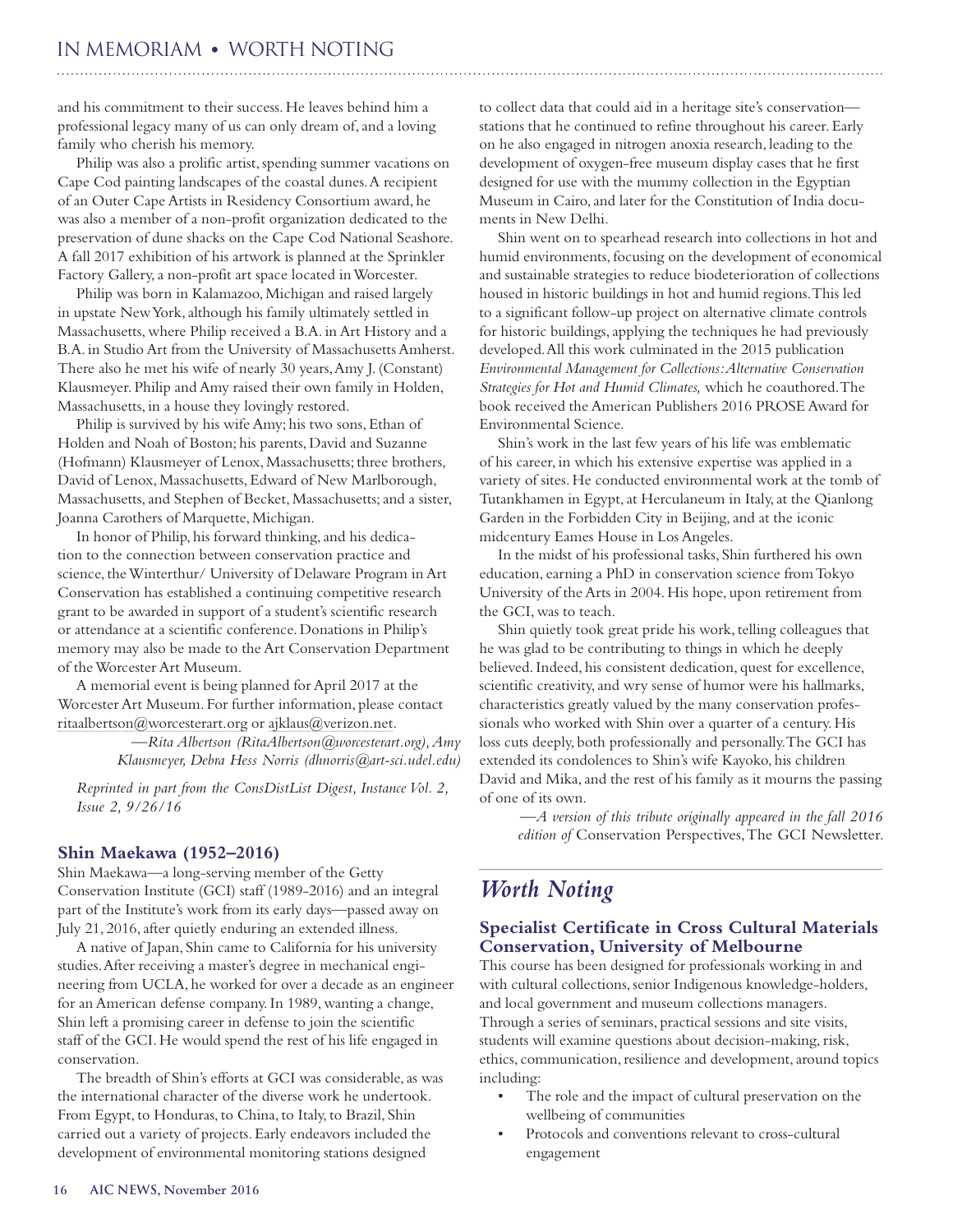# WORTH NOTING **•** GRANTS & FELLOWSHIPS

Community sensitivities, cultural contexts and community needs

- Principles, ethics, and methods across a range of cultural practices and communities
- Approaches to the long-term care of cultural material
- Applying cultural perspectives for best practice decision-making
- Using practical examples to understand the complexity and contexts of interventive decision-making
- Working collaboratively to apply knowledge-sharing principles.

Please see the website for dates, fees and application process, at [www.commercial.unimelb.edu.au/crosscultural/.](http://www.commercial.unimelb.edu.au/crosscultural/)

To express interest please contact Pam Salvo, +61 3 8344 2702, [psalvo@unimelb.edu.au](mailto:psalvo@unimelb.edu.au)

## **New Interactive Photography Website from the Art Institute of Chicago**

The Department of Photography at the Art Institute of Chicago is delighted to announce a new website focused on the museum's [Alfred Stieglitz Photography Collection](http://media.artic.edu/stieglitz).

This new interactive collection focus brings to the public high-quality reproductions of all 244 photographs in the Stieglitz Collection: 159 by Stieglitz himself, and others by Ansel Adams, Paul Strand, Edward Steichen, and many others in his circle. It contains in-depth information assembled by conservators, curators, and other researchers. Among its features are:

- New conservation analysis on each work, with 44 receiving in-depth examination
- Over 900 images, including new object photography, contextual images, and photomicrographs
- A scholarly essay about the collection's history and entry into the Art Institute
- Essays on the twenty-one artists featured in its holdings
- Historical entries on the three galleries Stieglitz ran, and the two journals he edited
- Explanations of twelve separate photographic processes
- Context for nine different series within Stieglitz's own photography
- Seven thematic essays linking the works
- High-quality image downloads, and a downloadable PDF with information on each object

## **New Academic Program for Heritage Science and Conservation; South Africa Technical Conservation Studies Masters**

This nominally one-year, trimester based, postgraduate diploma in Technical Conservation Studies, is scheduled to launch on February 1, 2017. The program emphasizes bench skills and will offer preparation for commercial enterprise and/or employment in conservation to students from various undergraduate fields of study. The program is conducted in English at the campus of The South African Institute for Heritage Science and Conservation, Twee Riviere, Southern Cape region, South Africa. The program has been designed to equip students with a broad knowledge of conservation theory and practice and to impart hands-on, preparatory skills in four conservation specialties; metals conservation,

paper conservation, ceramics conservation, and stone and mortar conservation. Students will also have opportunity to undertake advanced level conservation work within the built environment, as well as in either paper conservation \*or\* metals conservation, depending on the student's preference. A research project (35 credits) concludes the program.

For more information, kindly view the program outline for 2017 at [www.sainst.org/documents/2017\\_Postgraduate\\_](http://www.sainst.org/documents/2017_Postgraduate_Diploma_Trimester_View.pdf) [Diploma\\_Trimester\\_View.pdf](http://www.sainst.org/documents/2017_Postgraduate_Diploma_Trimester_View.pdf), or contact the Program Director, Dr. Christian Dreyer, at academia@sainst.org.

## **Conservation Studios at the Victoria and Albert Museum, London, Now Offer Public Tours**

Since March 2016, the Victoria and Albert Museum in London has piloted a scheme of public tours in the Museum's Conservation Department. The free tours, led by volunteer guides, offer the visitors insight into the activities of the Department. The tour, including the paper, books, sculpture, and textiles conservation studios, provides an opportunity to see the work that goes on behind the scenes examining, conserving, preserving and preparing collections for display in the Museum's galleries and exhibitions. The free one-hour tours are advertised on "What's On" on the V&A Website and take place every second and third Wednesday of the month at 11 am (see: [https://shop.vam.ac.uk/](https://shop.vam.ac.uk/whatson/index/view/id/1947/event/Behind-the-Scenes---Tour-of-the-Conservation-Studios/dt/2016-10-25/free/1) [whatson/index/view/id/1947/event/Behind-the-Scenes—-](https://shop.vam.ac.uk/whatson/index/view/id/1947/event/Behind-the-Scenes---Tour-of-the-Conservation-Studios/dt/2016-10-25/free/1) [Tour-of-the-Conservation-Studios/dt/2016-10-25/free/1](https://shop.vam.ac.uk/whatson/index/view/id/1947/event/Behind-the-Scenes---Tour-of-the-Conservation-Studios/dt/2016-10-25/free/1) )

*—Victoria Oakley, ACR FIIC, Head of Objects Conservation Section, Conservation Department, Victoria and Albert Museum, London, UK, [oakley@vam.ac.uk](mailto:oakley@vam.ac.uk)*

# *Grants & Fellowships*

*Note: more details about these fellowships can be found in the Positions, Fellowships & Internships section on page 28.* 

# **Postdoctoral Fellowship: Getty Conservation Institute**

The Getty Conservation Institute's (GCI) postdoctoral fellowship is a two-year program designed to provide recent PhDs in chemistry and the physical sciences with experience in conservation science. The 2017-2019 Postdoctoral Fellow will be an integral part of the GCI Science's Technical Studies research area, and as such will work closely with conservation and curatorial colleagues from across the Getty, gaining experience in cultural heritage research as conducted within a museum environment. The application deadline is November 15, 2016. ([www.getty.edu/](http://www.getty.edu/conservation/about/science/index.html) [conservation/about/science/index.html](http://www.getty.edu/conservation/about/science/index.html)).

## **Graduate Internships: J. Paul Getty Trust Programs**

Getty Graduate Internships are offered in the four programs of the J. Paul Getty Trust: The J. Paul Getty Museum, the Getty Research Institute, the Getty Conservation Institute, and the Getty Foundation, as well as in Getty Publications, to students who intend to pursue careers in fields related to the visual arts. Training and work experience placements are available in areas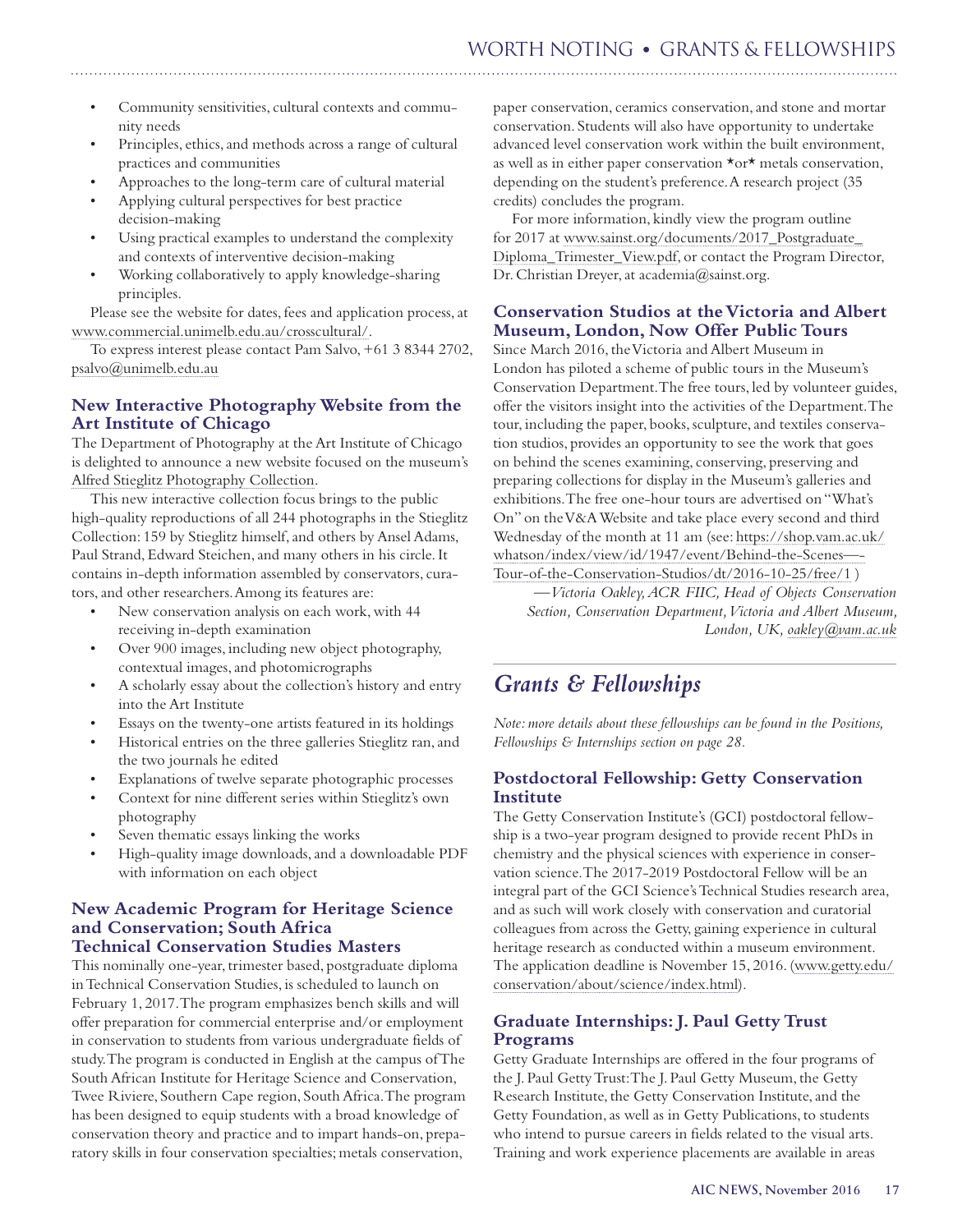# GRANTS & FELLOWSHIPS **•** ANAGPIC

such as curatorial, education, conservation, research, publications, information management, public programs, and grant making. Applications for the 2017/2018 internship period are now available. The application deadline is **December 1, 2016**. To find out more and apply online, visit [www.getty.edu/](http://www.getty.edu/foundation/initiatives/current/gradinterns/index.html) [foundation/initiatives/current/gradinterns/index.html](http://www.getty.edu/foundation/initiatives/current/gradinterns/index.html)

# **Conservation and Scientific Research Fellowships: The Metropolitan Museum**

Fellowships at The Met are an opportunity for scholars from around the world to use the Museum as a place for exchange, research, and professional advancement. Fellows are fully integrated into the life of The Met and, through weekly gatherings and discussions, take part in research sharing and workshops that explore the inner workings of The Met. Fellows are given a workspace and focused access to research facilities, labs, libraries, collections, and the time and space to think.

All fellows must be in residence at the Metropolitan Museum during the fellowship period. PhD candidates, postdoctoral scholars, and senior scientists and researchers are eligible to apply. Junior fellows are those applicants who have recently completed graduate-level training; senior fellows are well-established professionals with at least eight years of experience in the field and a proven publication record, or those who have their PhD in hand by the deadline date. Junior fellows work closely with Met staff to receive training on scientific research and conservation practices. Senior fellows work on a specific research project that makes use of the Museum's collection and/or resources. The deadline for all application materials, including transcripts and letters of recommendation, is **December 2, 2016**, 5 p.m. (ET). [www.metmuseum.org/about-the-met/fellowships/](http://www.metmuseum.org/about-the-met/fellowships/conservation-and-scientific-research-fellowships) [conservation-and-scientific-research-fellowships](http://www.metmuseum.org/about-the-met/fellowships/conservation-and-scientific-research-fellowships)

# **Smithsonian Postgraduate/Postdoctoral Fellowships in Conservation of Museum Collections Program**

This fellowship program is offered by the Smithsonian Institution to provide opportunities for recent graduates of master's programs in art and archaeological conservation or the equivalent or conservation scientists, including those at the postdoctoral level, who wish to conduct research and gain further training in Smithsonian conservation laboratories for conservation of objects in museum collections. These fellowships are offered through the Smithsonian's Office of Fellowships and Internships. They are administered under the charter of the Institution, 20 U.S. Code section 41 et seq. Fellowship awards under this program are contingent upon the availability of funds. All applications must be submitted by **December 1, 2016**; notification of decisions will be made no later than April 1, 2017. All applications should be sent through the [SOLAA](http://solaa.si.edu/) system at<https://solaa.si.edu/>.

# **Anne L. Poulet Curatorial Fellowship 2017-2019**

The Frick Collection is pleased to announce the availability of a two-year predoctoral fellowship for an outstanding doctoral candidate who wishes to pursue a curatorial career in an art museum. The fellowship offers invaluable curatorial training and provides the scholarly and financial resources required for completing the doctoral dissertation. The fellowship is best suited to a student working on a dissertation that pertains to one of the major strengths of the collection and library. The Anne L. Poulet Curatorial Fellow will have an opportunity to work with curatorial and educational staff on research for special exhibitions and on the permanent collection. Frick curators and conservation staff will be available for consultation on the dissertation. The Fellow will be expected to give a public lecture on his or her topic. The Fellow will divide his or her time between the completion of the dissertation and activities in the Curatorial Department. Read more at [www.frick.org/careers/](http://www.frick.org/careers/anne_l_poulet_curatorial_fellowship_2017%E2%80%9319) [anne\\_l\\_poulet\\_curatorial\\_fellowship\\_2017%E2%80%9319.](http://www.frick.org/careers/anne_l_poulet_curatorial_fellowship_2017%E2%80%9319) The application deadline for the fellowship is **January 16, 2017**.

# *Conservation Training Programs (ANAGPIC)*

# **Current Research and Recent Post-Graduate Placements**

## **BUFFALO STATE COLLEGE, ART CONSERVATION DEPARTMENT**

Post-graduate placements for the Class of 2016 are:

| <b>Student</b>      | <b>Post-Graduate Placement</b>                                                                           |  |
|---------------------|----------------------------------------------------------------------------------------------------------|--|
| Michiko Adachi      | Sherman Fairchild Fellow, MFA Boston,<br>Boston, MA                                                      |  |
| Janelle Batkin-Hall | Self-employed, greater Washington, DC,<br>area                                                           |  |
| Kellie Boss         | Fine Arts Conservation LLC, Los Angeles,<br>CA, & Contract Conservator, Getty Museum,<br>Los Angeles, CA |  |

| Abigail Merritt  | Contract Conservator, Morgan Library &<br>Museum, Sherman Fairchild Fellow, New<br>York, NY                                            |
|------------------|----------------------------------------------------------------------------------------------------------------------------------------|
| Michal Mikesell  | Post-Graduate Fellow, Hirschhorn Museum<br>& Sculpture Garden, Washington, DC                                                          |
| Liane Naauao     | On maternity leave                                                                                                                     |
| Nicole Peters    | Project Conservator, Anchorage Museum,<br>Anchorage, AK                                                                                |
| Julie Ribits     | NEH Fellow in Paintings Conservation,<br>Chrysler Museum of Art, Norfolk, VA                                                           |
| Christine Romano | Associate Conservator, Arthur Page<br>Conservation, Washington, DC                                                                     |
| Anne Schaffer    | Samuel H. Kress Fellow in the Conservation<br>of Paintings and Painted Surfaces,<br>Smithsonian American Art Museum,<br>Washington, DC |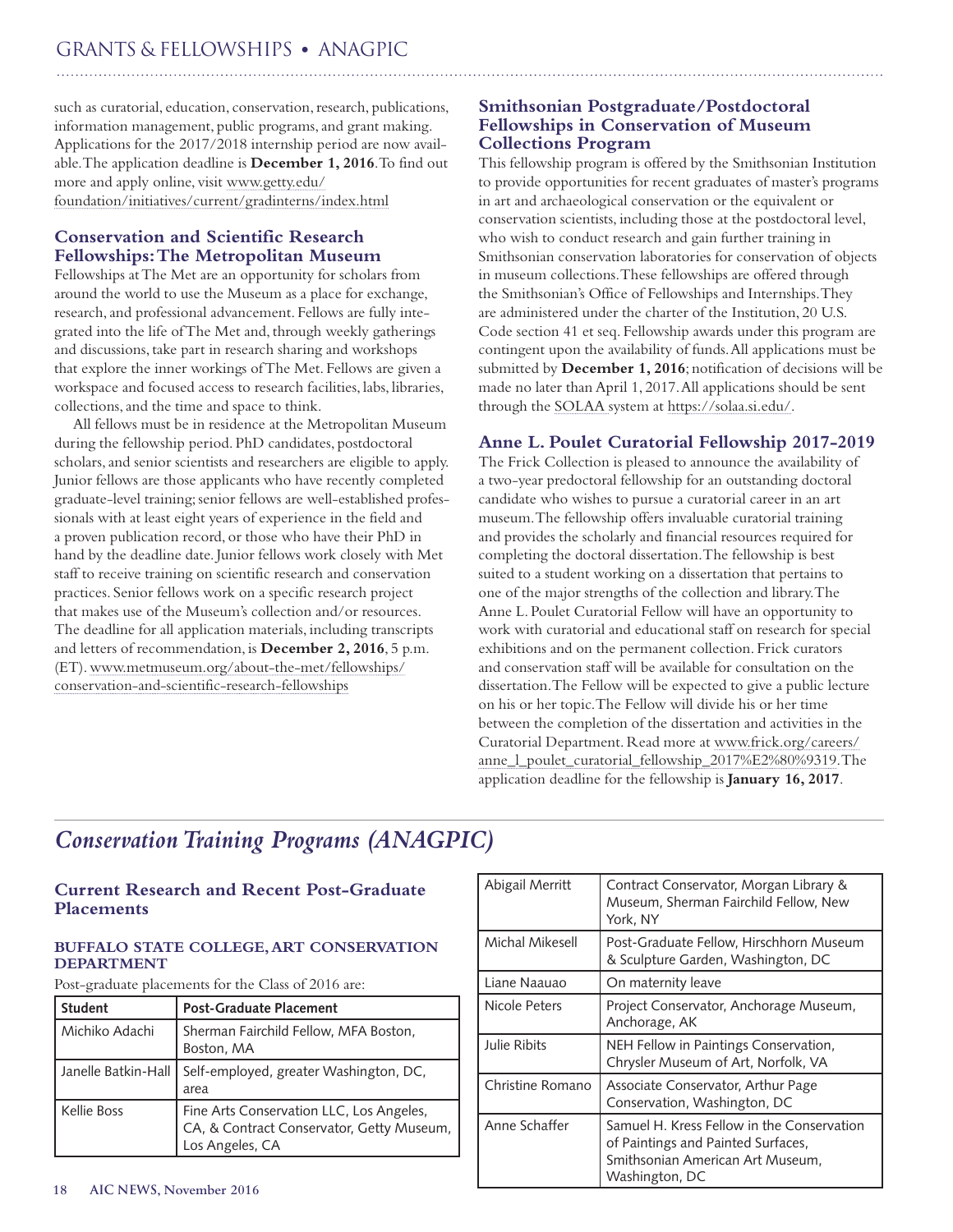# <span id="page-18-0"></span>**UCLA/GETTY CONSERVATION PROGRAM**

Thesis titles for second-year fellows, Class of 2016:

| <b>Student</b>   | <b>Thesis</b>                                                                                                                                                                                                    |
|------------------|------------------------------------------------------------------------------------------------------------------------------------------------------------------------------------------------------------------|
| Morgan Burgess   | Digitizing Ceramic Conservation: Using 3D<br>Modeling and Printing as an Approach to<br>Loss Compensation                                                                                                        |
| Marci Burton     | A Technical Study of a Pre-Columbian Chilean<br>Child Mummy Bundle from Arica, Chile                                                                                                                             |
| Mari Hagemeyer   | Novel Conservation Techniques for<br>Treatment of Gelatinized or Denatured Skin<br>and Hide Materials                                                                                                            |
| Hayley Monroe    | Conditioning Basketry Elements with Water<br>and Solvents; an Investigation into existing<br>techniques                                                                                                          |
| Lindsay Ocal     | An Examination of Polychrome Ceramic<br>Vessels from the Site of Amapa, Mexico                                                                                                                                   |
| Michaela Paulson | Evaluation of the interaction of original adhe-<br>sives, later coatings, and conservation treat-<br>ment methods on the structural blue color<br>of Kingfisher feathers in Chinese cloisonné<br>feather jewelry |

## **WINTERTHUR/UNIVERSITY OF DELAWARE PROGRAM IN ART CONSERVATION**

Class of 2016 - Post Graduate Placements

| <b>Student</b>        | <b>Post-Graduate Placement</b>                                                                                  |
|-----------------------|-----------------------------------------------------------------------------------------------------------------|
| <b>Sydney Beall</b>   | Postgraduate Fellowship in Paintings<br>Conservation, Yale University Art Gallery,<br>New Haven, CT             |
| Miranda Dunn          | Mellon Fellow in Paintings Conservation,<br>Los Angeles County Museum of Art, Los<br>Angeles, CA                |
| Bianca Garcia         | Mellon Fellow in Paintings Conservation,<br>Balboa Art Conservation Center, San Diego,<br>CA                    |
| Lauren<br>Gottschlich | Engen Fellow, National Air and Space<br>Museum, Washington, DC                                                  |
| Anisha Gupta          | Mellon Fellow in Paper Conservation, Fine<br>Arts Museums of San Francisco, CA                                  |
| Jacinta Johnson       | Mellon Fellow in Paper Conservation,<br>Conservation Center for Art & Historic Arti-<br>facts, Philadelphia, PA |
| Pamela Johnson        | On Contract, Hirshhorn Museum, Wash-<br>ington, DC                                                              |
| Jose Lazarte          | Mellon Fellow in Paintings Conservation,<br>Los Angeles County Museum of Art, Los<br>Angeles, CA                |
| Catherine Magee       | Mellon Fellow, Walters Art Museum,<br>Baltimore, MD                                                             |
| Alexandra Nichols     | Samuel H Kress Fellow, Solomon R.<br>Guggenheim Museum, New York, NY                                            |
| Emily Wroczynski      | Marshall Steel Fellow in Conservation,<br>Colonial Williamsburg Foundation,<br>Williamsburg, VA                 |

|  |  | Preservation Studies Ph.D. Program |
|--|--|------------------------------------|
|  |  |                                    |

| <b>Student</b>                                   | <b>Doctoral Thesis</b>                                                                                                                                                  |
|--------------------------------------------------|-------------------------------------------------------------------------------------------------------------------------------------------------------------------------|
| <b>Maribel Beas</b>                              | Preservation of Indigenous Cultural Landscapes<br>in the Amazon Valley                                                                                                  |
| Michael J.<br>Emmons                             | Inscribing Early America: Material Culture,<br>Marking, and Meaning, 1700-1870                                                                                          |
| Mariana Di<br>Giacomo                            | The Effects of Preparation on Paleontological<br>Scientific Analyses and Long-term Stability of<br><b>Fossils</b>                                                       |
| Maria João dos<br><b>Santos Nunes</b><br>Petisca | Investigations into Chinese Export<br>Lacquerware: Black and Gold, 1600-1850                                                                                            |
| <b>Shelley Smith</b>                             | The Sculpture of Malvina Hoffman: The<br>Intersection of Visual Ethnography, Art, and Art<br>Conservation                                                               |
| Richard C.<br>Wolbers                            | Segregation of Surfactants in Modern<br>Artists' Acrylic Paints                                                                                                         |
| Ying Xu                                          | <b>When Historic Preservation Encounters</b><br>Minorities: Examining the Significance of<br>Historic Architecture and Intangible Cultural<br>Heritage of the Bapai Yao |
| Dr. Kristin<br>DeGhetaldi                        | From Egg to Oil: The Early Development of Oil<br>Painting During the Quattrocento (Most recent<br>graduate, defense in May 2016)                                        |

# Second-Year Students, Class of 2018

| <b>Student</b>  | <b>Technical Study Project</b>                                                                                                        |
|-----------------|---------------------------------------------------------------------------------------------------------------------------------------|
| Jacklyn Chi     | A Technical Study of a Painted and Decorated<br>Boughpot Made from Cellulose Based Materials                                          |
| Diana Hartman   | Technical Study of a Thickly Painted<br>Expressionist Work on Hardboard Panel Made<br>in 1973 by Artist Fay Peck                      |
| Ersang Ma       | Technical Study of a Tibetan Drum from the<br>Penn Museum                                                                             |
| Ellen Nigro     | Technical Analysis of a 19th-century Thai Panel<br>Painting in the Doris Duke Collection at the<br><b>Walters Art Museum</b>          |
| Jackie Peterson | A Handsome Compliment: The Technical Study<br>of an Embroidered Silk Broadside                                                        |
| Mina Porell     | Technical Analysis of an Oil-on-Panel Copy of<br>Raphael's Holy Family (known as Madonna of<br>Loreto), Attributed to Perino del Vaga |
| Caitlin Sofield | The Technical Analysis of Surface Coatings<br>and Consolidants on an Architectural Eagle<br>Sculpture                                 |
| Amaris Strum    | Technical Study of a Greek Black-Figure<br>Ceramic Olpe Vase from the Collection of the<br>Johns Hopkins Archaeological Museum        |
| Claire Taggart  | Technical Study of a Modern Plastic Piece by<br>Keith Tyson: Automata No. 1 (Geno/Pheno)                                              |
| Kelsey Wingel   | The Technical Analysis of a William Williams, Sr.<br>Self Portrait at Winterthur Museum                                               |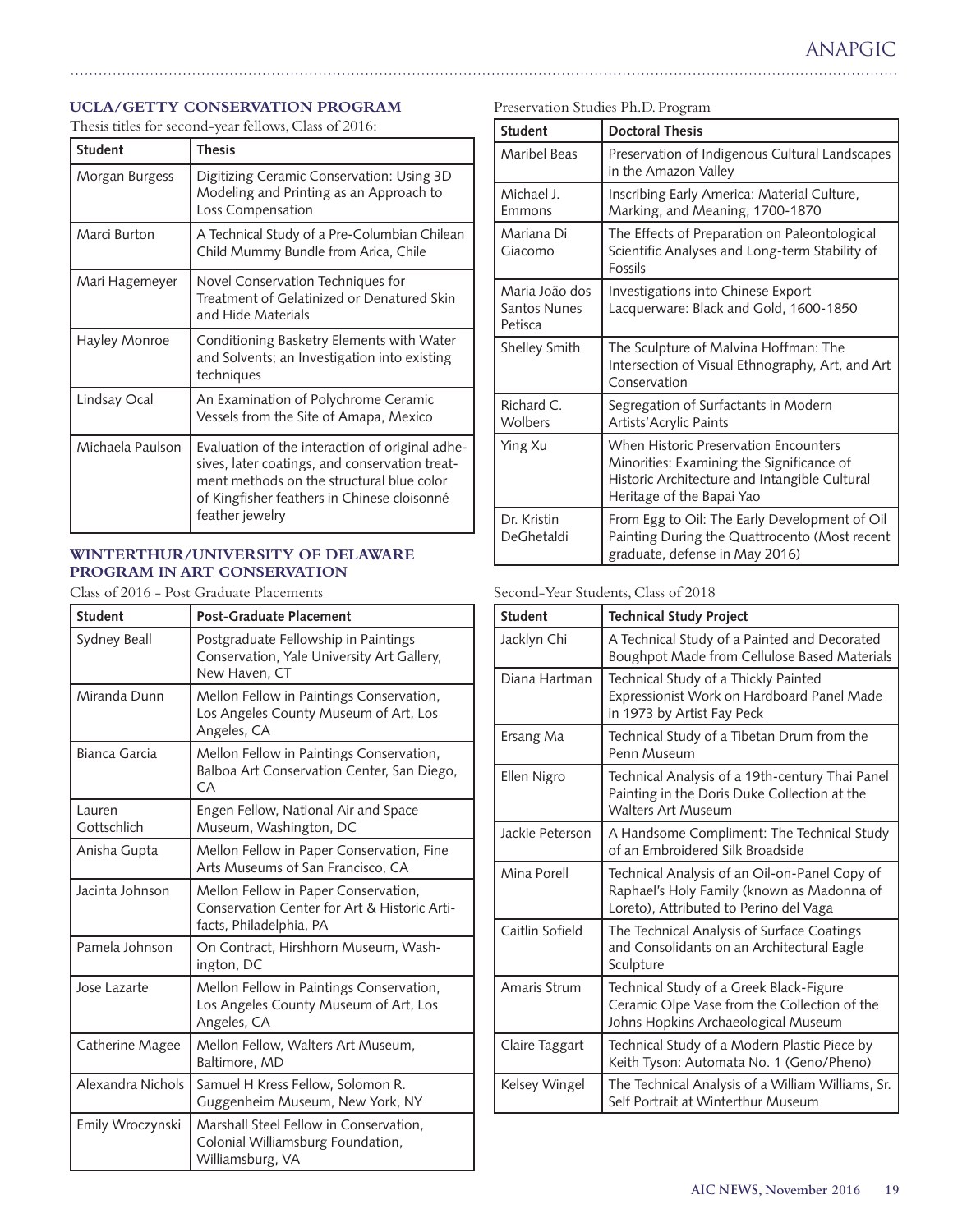# *Specialty Group Columns*

# *Architecture Specialty Group (ASG)*

# **2017 AIC Annual Meeting**

New ASG Program Chair Andrew Fearon, Chair Emeritus Jennifer Schork, and I (as ASG Chair), are busy reviewing abstracts and planning the ASG and ASG/WAG joint sessions for Chicago next year, as well as a fantastic reception to be offered with WAG at the historic Glessner House Museum! There are some great abstracts this year, and we will have some exciting sessions, so please plan on attending! Authors should expect to be notified by the middle of November as to whether their submissions have been included in the program or not. We are also welcoming ideas for ASG events or tours during the Chicago meeting – please get in touch with either myself at [lafriedman@getty.edu](mailto:lafriedman@getty.edu) or Andrew Fearon at [afearon@mccollab.com](mailto:afearon@mccollab.com), if you know the city well and have suggestions.

## **Other Events**

ASG was pleased to have helped sponsor a two-day Laser Cleaning Workshop for Art & Architecture, hosted by The University of Pennsylvania Graduate Program in Historic Preservation on October 6 & 7, 2016.

We are also proud to be a sponsor of the 6th Architectural Paint Research Conference, which will be hosted by Columbia University on March 15-17, 2017. For more information, please visit the conference webpage: [www.apr2017.org.](http://www.apr2017.org)

Always free to contact me with any ASG-related questions, comments, or musings you would like to share, as well as any news items for the next newsletter.

*—Leslie Friedman, ASG Chair, [lafriedman@getty.edu](mailto:lafriedman@getty.edu)*

# *Book and Paper Group (BPG)*

## **2017 AIC Annual Meeting**

Thank you to all our members who responded to the Annual Meeting Call for Papers. The abstract review committee, led by Program Chair Victoria Binder and Assistant Program Chair Deb Cuoco, has been busily reading submissions and crafting an excellent program for our 2017 Chicago meeting.

Chicago accommodations: If you reserve a room at the Hyatt Regency (the conference hotel) and end up not needing the room, please cancel through AIC staff as early as possible. Canceling early (before May 1) is not only considerate, but has a positive financial impact: it allows your colleagues who are on the waiting list to secure a room, and ensures AIC's good standing and beneficial costs arrangement with future conference hotels, which use data such as last-minute cancellations to set prices.

## **2017 BPG Budget**

Operating a balanced annual budget (year's income = year's costs) is a priority for the BPG Executive Council; we continue to work with AIC staff to plan for the future, especially as rising costs outpace our income growth. Our most significant costs are the

BPG programming at the Annual Meeting, the BPG reception at the meeting, and for the publication of the BPG Annual. As always, the Executive Council will discuss BPG finances at the BPG Business Meeting in Chicago and we encourage members to read the business meeting minutes from each meeting, which are available to view on [Memberfuse](http://aichaw.mymemberfuse.com/group/bookandpaper%20) (from 2013 on).

## **Membership Designation**

The majority of AIC members qualify for Professional Associate or Fellow designation. AIC Associate members with three years of conservation experience are eligible to apply to become a Professional Associate (PA). Fellow status requires two years as a PA and ten years of conservation experience. Membership dues are the same for members at all rankings. Moving to the next level requires an application and peer review. Please consider contributing to our field by raising your personal profile!

*—Whitney Baker, BPG Chair, bpg.whitneybaker@gmail.com*

# *Conservators in Private Practice (CIPP)*

## **2017 AIC Annual Meeting**

The 2017 CIPP annual meeting session in Chicago is now in the planning! The theme for our workshop will be "Innovative Tools to Enhance Your Business," and we expect it to be a fun presentation including innovative and useful gadgets, apps, technology, computer programs, and websites (for the conservator in private practice). Already on the docket is a presentation on magnification technology.

Digital photography equipment upgrades seem to be a re-occurring subject on our Listserv. For the workshop, we envision discussing uses of video and photos, and the legalities of image use of other people's property. Can you line-item this in a conservation project estimate? Is there a subcontractor/expert to offer this service or expertise as members of your "business team?" All presentations are focused on how to enhance your private art conservation practice.

Our meeting's presentations of useful information and the "latest finds" come from YOU! Make your participation in the AIC meeting in Chicago more meaningful and professional by participating with a presentation in the annual CIPP meeting. Call to discuss your ideas: Program Chair Scott M. Haskins, (805) 564-3438, [faclartdoc@gmail.com](mailto:faclartdoc@gmail.com) or Kerith Koss Schrager (212) 920-5535, [kerith.koss@gmail.com.](mailto:kerith.koss@gmail.com)

*—Scott Haskins,CIPP Chair, faclartdoc@gmail.com*

# *Objects Specialty Group (OSG)*

# **Participation in International Archaeology Day**

October 15 was International Archaeology Day (IAD), which is sponsored by the Archaeological Institute of America and held each year on the third Saturday of October. This year, the Archaeological Discussion Group (ADG) registered AIC as a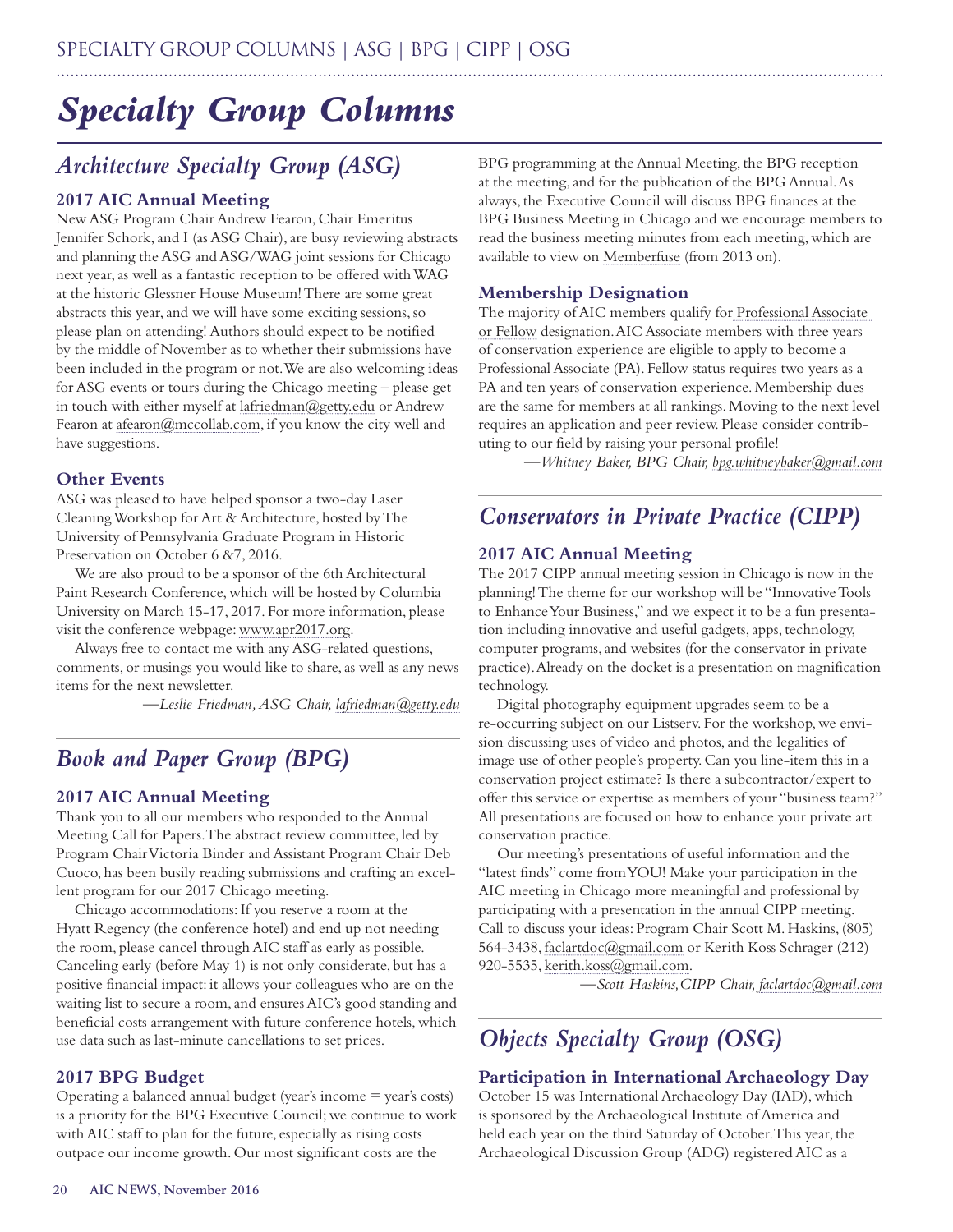Collaborating Organization. As a collaborating organization, AIC was listed on the IAD website along with other collaborators, and promoted IAD through the AIC and ADG Facebook pages, AIC's Twitter account, and through posts on the AIC blog. ADG co-Chairs Francis Lukezic and Molly Gleeson also posted on the IAD blog to promote how our members work with archaeologists and support archaeological projects and collections. To find out more about IAD and how you can participate next year, visit: www.archaeological.org/archaeologyday/join. You can also contact ADG co-Chairs, Francis Lukezic and Molly Gleeson, with questions.

## **New Individual Grants for OSG Members to Attend AIC Annual Meeting**

The OSG is establishing a grant for OSG members to provide support for attendance at the AIC Annual Meeting. The grant is for \$500 per recipient, and we will prioritize students, recent graduates, and members who are presenting at the meeting. The application is open to all members who do not receive funding elsewhere. Up to four awards will be given at the discretion of the OSG officers. After an initial three-year trial period, the OSG leadership will evaluate the success of the program and its potential for long-term implementation, as dependent on current reserves and the group's priorities. OSG hopes that this award will help us spend down their reserves to a more comfortable/acceptable level, and will provide support for object-focused conservators to maintain their connection to the membership through attendance at the AIC Annual Meeting. Further, the redistribution back to the group recognizes that membership dues have helped to create the deep reserves and will serve to strengthen OSG participation. For further details and information on how to apply, please visit www.conservation-us.org/osg-individual-grant. *—Laura Lipcsei, OSG Chair, laurali@rom.on.ca*

*Photographic Materials Group (PMG)*

# **2017 PMG Winter Meeting – Registration Now Open**

We are working on the final details of our next biannual PMG Winter Meeting that will be held at the Nelson-Atkins Museum of Art in Kansas City on February 10-11, 2017. To register and find further information on the meeting schedule, such as the list of speakers, hotels, and reception, go to the Biannual PMG Winter Meeting's page on AIC's website. We would like to thank to all the authors who submitted abstracts and look forward to seeing you all in Kansas City.

# **2017 AIC Annual Meeting**

Planning for AIC's 45th Annual Meeting, that will take place on May 28 - June 1, 2017, in Chicago, IL, is well under way. Thank you to everyone that submitted abstracts! At the time of writing, plans have not been finalized. More details about the program in Chicago will be shared in future *AIC News* columns, AIC's website, and via the PMG listserv.

# **Elections for New Officers and More**

The Nominating Committee is accepting names for the officer positions of Chair and Program Chair. We are also looking for a new coordinator for the Publications Committee and your personal input with the new PMG webpage.

Happy Holidays. Please support PMG, and don't forget to renew your membership!

*—Sylvie Pénichon, PMG Chair, spenichon@artic.edu*

# *Paintings Specialty Group (PSG)*

Happy autumn and happy end to the election season!

## **2017 AIC Annual Meeting**

Our Program Committee members, Kelly Keegan and Desi Peters, along with Erin Stephenson, have been reviewing the abstract submissions and we are all excited about the PSG as well as the joint PSG/RATS joint session. From what I have seen, it is going to be a super conference!

Please take a minute to weigh in on the future of the PSG and our reserves. If you had \$20,000 to make a lasting impact on our field, what would you do?

## **PSG Listserv**

Recently, there has been some discussion between Chris Stavroudis and AIC about our listserv because we are trying to synchronize AIC's record keeping and our own service to group members. Please note that our list is for dues-paying PSG members only. The PSG has granted a few notable exceptions for those non-members who are important to the field, for example Mark Golden of Golden Artist Colors.

AIC has instituted a new policy to help the office keep listservs current with payment of dues. The new policy is that dues-paying list members may only use their official AIC email address. This is to make it easier to for the office to prune listserv access for members who do not renew their AIC membership and/or specific specialty group memberships.

The problem for us is that a number of members have multiple email addresses. Many members wish to post from a home email address even though their official email address is for work. A few even are forced by their system administrators to have separate outgoing email addresses from their incoming address. All of these situations require separate email addresses within the listserv membership list. And with the new policy, they would all be removed.

List owner and "list parent" Chris Stavroudis is working on an arrangement with AIC staff so that he would take charge of removing non-PSG members from the list but not omit alternate addresses or those granted special non-member access by the PSG officers. Right now, we are keeping the list as is, but be prepared for a conversation about the who's and how's of the listserv at our business meeting in Chicago!

If you have any comments or suggestions, please let me know at either [noelle.ocon@ncdcr.gov](mailto:noelle.ocon@ncdcr.gov) or [noelle.ocon@gmail.com.](mailto:noelle.ocon@gmail.com)

> —*Noelle Ocon, PSG Chair, [noelle.ocon@ncdcr.gov](mailto:noelle.ocon@ncdcr.gov) or [noelle.ocon@gmail.com](mailto:noelle.ocon@gmail.com),* with additional reporting from Kelly Keegan and Chris Stavroudis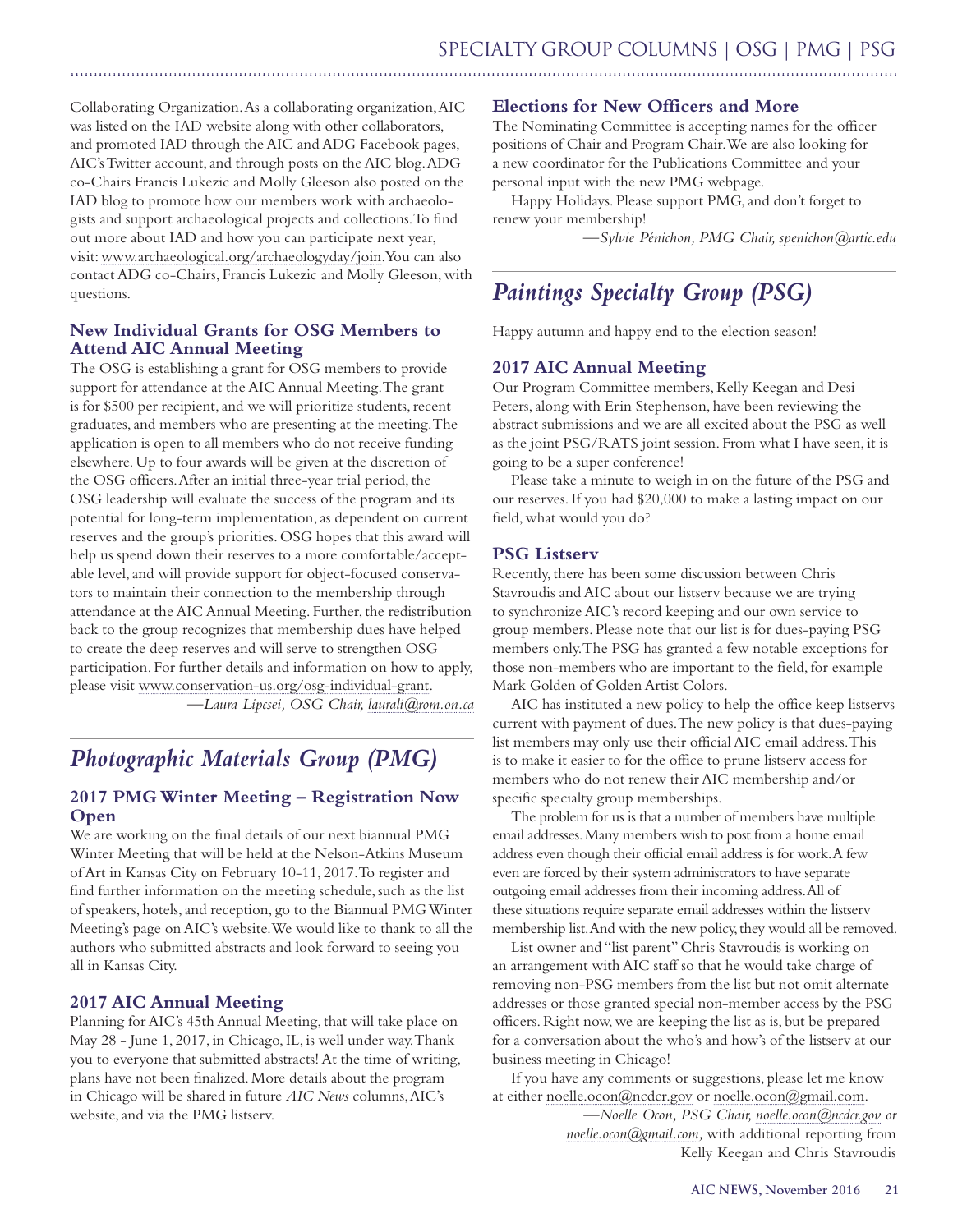# *Textiles Specialty Group (TSG)*

# **2017 AIC Annual Meeting**

Thanks to all our members who submitted abstracts for our next annual meeting in Chicago. Program Chair Laura Mina is enjoying the challenge of a record number of submissions! This is shaping up to be a great year with many impressive presentations covering a wide range of topics related to textile conservation.

In addition to 3 days of presentations about innovative treatments and research, TSG members can look forward to a joint reception with the OSG at the Chicago History Museum (CHM). The CHM exhibit "Making Mainbocher: The first American couturier" will be open during the reception. Many museums in Chicago have superlative textile and costume collections, and we hope you will join us for some special behind-the-scenes tours. Be sure to register early and purchase a ticket for the reception!

# **New TSG Digital Resources**

TSG Postprints Index: TSG member Robin Hanson has created new indices content to update the TSG Postprints index, and TSG Wiki Editor Jennifer Cruise has added this to the AIC Wiki. Thanks to Robin and Jennifer, TSG Postprints volumes 1-22 can now be searched by author, subject, or keyword through volume 22. You will find the indices on the AIC Wiki, Textiles Section, TSG Resources Page. You will also see that the digital version of Directory of Hand Stitches Used in Textile Conservation can also be found on the [TSG Resources page.](file:///C:\Users\Carmina\AIC-FAIC%20My%20Files\AIC_News_2016_Editorial\06-November\01-Originals\18-SG&Networks\TSG%20Resources%20page)

AIC Wiki: Have you spent time browsing the AIC Wiki? If not, you owe it to yourself to do this. Please also consider contributing content. There are many ways to contribute to our profession; the conservation wiki is one that you can do from your own office or studio any time of day or night. The textiles section can be found at www.conservation-wiki.com/wiki/Textiles.

# **FAIC**

As we near the end of the year, please think about making a donation to FAIC. How many times during the year have you learned something new from CoOL or found the answer to a question by searching the ConsDistList? Have you taken an AIC professional development workshop? Help keep this resource strong! Please visit www.conservation-us.org/foundation.

*—Kathy Francis, TSG Chair, kfrancis@francistextile.com*

# *Wooden Artifacts Group (WAG)*

I hope that you are all enjoying the fall! This month's column is just a short reminder regarding planning ahead for our next annual meeting.

# **2017 AIC Annual Meeting Update**

AIC's 45th Annual Meeting will be held May 28 through June 1, 2017, in Chicago. Chicago is a fantastic city to visit and will certainly attract a large crowd, eager to learn and share knowledge about this year's theme "Treatment 2017: Innovation in Conservation and Collection Care."

Our new incoming WAG Program Chair Genevieve Bieniosek

is in full swing developing our programming for the Chicago meeting. In addition to the WAG session, we will also be holding a joint session with the Architecture Specialty Group, led by Andrew Fearon. The abstract submission deadline has passed and we are now in the abstract selection process. The abstract selection committee consists of WAG Program Chair Genevieve Bieniosek, WAG Chair Tad Fallon, WAG Treasurer Anna Kosters, and ASG Program Chair Andrew Fearon. We have a great selection of papers and it is shaping up to be an informative meeting.

Please contact Genevieve Bieniosek (WAG Program Chair[,gbieniosek@gmail.com\)](mailto:gbieniosek@gmail.com), or Andrew Fearon (ASG Program Chair, [afearon@mccollab.com](mailto:afearon@mccollab.com)) with any questions regarding the programming for the meeting.

As always, please feel free to contact me with any WAG related questions, concerns, or thoughts you would like to share.

See you all in Chicago, if not sooner!

*—Tad Fallon, 2015-2017 WAG Chair, tfallon1024@comcast.net*

EMG and RATS did not submit columns for this issue.

# *Network Columns*

# *Collection Care Network (CCN)*

# **All About IPM!**

The Integrated Pest Management Working Group (IPM-WG) has a long history of collaboration with AIC Specialty Groups, which have sponsored improvements to the [www.museumpests.net](file:///C:\Users\Carmina\AppData\Local\Microsoft\Windows\INetCache\Content.Outlook\KBUA6S0J\www.museumpests.net) website and the growth of the PestList listserv. The IPM-WG is a proud supporter of the mission of AIC's Collection Care Network and welcomes the participation of AIC members involved in IPM-related activities as a liaison organization. AIC members who are IPM-WG participants have generously volunteered their institutions as hosts of the next two IPM-WG meetings where the work of updating and expanding the [www.museumpests.net](http://www.museumpests.net/) website content is conducted.

Upcoming IPM-WG Meetings:

- March 16-18, 2017: Winterthur, DE sponsored by the Winterthur Museum, Gardens and Library.
- March 2018: Cambridge, MA sponsored by the Peabody Museum of Archaeology and Ethnology, Museum of Comparative Zoology and Harvard Herbaria.

The annual working group meeting allows conservators, entomologists, collection managers and pest management professionals to develop connections while working together on creating resources that are shared with the preservation community. We encourage you and your colleagues engaged with IPM activities at your institution to become involved with IPM-WG! For more information on how to participate in the 2017 meeting and to join the PestList, please visit [www.museumpests.net.](file:///C:\Users\Carmina\AppData\Local\Microsoft\Windows\INetCache\Content.Outlook\KBUA6S0J\www.museumpests.net)

*—Rachael Perkins Arenstein, IPM-Working Group Chair and CCN Officer; Becky Kaczkowski, Editor, Collection Care Network, KaczkowskiR@si.edu*

ECPN did not submit a column for this issue.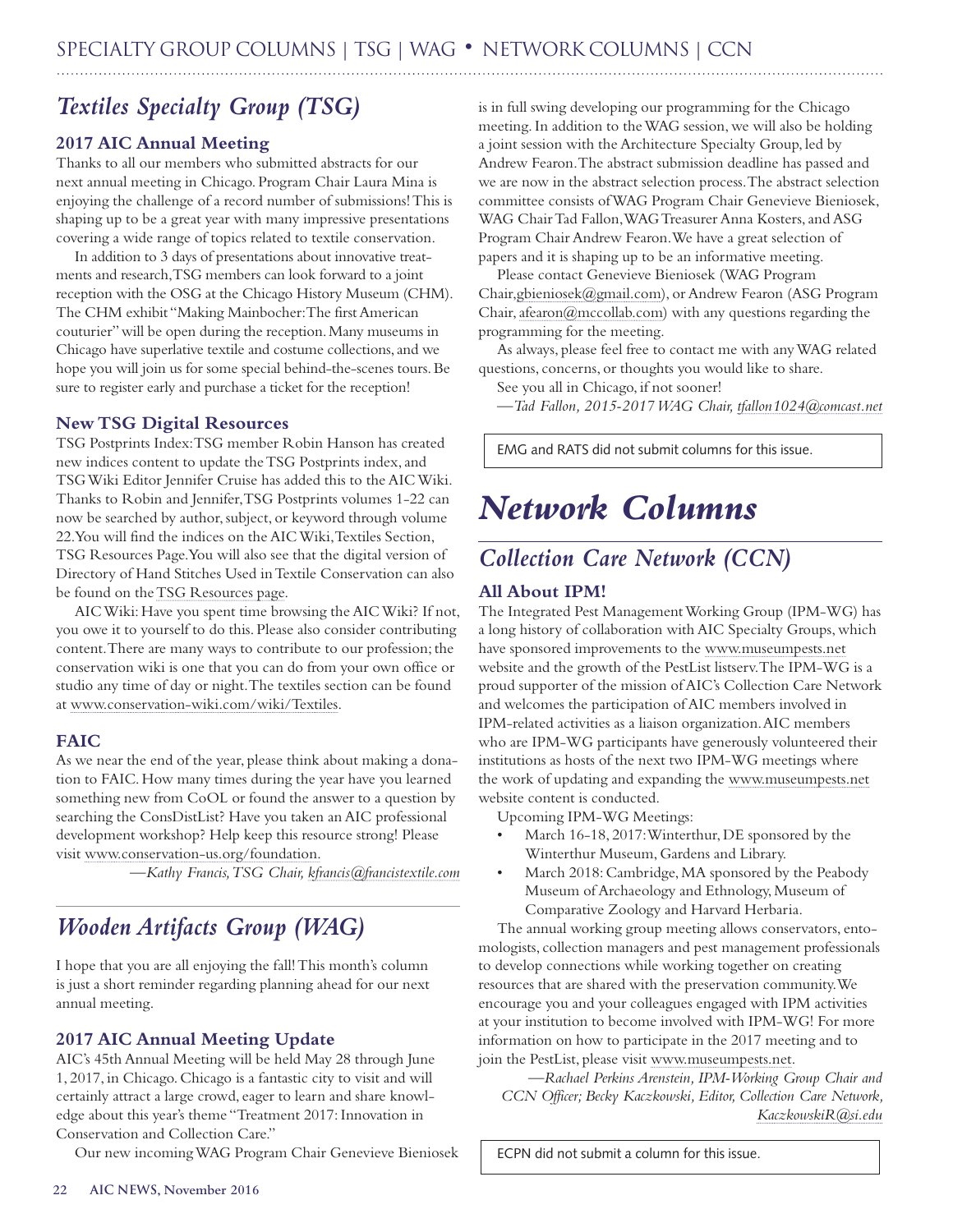# *Courses, Conferences, and Seminars*

# **FAIC PROFESSIONAL DEVELOPMENT COURSES**

The following courses are presented with funds from the FAIC Endowment for Professional Development, which is supported by The Andrew W. Mellon Foundation and by contributions from members and friends of AIC. Full descriptions and registration information are available on the FAIC website [\(www.conservation-us.org/current-courses](http://www.conservation-us.org/current-courses)).

# **FAIC 2016 Calendar of Events**

**Photographic Chemistry for Preservation,** October 2016 - March 2017, Online course

Collaborative Workshops in Photograph Conservation series

Presented with support from The Andrew W. Mellon Foundation; created with funding from the National Endowment for the Humanities

- **Illumination of Collections: Optimization of the Visual Experience,** November 10, 2016, National Gallery of Art, Washington, DC Presented with support by a grant from the National Endowment for the Humanities
- **Cleaning and Conductivity: New Methods for Treating Paintings, Works on Paper, and Textiles**, December 7-9, 2016, Lunder Conservation Center, American Art Museum, Washington, DC Presented with support by a grant from the National Endowment for the Humanities
- **What's New in the World of Wireless Monitoring,** December 8, 2016, 2:00-3:30 p.m. ET, Online course A Connecting to Collections Care webinar (www.connectingtocollections.org)
- **Alliance for Response Webinars,** November 2016, titles and dates TBA Presented with support by a grant from the National Endowment for the Humanities

# **FAIC Courses Planned for 2017**

**The Conservation of Archaeological Iron,** Two presentations: April 18-21 and April 24-27, 2017, Williamsburg, VA Presented with support by a grant from the National Endowment for the Humanities

- **Approaches to the Conservation of Contemporary Murals,** May 28-29, 2017, Chicago, IL Presented with support by a grant from the National Endowment for the Humanities
- **Illumination of Collections on Exhibit: Optimization of the Visual Experience,** May 29, 2017, Chicago, IL Presented with support by a grant from the National Endowment for the Humanities

**AIC Annual Meeting Workshops,** May 28-29, 2017, Chicago, IL

**Preventive Conservation,** Summer 2017, Annandale-on-Hudson, NY Presented with support by a grant from the National Endowment for the Humanities

#### **Salted Paper Prints: Process and Purpose**

Workshop: September 13, 2017, Northeast Document Conservation Center, Andover, MA Symposium: September 14-15, 2017, Harvard University, Cambridge, MA Presented with support from The Andrew W. Mellon Foundation fund for Collaborative Workshops in Photograph Conservation and a grant from the National Endowment for the Humanities

**Cleaning and Conductivity: New Methods for Treating Paintings, Works on Paper, and Textiles**, 2017 dates TBA, Amon Carter Museum of American Art, Fort Worth, TX

sPresented with support by a grant from the National Endowment for the Humanities

## **Visit www.conservation-us.org/current-courses for more information.**

# **Calls for Papers, Conferences, Seminars, and Courses** are continually updated and can be found online at

resources[.conservation-us.org/aicnews/calendar-listings.](http://resources.conservation-us.org/aicnews/calendar-listings)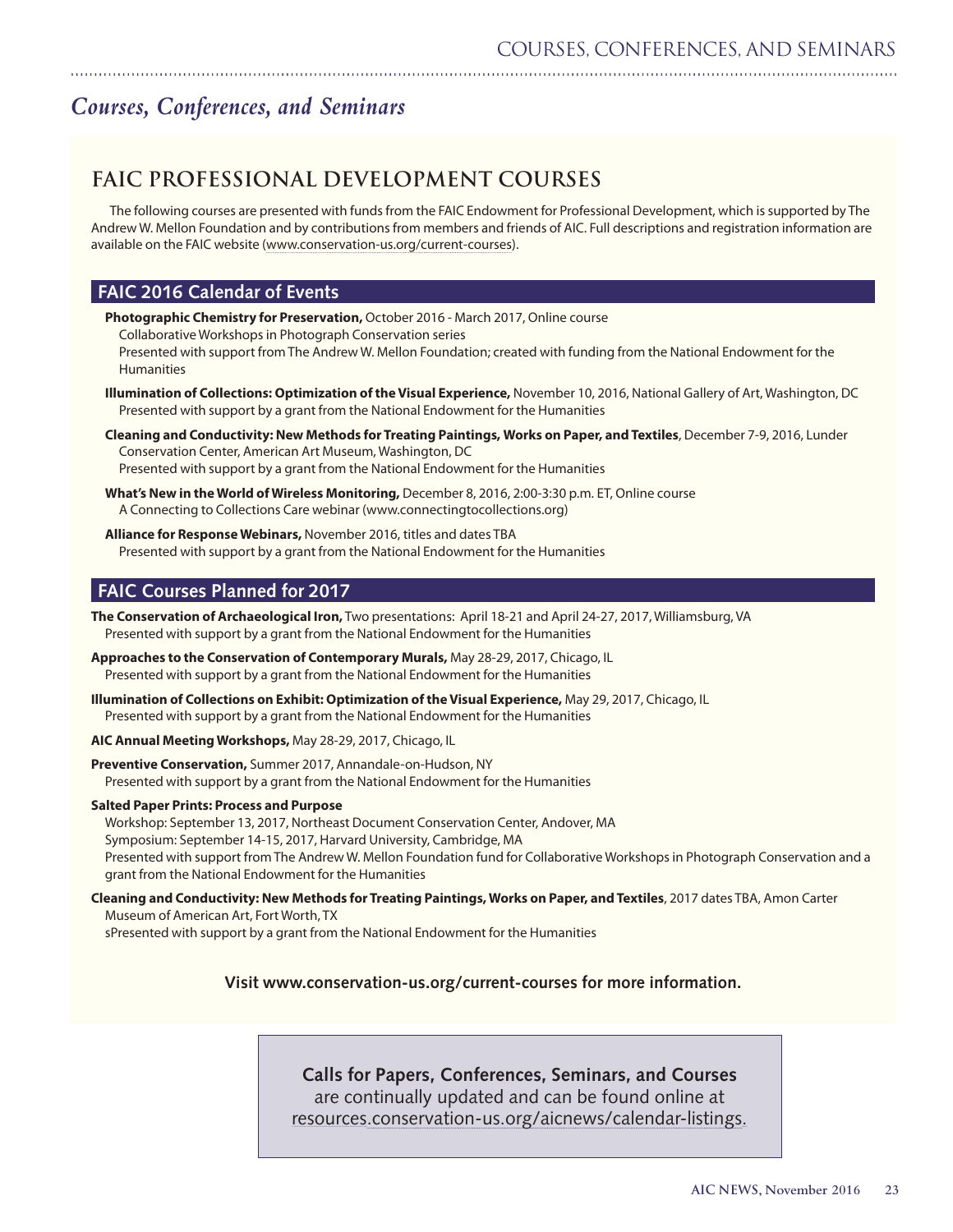# <span id="page-23-0"></span>COURSES, CONFERENCES, AND SEMINARS

#### **Calls for Papers**

**Submission Deadline: Nov 18, 2016.** Alberta Museums Association (AMA) and Western Museums Association (WMA), *2017 UNITE*, Edmonton, AB, Canada. (Conference Dates: Sep 20-23, 2017) Info: www.museums.ab.ca/what-we-do/

annual-conference/conference-2017.aspx

**Submission Deadline: Nov 23, 2016.** New Jersey History and Historic Preservation, *Building a Place for History: 2017 New Jersey History & Historic Preservation Conference,*  Edison, NJ, USA. (Conference Dates: Jun 7-8, 2017)

Info: www.njpreservationconference.org/ Contact: michele.racioppi@dca.nj.gov

**Submission Deadline: Dec 16, 2016.**

Foundation of the American Institute for Conservation (FAIC), *Salted Paper Prints: Process and Purpose,* Cambridge, MA, USA.

(Conference Dates: Sep 14-15, 2017) Info: www.conservation-us.org/ courses/professional-developmentcourses/current-courses/salted-paperprints-symposium-and-workshop/ salted-paper-prints-call-for-papers

**Submission Deadline: Feb 5, 2017.** ICON

Furniture and Wood Group, *ICON Furniture and Wood Group Bi-Annual Symposium 2017*. (Conference Dates: May 12, 2017)

Info: Alex Owen, Chair, ICON Furniture and Wood Group, c/o Victoria and Albert Museum, London SW7 2RL, UK, aowen.cons@gmail. com

#### **Conference Announcements**

#### **GENERAL**

**Nov 10-11, 2016.** International Council of Museum, *Expression and Sensibility. Art Technological Sources at the Rise of Modernity*  (Stuttgart, Germany). Info: http://atsr7.abk-stuttgart.de/#registration

**Nov 10-12, 2016.** Asociación de Conservadores y Restauradores de Bienes Culturales de Asturias (ARA), *Conservation and Restoration of Industrial Movable Heritage*  (Asturias, Spain).

Info: www.asturiasrestaura.com

**Nov 10-12, 2016.** International Trade Fair for Museum and Exhibition Technology, *MUTEC 2016* (Leipzig, Germany). Info: http://www.mutec.de/en/Visitors/ Tickets/Ticketshop/

**Nov 14-15, 2016.** Museum Next, *Transformation* (New York City, NY, USA). Info: www.museumnext.com/conference/ museum\_conference\_usa/

**Nov 15-18, 2016.** National Trust for Historic Preservation, *National Preservation Conference*  PastForward 2016, (Houston, TX, USA). Info: www.PastForwardConference.org

**No 16-20, 2016.** American Anthropological Association, *115th AAA Annual Meeting* (Minneapolis, MN, USA) Info: www.americananthro.org/

**Nov 17-18, 2016.** Netherlands Organisation for Scientific Research and the Rijksmuseum, *NWO Science4Arts Symposium* (Amsterdam, Netherlands).

Info: https://www.rijksmuseum.nl/en/ science4arts

**Nov 18-19, 2016.** Latinos in Heritage Conservation (LHC), *Reunión 2016*  (Houston, TX, USA). Info: www.achp.gov/latinos-in-heritage.html

**Nov 25, 2016.** Tate and The Clothworker's Foundation, *Picasso Picabia Ernst* (London, UK).

Info: www.tate.org.uk/whats-on/tate-britain/ conference/symposium-picasso-picabia-ernst

**Nov 29, 2016.** Fitzwilliam Museum Cambridge, *Objects, collections, curation*  (Cambridge, UK).

Contact: Anastasia Christophilopoulou, Tel: +44 (0) 1223 746643, ac380@cam.ac.uk Info: Objects, Collections, Curation: A One-Day Conference

**Dec 5, 2015.** University of Cambridge

Museums and The British Library, *Project Management in Collections Care* (London, UK).

Contact: Hollie Drinkwater, collectionscarecourses@museums.cam.ac.uk Info: www.museums.cam.ac.uk/ project-management-in-collections-care

**Dec 5-6, 2016.** Integrated Platform for the European Research Infrastructure on Culture Heritage (IPERION CH), *Cultural Heritage and Data: The Role of Research Infrastructures* (Washington DC, USA). Info: www.iperionch.eu/home

Contact: iperion@apre.it

## *2017*

**Jan 5-8, 2017.** American Historical Association, *Historical Scale: Linking Levels of Experience* (Denver, CO, USA). Info: www.historians.org/annual-meeting

**Jan 27-28, 2017.** Polytechnic University of Valencia (UPV) and Subdireccion de Conservacion, Restauracion e Investigacion IVC+R de CulturArts Generalitat Valenciana, *Paintings on Copper (and Other Metal Plates): Production, Degradation and Conservation Issues*  (Valencia, Spain).

Info: conservacion&restauracion@upv.es

**Feb 1-4, 2017.** Colorado Preservation Inc., *2017 Saving Places Conference* (Denver, CO, USA).

Info: coloradopreservation.org/saving-placesconference/2017-saving-places-conference/

**Feb 3, 2017.** The Association for Preservation Technology International, *2017 APTNE Annual Symposium* (City to be determined). Info: http://aptne.org/

**Feb 8-10, 2017.** The Australian Institute for the Conservation of Cultural Materials (AICCM), Objects and Electron Special Interest Groups, *The Shock of the New: Modern Materials, Media and Methods* (Melbourne, Australia).

Info: kpalmer@museum.vic.gov.au

**Feb 15-17, 2017.** Museum Next, *Risk*, Melbourne, Australia.

Info: www.museumnext.com/conference/ museumnext-melbourne/

**Mar 7-8, 2017.** Cultural Heritage Imaging and The Metropolitan Museum of Art, *Illumination of Material Culture: A Symposium on Computational Photography and Reflectance Transformation Imaging* (New York, NY, USA). Info: culturalheritageimaging.org/What\_We\_Do/

Projects/neh-training/symposium/index.html

**Mar 16-18, 2017.** Integrated Pest Management Working Group (IPM-WG), *Annual Working Group Meeting* (Winterthur, DE, USA).

Info: www.museumpests.net

**Mar 23-25, 2017.** Association for Preservation Technology, Rocky Mountain Chapter (APTSLC), *Mesa to Mountain: Preservation in the American West* (Salt Lake City, UT, USA).

Info: https://rockymountainapt.com/events/ apt-slc-2017-mesa-to-mountain-preservationin-the-american-west/

**Apr 6-10, 2017.** Ironbridge International Institute for Cultural Heritage, Collaborative for Cultural Heritage Management and Policy (CHAMP), Universidad Nacional de Tres de Febrero (UNTREF) & Asociación Amigos del Museo Nacional de Bellas Artes, UNESCO Chair of Cultural Tourism, MUNTREF sede Museo de la Inmigración, *Heritages of Migration: Moving Stories, Objects and Home*  (Buenos Aires, Argentina).

Info: heritagesofmigration.wordpress.com/

**Apr 7-8, 2017.** PACCIN Preparators Conference (Ft. Worth, Texas). Info: to be posted at www.paccin.org

**May 7-10, 2017.** American Alliance of Museums, *AAM Annual Meeting* (St. Louis, MO, USA).

Contact: proposal@aam-us.org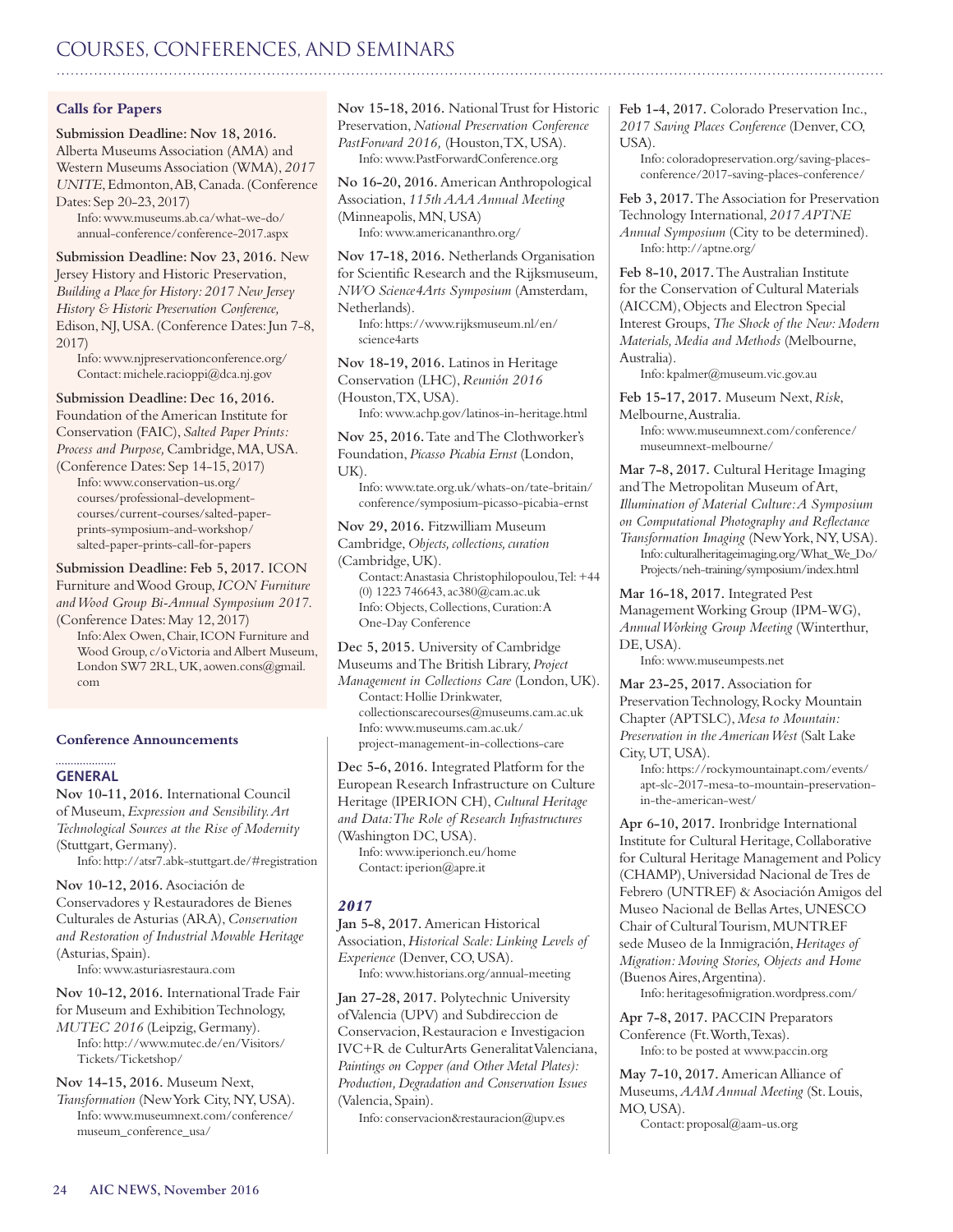# COURSES, CONFERENCES, & SEMINARS

**May 14-17, 2017.** Museums Galleries Australia, *Museums & Galleries in their Cultural Landscapes* (Brisbane, Australia). Info: www.mga2017.org.au/

**May 17-19, 2017.** The Missouri Alliance for Historic Preservation (Missouri Preservation), (Hannibal, MO, USA).

Info: https://preservemo.wordpress.com/ conference/

**May 24-27, 2017.** Conservators of the Baltic States, *The 11th Triennial Meeting for Conservators of the Baltic States, Changing Contexts: from Environment to Ideas (*Estonia, Tartu).

Info: www.eestikonservaator.ee/triennial2017/

**May 28-June 1, 2017.** American Institute for Conservation of Historic & Artistic Works (AIC), *45th Annual Meeting, Treatment 2017: Innovation in Conservation and Collection Care* (Chicago, IL, USA).

Info: www.conservation-us.org/meeting

**Jun 6-10, 2017.** Canadian Association for Conservation of Cultural Property (CAC-ACCR), *43rd Annual CAC-ACCR Conference and Workshops*, Regina, Saskatchewan, Canada.

Info: www.cac-accr.ca/conferences

**Jun 7-11, 2017.** Society of Architectural Historians, *2017 Annual International Conference* (Glasgow, UK). Info: www.sah.org/conferences-andprograms/2017-conference-glasgow

**Jun 8-9, 2017.** Association des Preventeours Universitaires – Conservation du Patrimonie,

(APrevU), *Conference on the Development of Preventive Conservation in France* (Paris, France). Info: http://aprevu.com/2016/06/11/

appel-a-contribution/

**Jun 18-24, 2017.** Society for the Preservation of Natural History Collections (SPNHC), *SPNHC 32nd Annual Meeting* (Denver, CO, USA).

Contact: Kelly Tomajko, kelly.tomajko@ dmns.org Info: www.spnhc2017denver.org/

**Sep 20-23, 2017.** Alberta Museums Association (AMA) and Western Museums Association (WMA), *2017 UNITE*  (Edmonton, AB, Canada). Info: www.museums.ab.ca/what-we-do/ annual-conference.aspx

**Oct 11-14, 2017.** Association for Preservation Technology International (APT), *APT Ottawa 2017* (Ottawa, Canada). Info: www.apti.org/

**Oct 16-18, 2017.** International Academic Projects and the Tate Gallery, *Gels in Conservation,* London, UK. Contact: info@academicprojects.co.uk

#### *2018*

**Jan 25-27, 2018.** University of Applied Sciences and Arts (HAWK), *Materials and Methods for the Consolidation of Cultural Heritage: An Interdisciplinary Dialogue*, Hildesheim, Germany.

Info: www.hornemann-institut.de/ english/2353.php Contact: Dr. Angela Weyer, Director of the Hornemann Institute, HAWK University of Applied Sciences and Arts, Hildesheim/ Holzminden/Goettingen, Hornemann Institute, Kardinal-Bertram-Strasse 36, 31134 Hildesheim, Germany, Tel: +49 5121 408179

**Fall 2018 (TDB).** Association for Preservation Technology International (APT), *APT Buffalo Niagara 2018* (Buffalo Niagara, NY, USA). Info: www.apti.org/

#### **ARCHITECTURE**

#### *2017*

**Mar 15-17, 2017.** Architectural Paint Research, *6th International Architectural Paint Research Conference,* New York, NY, USA. Info: www.apr2017.org/registration/

**Sep 14-16, 2017.** Ministerio de Economia y Cometitvdad, Universityat Politecnica de Valencia, Instituto de Restauracion del Patrimono, *SOS Tierra 2017: International Conference on Vernacular Earthen Architecture, Conservation and Sustainability* (Valencia, Spain).

Info: http://sostierra2017.blogs.upv.es/home/

#### **BOOK & PAPER**

**Dec 5-6, 2016.** University of Illinois, *2nd Biennial University of Illinois Conservation Colloquium, The Iron Gall Ink Dilemma: To Treat or Not to Treat* (Champaign, IL, USA). This event is free thanks to University of Illinois Dean of Libraries, Friends of the Library, and a Workshop Development Grant through FAIC.

Info: www.library.illinois.edu/prescons/Events. html

**Dec 8-12, 2016.** The Fitzwilliam Museum, *Manuscripts in the Making: Art and Sciences*  (Cambridge, UK).

Contact: Paola Ricciardi, PhD, Research Associate, Department of Manuscripts and Printed Books,The Fitzwilliam Museum, Hughes Hall, Trumpington Street, Cambridge, CB2 1RB, Tel: +44 1223 748172 Info: www.fitzmuseum.cam.ac.uk/colour/ conference

#### *2017*

**Jan 20-24, 2017.** American Library Association, *ALA Midwinter Meeting* (Atlanta, GA, USA).

Info: http://2017.alamidwinter.org/

**May 3-5, 2017.** International Association for Book and Paper Conservators (IADA), *From Generation to Generation: Sharing Knowledge, Connecting People,* (Oslo, Norway). Info: info@iada-home.orgx

## **ELECTRONIC MEDIA** *2017*

**Feb 2, 2017.** Villa des Arts, *Conserving/ restoring Works of a Technological Nature* (Paris, France).

Contact: Muriel Verbeeck, CeROArt Info: http://ceroart.revues.org/

#### ................. **OBJECTS**

**Nov 7-10, 2016.** The Rijksmuseum, *Ship model conservation course: Understanding techniques for research and conservation,* Amsterdam, The Netherlands.

Info: www.rijksmuseum.nl/en/ship-models

#### **PAINTINGS**

**Nov 25, 2016.** Tate and The Clothworker's Foundation, *Picasso Picabia Ernst* (London, UK).

Info: www.tate.org.uk/whats-on/tate-britain/ conference/symposium-picasso-picabia-ernst

#### **PHOTOGRAPHIC MATERIALS**

#### *2017*

**Feb 10-11, 2017.** American Institute for Conservation and Photographic Materials Group, *Biannual PMG Winter Meeting*, Kansas City, MO, USA.

Info: www.conservation-us.org/pmgmeeting

#### **RESEARCH & TECHNICAL STUDIES**

**Nov 8-11, 2016.** Getty Conservation Institute and Yale Institute for the Preservation of Cultural Heritage (IPCH) with the Stichting Restauratie Atelier Limburg (SRAL) and Bonnefantenmuseum, *XRF Boot Camp for Conservators* (Maastricht, the Netherlands).

Info: www.getty.edu/conservation/our\_ projects/education/xrf/2016\_xrf.html

**Nov 15-16, 2016.** New York Conservation Foundation and the Eastern Analytical Symposium, *22nd NYCF Conservation Science Annual* (Somerset, NJ, USA).

Info: http://easinc.org/wordpress/?page\_id083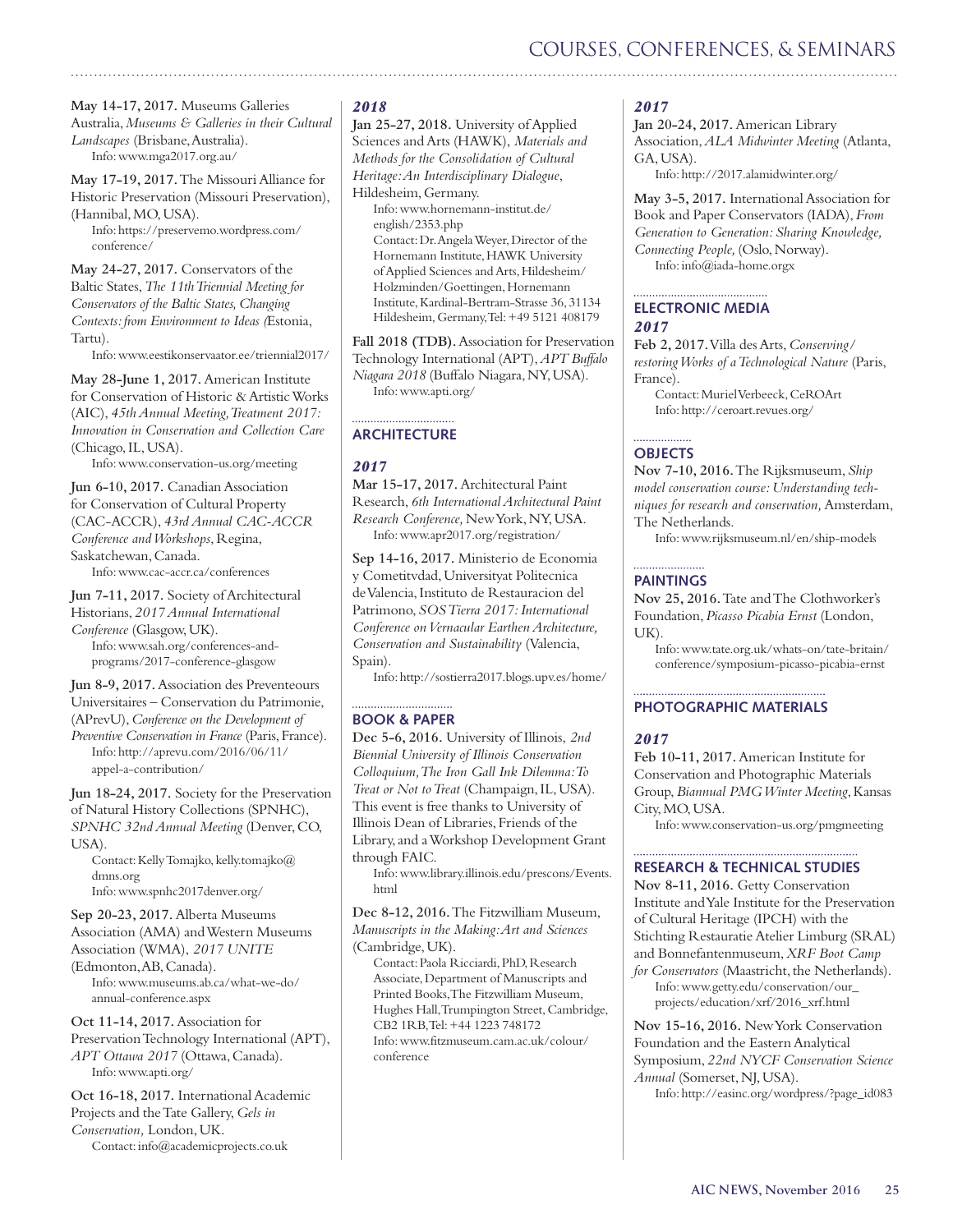# COURSES, CONFERENCES, AND SEMINARS

**Nov 27–Dec 2, 2016.** Materials Research Society (MRS), *Fall Meeting – TC3 Materials Issues in Art and Archaeology* (Boston, MA, USA). Info: www.mrs.org/fall2016

#### . . . . . . . . . . . . . . . . . . **TEXTILES**

#### *2017*

**Jan 23-28, 2017.** The Textile Conservation Workshop of the Museum fuer Islamische Kunst, Staatliche Museuun zu Berlin, *Textile Wet Cleaning, Basic and Advanced* (Berlin, Germany).

Contact: Anna Beselin, Leitende Textilrestauratorin Senior Textile Conservator, Museum fuer Islamische Kunst, Staatliche Museen zu Berlin, Preussischer Kulturbesitz Textilwerkstatt –Archeologisches Zentrum Geschwister Scholl Strasse 6, D-10117 Berlin, Germany. Tel: +49(0)30 266-42-5225, Fax: +49(0)30 266-42-5202

**Nov 6-11, 2017.** North American Textile Conservation Conference (NATCC), *Embellished Fabrics: Conserving Surface Manipulation and Decoration, 11th North American Textile Conservation Conference,*  Mexico City, Mexico.

Info: http://natcconference.com/

#### **WOODEN ARTIFACTS**

**Nov 18-19, 2016.** Stichting Ebenist, *13th International Symposium on Wood and Furniture Conservation, Material imitation and imitation materials in furniture and conservations*  (Amsterdam, The Netherlands). Contact: info@ebenist.org

#### *2017*

**May 12, 2017.** ICON Furniture and Wood Group, *ICON Furniture and Wood Group Bi-Annual Symposium 2017* (London, UK). Contact: Alex Owen, Chair, ICON Furniture and Wood Group, c/o Victoria and Albert Museum, London SW7 2RL, UK, aowen. cons@gmail.com

#### **NEW COURSE LISTINGS**

A complete listing of CCS courses, institutions that offer courses of interest to conservation professionals, and contact information is available online at http://resources.conservation-us.org/ aicnews/calendar-listings.

#### **Advisory Council on Historic Preservation**

Contact: Cindy Bienvenue Tel: (202) 517-0202 E-mail: cbienvenue@achp.gov www.achp.gov/106essentials.html **Nov 15-16, 2016.** *Section 106 Essentials (Houston, TX, USA)*

**Adventures in Preservation (AiP)** 1557 North Street Boulder, CO 80304 USA Tel: +1 (303) 444-0128 E-mail: trips@adventuresinpreservation.org www.adventuresinpreservation.org/ **2017 Hands-on Sessions: May 28-Jun 10, 2017.** *Save the Crumbling Cracker House (St. Joseph, MO, USA)* **May 22-Sep 7, 2017.** *Building Documentation in Kumayri Cultural Museum-Preserve (Gyumri, Armenia)* **Jun 4-17, 2017.** *Restoring a Greenhouse to Grandeur (Moray, Scotland)* **Aug 13-27, 2017.** *Chateau Conservation Projects (Dole, France)* **Sep 3-10, 2017.** *Traditional French Upholstery (Dole, France)* **American Academy of Bookbinding** 117 North Willow Street Telluride, CO 81435 USA Tel: +1 (970) 728-8649 E-mail: aab@ahhaa.org www.bookbindingacademy.org

**Apr 24-May 5, 2017.** *Fine Leather Binding in Miniature* **May 8-12, 2017.** *Creating a Panel Cover Structure* **May 15-19, 2017.** *Exploring Doublures* **May 22-26, 2017.** *Gold Tooling* **May 29-Jun 9, 2017.** *Fundamentals / Intermediate Fine Leather Binding* **Jun 19-23, 2017.** *Binding Treatment-Cloth and Paper* **Jun 26-30, 2017.** *Binding Treatment-Leather* **Jul 17-21, 2017.** *Introduction to Bookbinding*

**July 24-28, 2017.** *Protective Box Making*

**July 31-Aug 4, 2017.** *By the Number: Edition Binding Made Elegant*

**Sep 20-22, 2017.** *Reflection and Impression: Gilding and Embossing on Paper*

**Sep 25-29, 2017.** *From Content to Concept to Object*

**Oct 2-13, 2017.** *Intermediate / Advanced Fine Leather Binding*

**Oct 16-20, 2017.** *Articulated Leather Binding* **Nov 6-10, 2017.** *Roll, Tablet, Codex: The History of Early Book Structures*

**Nov 13-17, 2017.** *Basic Paper Conservation*

#### **The Centre for Photographic**

**Conservation** 233 Stanstead Road Forest Hill London SE23 1HU, England, UK Tel: +44(0)20-8690 3678 E-mail: xfa59@dial.pipex.com or cphotoconservation@cpc-moor.com www.cpc-moor.com/ **Mar 20-23, 2017.** *Preventive Conservation of Photographic Materials* **May 22-25, 2017.** *Identification of Photographic Processes* **May 15-19, 2017.** *Rediscovering Historic Photographic Processes*

#### **Cultural Heritage Imaging**

2325 3rd Street, Ste. 323 San Francisco, CA 94107 E-mail: training@c-h-i.org http://culturalheritageimaging.org/ **Nov 14-17, 2016.** *Photogrammetry Training (Cultural Heritage Imaging, San Francisco, CA)* **Apr 4-7, 2017.** *Photogrammetry training (Yale University, New Haven, CT)* **May 8-11, 2017.** *Photogrammetry training (University of Texas, Austin, TX)* **Sep 12-15, 2017.** *Photogrammetry training (Museum Conservation Institute – Smithsonian Institution, Washington DC)* **Oct 17-20, 2017.** *Photogrammetry training (San Francisco Museum of Modern Art, San Francisco, CA)* **The Getty Conservation Institute** 1200 Getty Center Drive, Suite 700 Los Angeles, CA, 90049-1684 USA Tel: +1 (310) 440-7325 E-mail: gciweb@getty.edu www.getty.edu/conservation/about/education/

**Nov 8-11, 2016.** *XRF Boot Camp for Conservators (Maastricht, the Netherlands)* **Mar-Dec, 2017.** *Managing Collection Environments: Preserving Collections in the Age of Sustainability (US)*

#### **The Institute of Conservation**

Unit 3.G.2, The Leathermarket Weston Street London SE1 3ER UK Tel: +44 020 3142 6799 E-mail: admin@icon.org.uk http://icon.org.uk/ **Nov 14-16, 2016.** *Gilding (London, UK)* **Nov 17, 2016.** *Bodleian Libraries and Hyperspectral Imaging (Oxford, UK)*

#### **International Academic Projects**

1 Birdcage Walk, London, SW1H 9JJ, UK Tel: (44) 207 380 0800 email: [info@academicprojects.co.uk](mailto:info@academicprojects.co.uk) [www.academicprojects.co.uk](http://www.academicprojects.co.uk)

**Jan 1-Apr 30 2017.** *Chemistry for Conservators (Correspondence Course)*

**International Institute for Conservation of Historic and Artistic Works (IIC)** 3 Birdcage Walk

Westminster London, SW1H 9JJ, UK Tel: +44 (0)20 7799 5500 Fax: +44 (0)20 7799 4961 E-mail: yunsun.choi@tate.org.uk www.iiconservation.org/node/5961 **Nov 28-Dec 2, 2016.** *Masterclass: Adhesive, Coating and Consolidants (London, UK)*

**International Institute for Restoration and Preservation Studies** 203 Seventh Avenue Brooklyn, NY 11215 USA US Tel: +1 (718) 768-3508 (Sep to May)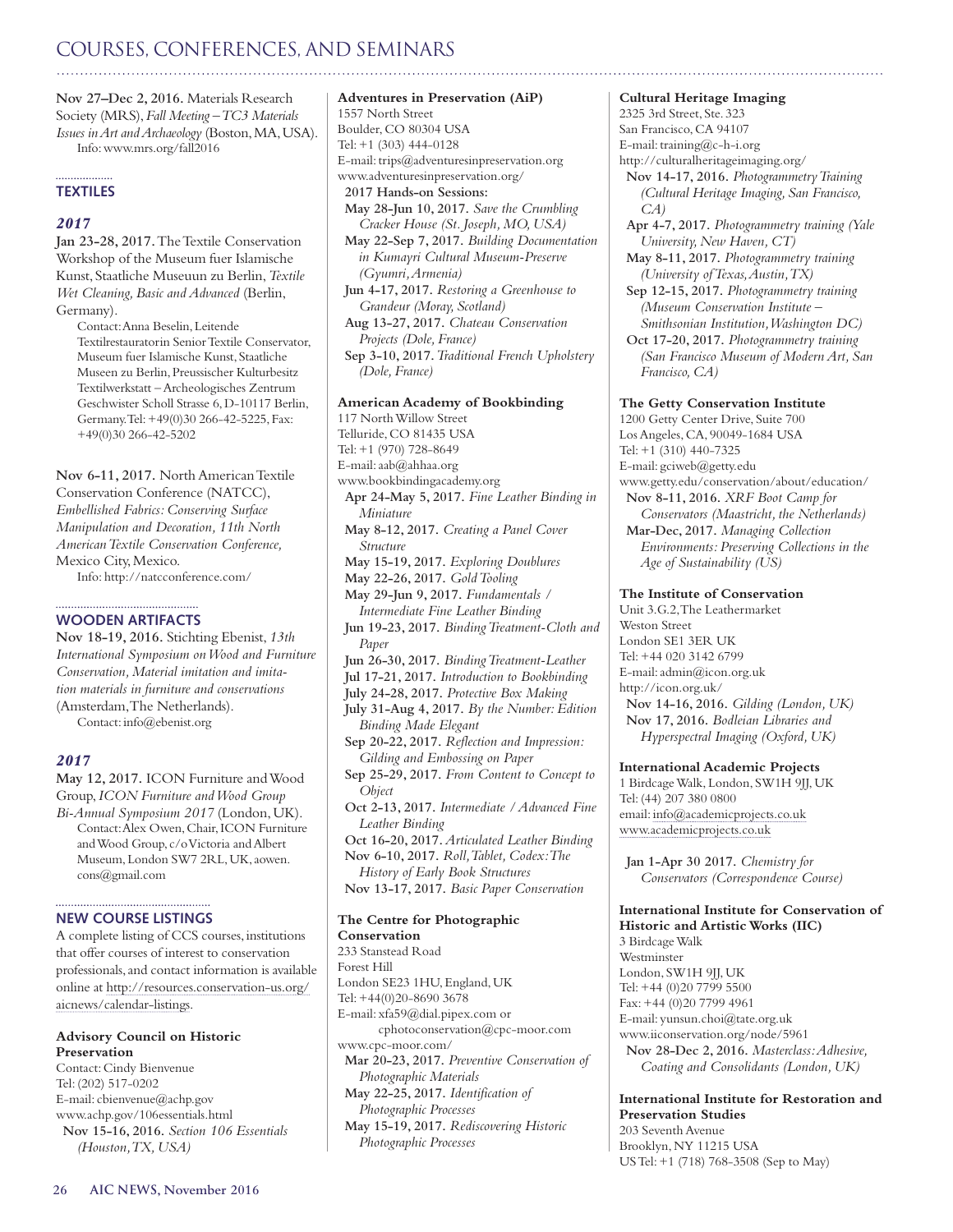# COURSES, CONFERENCES, & SEMINARS

Italy Tel: +39 (342) 692-1504 (May to Sep) E-mail: Prof. Max Cardillo at mcardillo@ iirpsemail.org for academic information, or Polly Withers at pwithers@iirpsemail. org for application information www.sangeministudies.org

**May 29-Jun 23, 2017.** *Session 1* Program A – Touching the Stones: Restoration and Analysis of Historic Buildings Program B – Restoration and Analysis of Archaeological Ceramics Program C – The Craft of Making and Restoring Book Bindings

**Jun 25-Jul 4, 2017.** *Intersession* Field Trip 1 – Preservation Tour: Siena, Florence and Rome **Jul 10-Aug 4, 2017.** *Session 2* Program D – Paper Restoration in Books and Archival Documents

Program E – Traditional Painting: Materials, Methods and Art Restoration Issues

#### **International Preservation Studies Center**

(Formerly known as the Campbell Center for Historic Preservation Studies) Matthew Toland, Executive Director 203 E Seminary Street Mount Carroll, IL 61053 USA Tel: +1 (815) 244-1173 E-mail: toland@preservationcenter.org www.preservationcenter.org **Jan 10-12, 2017.** *Wood Identification Workshop*

#### **The Leather Conservation Centre 16**

University Campus Boughton Green Road Northampton, NN2 7AN UK E-mail: lcc@northampton.ac.uk www.leatherconservation.org **Dec 11-14, 2016.** *Understanding Leather – From Tannery to Collection (Northampton, UK)*

#### **National Preservation Institute**

P.O. Box 1702 Alexandria, VA 22313 USA Tel: +1 (703) 765-0100 E-mail: info@npi.org www.npi.org **Dec 5-9, 2016.** *Archaeological Curation and Collections Management and Conservation Strategies for Archaeologists (Washington, DC)* **Any/Onsite.** *Digital and Film Photography of Cultural Resources*

#### **New York University**

The Institute of Fine Arts The James B. Duke House 1 East 78th Street New York, NY 10075, USA Main number: +1 (212) 992-5800 Fax: +1 (212) 992-5807 E-mail: ifa.program@nyu.edu www.nyu.edu/gsas/dept/fineart/events/index.htm **All courses take place in New York City. Nov 7, 2016.** *Conservation Center Workshop*

**Nov 7, 2016.** *Art in an Ecosystem: Media Art Communities & Conservation* **Nov 17, 2016.** *Conservation Center: Summer Projects Series – Looking Closer* **Nov 21, 2016.** *Creating Digital Interactive Sculptures for the Long Run* **Nov 28, 2016.** *Media Conservation at MoMA* **Dec 5, 2016.** *Implementing Time-based Media conservation in Museum Practice* **Northeast Document Conservation Center**  100 Brickstone Square Andover, MA 01810 USA Tel: +1 (978) 470-1010 E-mail: info@nedcc.org www.nedcc.org **Webinars 2016: Nov 16, 2016.** *Caring for Rare Books* **Dec 1-2, 2016.** *Writing a Disaster Plan Course (2 sessions)* **Dec 7, 2016.** *Caring for Framed Collections* **Webinars 2017: Jan 11, 2017.** *Caring for Textiles* **Jan 17, 2017.** *Selection for Digitization* **Feb 8, 2017.** *Environmental Monitoring* **Feb 15, 2017.** *Caring for Architectural Records* **Feb 21, 2017.** *Assessing Your Digital Preservation Readiness* **Mar 1, 2017.** *Writing Your Preservation Assistance Grant* **Mar 3, 2017.** *Writing Your Preservation Assistance Grant* **Mar 21, 2017.** *Funding and Fundraising* **Mar 28, 2017.** *Moving and Renovating: Collection Concerns* **Apr 4, 2017.** *Caring for Digital Media* **Apr 25, 2017.** *What is Preservation?* **Apr 26, 2017.** *Assessing Your Preservation Practices* **Apr 27, 2017.** *Writing a Preservation Plan* **May 9, 2017.** *Coping with Pests and Mold* **May 16, 2017.** *Creating Useful Digital Objects* **May 23, 2017.** *Caring for Scrapbooks* **May 24, 2017.** *Digitizing Scrapbooks* **Jun 1-Aug 24, 2017.** *Preservation 101 Course (10 sessions)*

#### **Society for the Protection of Ancient Buildings**

7 Spital Square London, E1 6DY UK Tel: +44 020 7377 1644 Fax: +44 020 7247 5296 E-mail: education@spab.org.uk www.spab.org.uk/ **Nov 15, 2016.** *The Care and Repair of Old Floors (Lancashire, UK)* **Nov 26, 2016.** *Old House Eco Course (Bath, UK)* **Jan 25, 2017.** *Construction and Performance of Traditional Building (London, UK)* **Feb 2, 2017.** *Building Conservation Philosophy and the SPAB Approach (London, UK)* **Feb 23, 2017.** *Dealing with Damp in Old Buildings (London, UK)*

**Mar 2, 2017.** *Understanding Historic (UK) Building Legislation (London, UK)* **May 6-7, 2017.** *Repair and Energy Efficiency (York, UK)*

**May 8-12, 2017.** *Repair of Old Buildings Course: An Introduction to the SPAB Conservation Approach (London, UK)*

#### **University of Canberra**

Faculty of Arts and Design Heritage, Museums and Conservation Program University Drive Bruce Campus Bruce ACT 2617, Australia E-mail: Mona Soleymani for course enquiries; FADadmin@canberra.edu.au for bookings **Nov 24, 2016.** *Workshop in Paper Conservation (Bruce, Australia)* **Nov 25, 2016.** *Preserving Paper Records (Bruce, Australia)*

**University of Cambridge** Fitzwilliam Museum Trumpington Street Cambridge, CB2 1RB, UK Telephone: +44 (0) 1223 746642 E-mail: collectionscarecourses@museums.cam. ac.uk www.museums.cam.ac.uk/care-conservation/ collections-care-conservation-professional-events **Nov 22, 2016.** *Environmental Monitoring, refresher (limited seating)* **Dec 5, 2016.** *Project Management in Collections Care* **West Dean College** Conservation Short Course Organizer West Dean, Chichester West Sussex PO18 0QZ UK DDI: +44 1243 818219 E-mail: cpd@westdean.org.uk www.westdean.org.uk/BCM or www.westdean.org.uk/OMC **2017 Conservation Short Courses: Jan 30-Feb 2, 2017.** *Specifying Conservation Works* **Feb 6-9, 2017.** *Architectural and Structural Metalwork* **Feb 20-23, 2017.** *Conservation of Transport* **Feb 27-Mar 2, 2017.** *Conservation of Plastics* **Mar 6-9, 2017.** *Filling and retouching of threedimensional objects* **Mar 27-30, 2017.** *Masonry Ruins* **Apr 3-6, 2017.** *Structural Repair* **Apr 24-27, 2017.** *Slate and Stone Roofing* **May 8-11, 2017.** *Timber* **May 22-25, 2017.** *Brick and Flint Masonry* **May 30-Jun 2.** *Plasters and Renders* **Jun 5-8, 2017.** *Conservation of Arms and Armour* **Jun 12-15, 2017.** *Historic Concrete* **Jul 10-13, 2017.** *Environment: Effective monitoring and management* **Sep 18-21, 2017.** *Conservation of Botanical Collections*

**Sep 25-28, 2017.** *Stone Masonry*